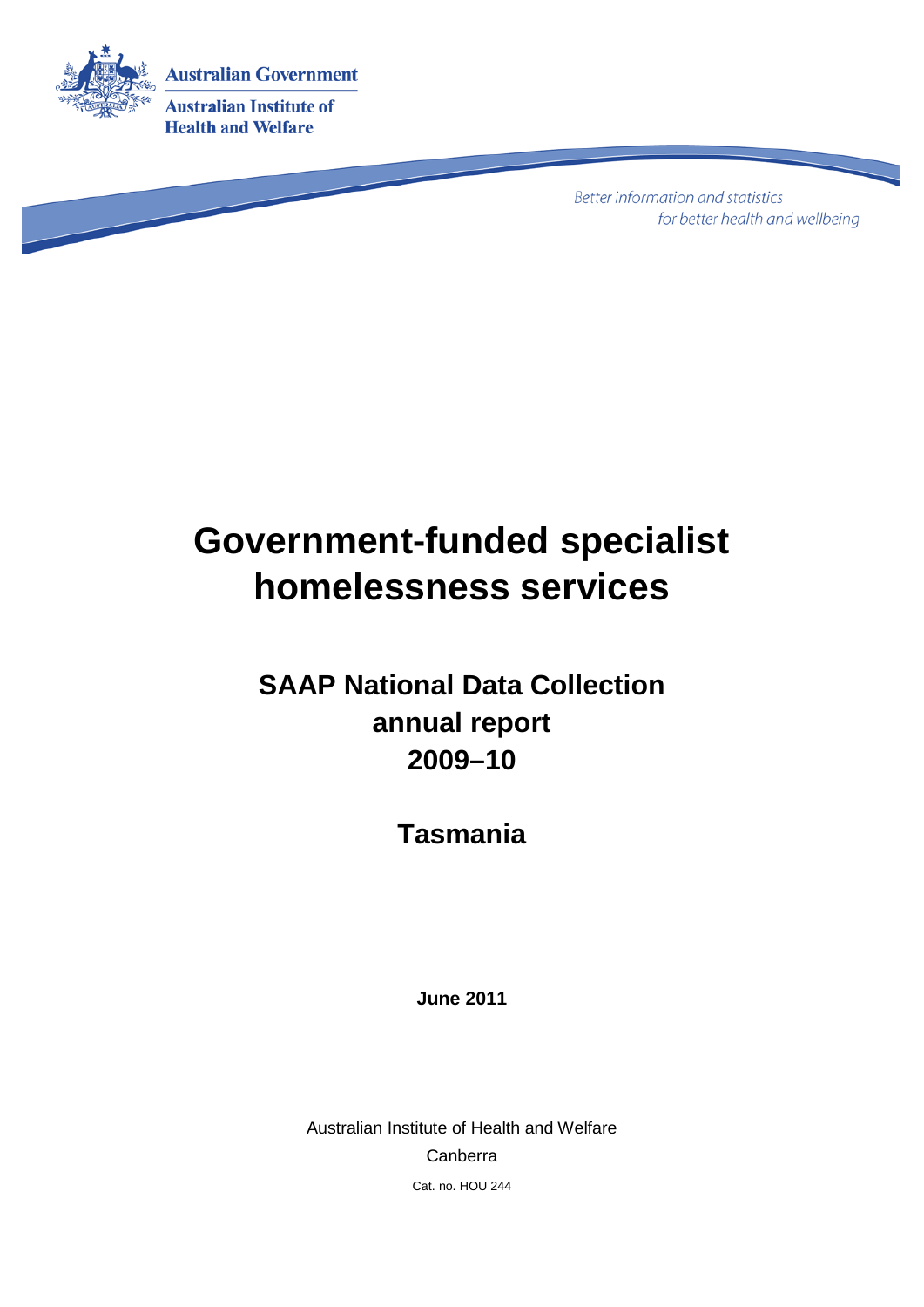#### **The Australian Institute of Health and Welfare is Australia's national health and welfare statistics and information agency. The Institute's mission is** *better information and statistics for better health and wellbeing***.**

© Australian Institute of Health and Welfare 2011

This work is copyright. Apart from any use as permitted under the *Copyright Act 1968*, no part may be reproduced without prior written permission from the Australian Institute of Health and Welfare. Requests and enquiries concerning reproduction and rights should be directed to the Head of the Communications, Media and Marketing Unit, Australian Institute of Health and Welfare, GPO Box 570, Canberra ACT 2601.

A complete list of the Institute's publications is available from the Institute's website <www.aihw.gov.au>.

ISSN 1445-5013 ISBN 978-1-74249-166-0

#### **Suggested citation**

Australian Institute of Health and Welfare 2011. Government-funded specialist homelessness services: SAAP National Data Collection annual report 2009–10: Tasmania. Cat. no. HOU 244. Canberra: AIHW.

#### **Australian Institute of Health and Welfare**

Board Chair Hon. Peter Collins, AM, QC

**Director** David Kalisch

Any enquiries about or comments on this publication should be directed to: Communications, Media and Marketing Unit Australian Institute of Health and Welfare GPO Box 570 Canberra ACT 2601 Phone: (02) 6244 1032 Email: info@aihw.gov.au

Published by the Australian Institute of Health and Welfare

**Please note that there is the potential for minor revisions of data in this report. Please check the online version at <www.aihw.gov.au> for any amendments.**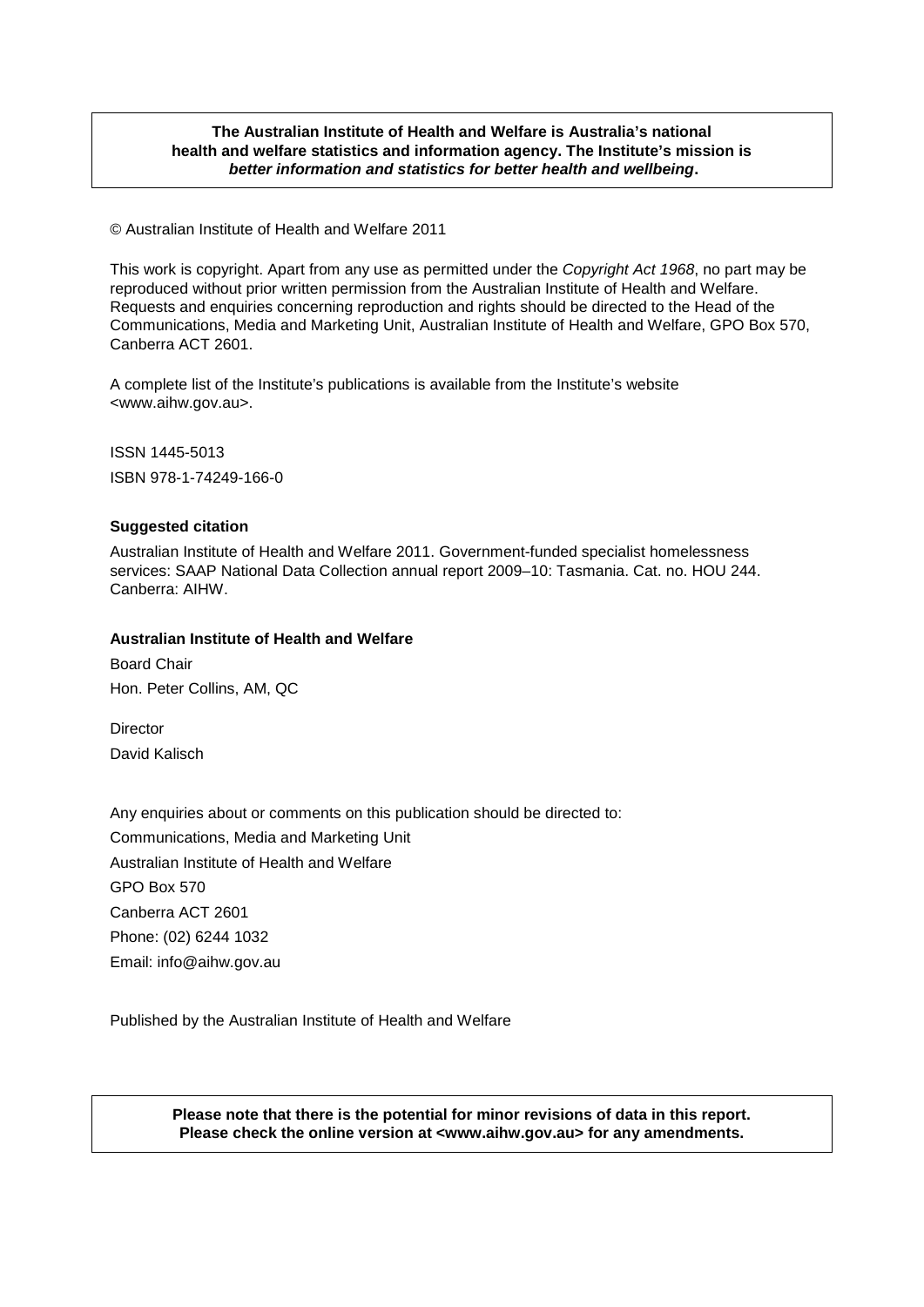## **Contents**

| $\begin{minipage}{0.9\linewidth} \textbf{Summary} \textbf{} \textbf{} \textbf{} \textbf{} \textbf{} \textbf{} \textbf{} \textbf{} \textbf{} \textbf{} \textbf{} \textbf{} \textbf{} \textbf{} \textbf{} \textbf{} \textbf{} \textbf{} \textbf{} \textbf{} \textbf{} \textbf{} \textbf{} \textbf{} \textbf{} \textbf{} \textbf{} \textbf{} \textbf{} \textbf{} \textbf{} \textbf{} \textbf{} \textbf$ |  |
|------------------------------------------------------------------------------------------------------------------------------------------------------------------------------------------------------------------------------------------------------------------------------------------------------------------------------------------------------------------------------------------------------|--|
|                                                                                                                                                                                                                                                                                                                                                                                                      |  |
|                                                                                                                                                                                                                                                                                                                                                                                                      |  |
|                                                                                                                                                                                                                                                                                                                                                                                                      |  |
|                                                                                                                                                                                                                                                                                                                                                                                                      |  |
|                                                                                                                                                                                                                                                                                                                                                                                                      |  |
|                                                                                                                                                                                                                                                                                                                                                                                                      |  |
|                                                                                                                                                                                                                                                                                                                                                                                                      |  |
|                                                                                                                                                                                                                                                                                                                                                                                                      |  |
|                                                                                                                                                                                                                                                                                                                                                                                                      |  |
|                                                                                                                                                                                                                                                                                                                                                                                                      |  |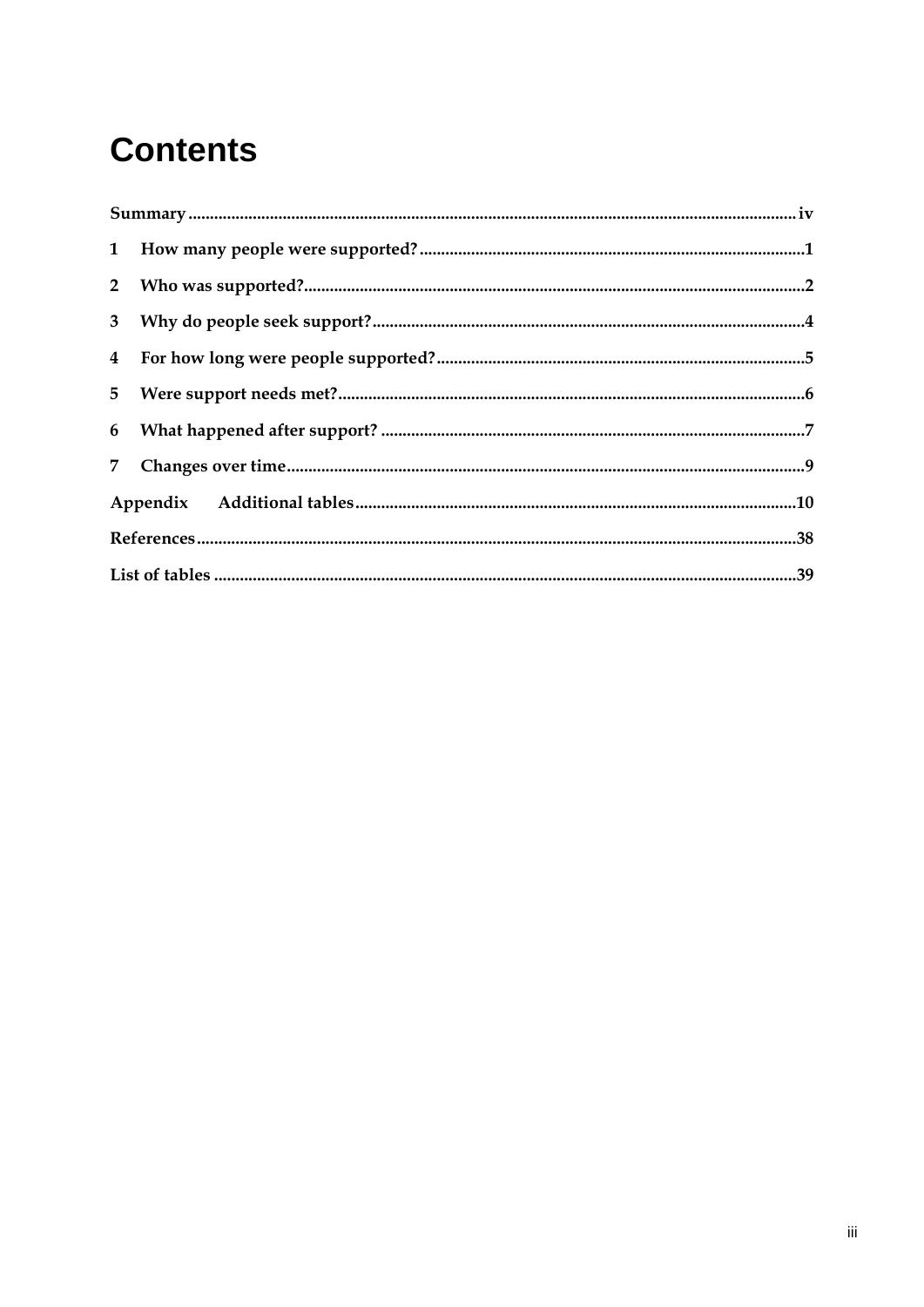# <span id="page-3-0"></span>**Summary**

This publication is one of eight state and territory supplements that accompany the 2009–10 national annual report on the use of government-funded specialist homelessness services (AIHW 2011a). Information to aid readers in interpreting the data is presented in the national report and appendixes (AIHW 2011i).

In line with the national picture, in Tasmania:

- the majority of clients were female
- the average age of clients was in their early thirties
- Aboriginal and Torres Strait Islander people were over-represented relative to their population size
- clients commonly sought support because of issues in their interpersonal relationships such as the breakdown of a relationship with a family member, spouse or partner—or because of accommodation related issues
- immediately following support, most clients were living in a house or flat, they were not employed, and their main source of income was a government pension or benefit.

Some other points of interest in Tasmania were:

- the rate of use of specialist homelessness services was higher than the national average
- there was a higher proportion of male clients than in other jurisdictions
- seeking support because of interpersonal relationship issues was relatively low compared with nationally
- seeking support because of accommodation related issues was relatively high compared with nationally
- the length of support was longer than the national average
- the length of accommodation was shorter than the national average
- Tasmania was the only jurisdiction in which both the periods of support and the number of people supported have decreased over recent years. There has also been a small overall decrease in the rate of use of specialist homelessness services
- going against the national trend, the proportion of support periods in Tasmania that include a period of specialist homelessness accommodation has increased over recent years.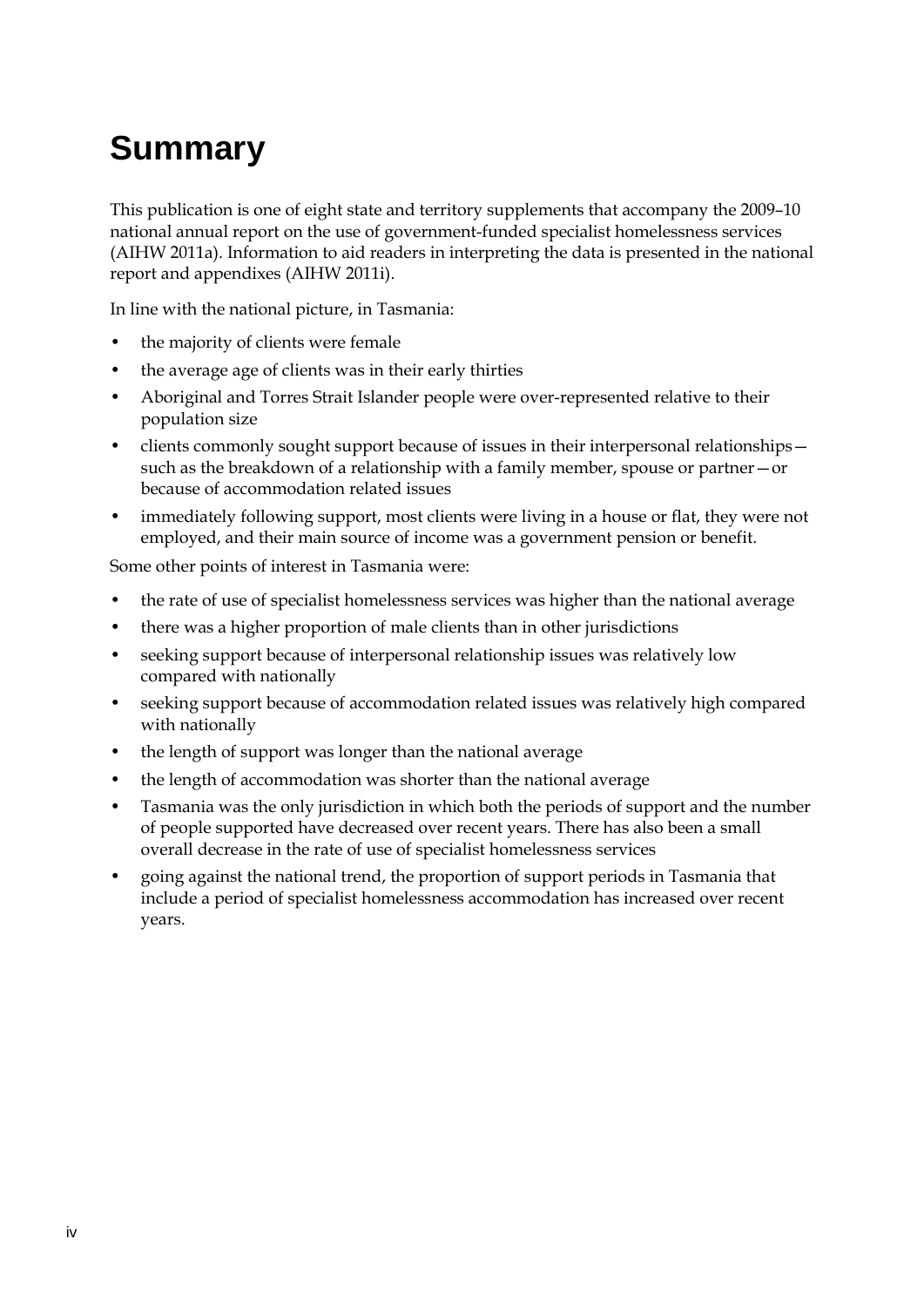### <span id="page-4-0"></span>**1 How many people were supported?**

In 2009–10, an estimated 1 in 75 Tasmanians used government-funded specialist homelessness services (Table 1.1). This rate of use was higher than the national figure of 1 in 100 people.

<span id="page-4-1"></span>

|       | <b>NSW</b> | Vic  | Qld        | <b>WA</b> | SΑ   | Tas  | <b>ACT</b> | ΝT   | <b>Australia</b> |
|-------|------------|------|------------|-----------|------|------|------------|------|------------------|
| Ratio | 1:116      | 1:84 | 1.117<br>. | 1:114     | 1:70 | 1:75 | 1:98       | 1:37 | 1:100            |

*Sources:* Table A3; AIHW 2011a, b, c, d, e, f, g, h:Table A3.

More specifically, agencies supported an estimated 6,700 people, of whom 4,500 (66%) were clients and 2,300 (34%) were children accompanying clients (tables A3, A4 and A5).

Most clients and accompanying children had one period of support within the year (tables A3, A4 and A5).

Forty-four per cent of support periods in Tasmania included a period of specialist homelessness accommodation (Table 1.2). The remaining 56% were for support services only.

<span id="page-4-2"></span>

| Table 1.2: Support periods with and without a period of specialist homelessness accommodation, |
|------------------------------------------------------------------------------------------------|
| by state and territory, 2009–10 (per cent)                                                     |

|                       | <b>NSW</b> | Vic   | Qld   | WA    | SΑ    | Tas   | <b>ACT</b> | NΤ    | <b>Australia</b> |
|-----------------------|------------|-------|-------|-------|-------|-------|------------|-------|------------------|
| With accommodation    | 33.6       | 10.2  | 44.9  | 45.3  | 24.8  | 44.2  | 43.5       | 63.8  | 28.8             |
| Without accommodation | 66.4       | 89.8  | 55.1  | 54.7  | 75.2  | 55.8  | 56.5       | 36.2  | 71.2             |
| Total                 | 100.0      | 100.0 | 100.0 | 100.0 | 100.0 | 100.0 | 100.0      | 100.0 | 100.0            |

*Note:* accommodation estimates are affected by the model of homelessness service delivery used in each jurisdiction. See AIHW 2011a:Box 1.1. *Sources:* Table A4; AIHW 2011a, b, c, d, e, f, g, h:Table A4.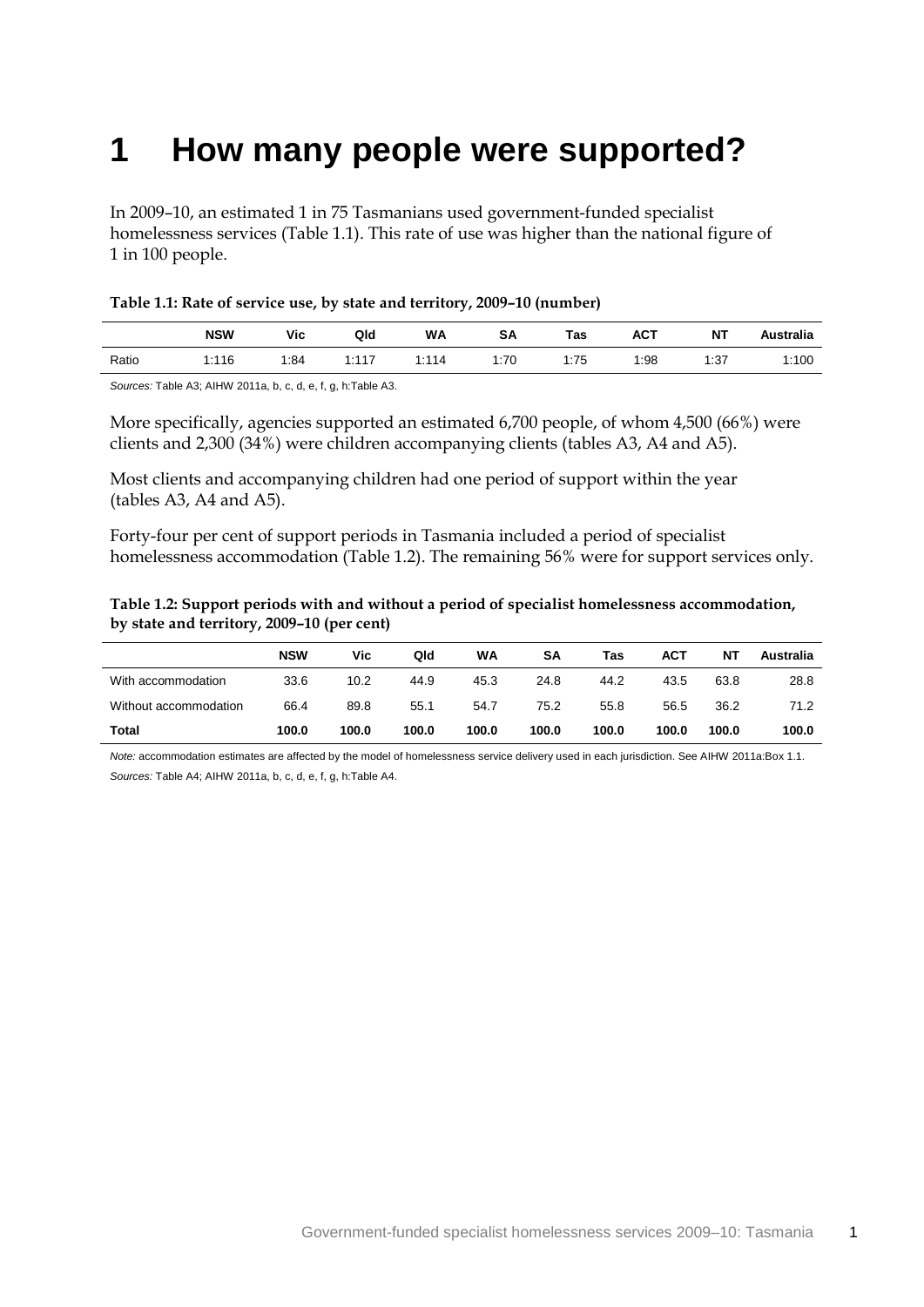## <span id="page-5-0"></span>**2 Who was supported?**

The majority of Tasmanian clients were female (53%) (Table 2.1). This state, however, had the highest proportion of male clients nationally (47%).

|        | <b>NSW</b> | Vic   | Qld   | WA    | SΑ    | Tas   | <b>ACT</b> | NΤ    | Australia |
|--------|------------|-------|-------|-------|-------|-------|------------|-------|-----------|
| Male   | 41.6       | 33.8  | 43.9  | 35.2  | 34.7  | 46.6  | 38.4       | 30.9  | 38.0      |
| Female | 58.4       | 66.2  | 56.1  | 64.8  | 65.3  | 53.4  | 61.6       | 69.1  | 62.0      |
| Total  | 100.0      | 100.0 | 100.0 | 100.0 | 100.0 | 100.0 | 100.0      | 100.0 | 100.0     |

#### <span id="page-5-1"></span>**Table 2.1: Sex of clients, by state and territory, 2009–10 (per cent)**

*Sources:* Table A6; AIHW 2011a, b, c, d, e, f, g, h:Table A6.

The average (mean) age of Tasmanian clients was 31 years (Table 2.2). Female clients were on average slightly younger than male clients (30 years compared with 33 years) (Table A6). This was consistent with that reported nationally.

<span id="page-5-2"></span>

| Table 2.2: Mean and median age of clients, by state and territory, 2009-10 (number) |  |  |  |  |
|-------------------------------------------------------------------------------------|--|--|--|--|
|-------------------------------------------------------------------------------------|--|--|--|--|

|        | <b>NSW</b> | Vic  | Qld  | WA   | SA   | Tas  | <b>ACT</b> | <b>NT</b> | Australia |
|--------|------------|------|------|------|------|------|------------|-----------|-----------|
| Mean   | 32.0       | 33.2 | 32.5 | 32.8 | 31.3 | 31.3 | 29.1       | 32.9      | 32.3      |
| Median | 30         | 32   | 31   | 32   | 30   | 29   | 27         | 32        | 31        |

*Sources:* Table A6; AIHW 2011a, b, c, d, e, f, g, h:Table A6.

The highest rate of use was by clients aged 15–19 years, particularly females—1 in 40 Tasmanians aged 15–19 years and 1 in 32 females aged 15–19 years became a client (derived from Table A7). Children also had a high rate of use, with 1 in every 52 Tasmanian children aged 0–17 years and 1 in every 30 Tasmanian children aged 0–4 years accompanying a client of a specialist homelessness agency (derived from Table A9).

Eleven per cent of clients and 17% of children accompanying clients identified as Aboriginal or Torres Strait Islander (tables 2.3 and 2.4). Indigenous people were over-represented relative to their population size—3% of the Tasmanian population aged 10 years and over and 7% of children aged 0–17 years identified as Indigenous (ABS 2009). The proportion of Indigenous clients and accompanying children was below the national average (18% and 26%, respectively).

The majority of clients and accompanying children in Tasmania were Australian-born (93% and 99%, respectively) (tables 2.5 and 2.6). This was higher than the national average (84% and 94%, respectively).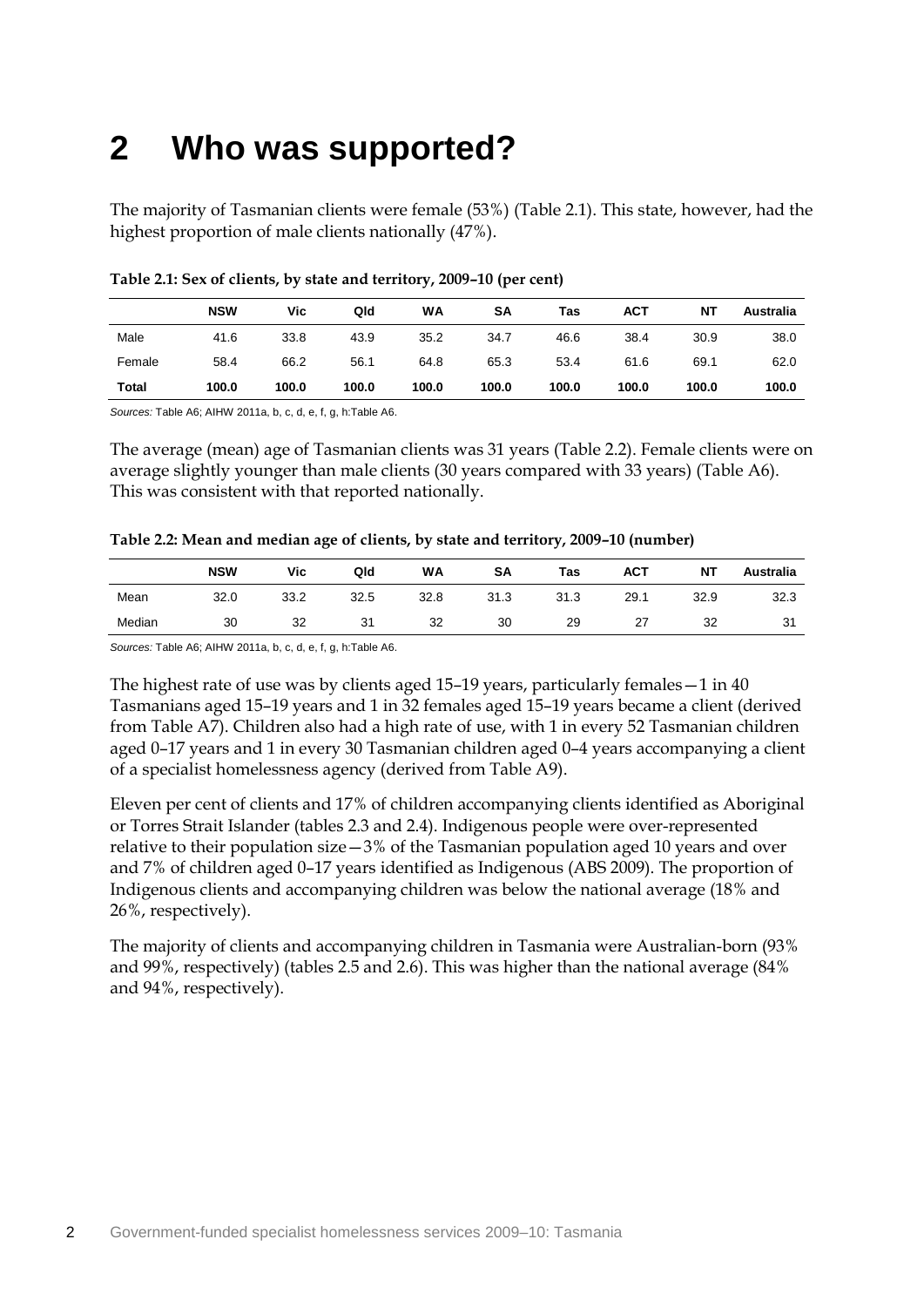|                                                 | <b>NSW</b> | Vic   | Qld   | WA    | SΑ    | Tas   | <b>ACT</b> | NΤ    | Australia |
|-------------------------------------------------|------------|-------|-------|-------|-------|-------|------------|-------|-----------|
| Aboriginal and Torres<br>Strait Islander people | 18.0       | 6.6   | 23.2  | 30.8  | 20.8  | 10.7  | 15.4       | 63.8  | 18.0      |
| Non-Indigenous                                  | 82.0       | 93.4  | 76.8  | 69.2  | 79.2  | 89.3  | 84.6       | 36.2  | 82.0      |
| Total                                           | 100.0      | 100.0 | 100.0 | 100.0 | 100.0 | 100.0 | 100.0      | 100.0 | 100.0     |

<span id="page-6-0"></span>**Table 2.3: Aboriginal and Torres Strait Islander status of clients, by state and territory, 2009–10 (per cent)**

<span id="page-6-1"></span>*Sources:* Table A10; AIHW 2011a, b, c, d, e, f, g, h:Table A10.

#### **Table 2.4: Aboriginal and Torres Strait Islander status of accompanying children, by state and territory, 2009–10 (per cent)**

|                                                 | <b>NSW</b> | Vic   | Qld   | WA    | SΑ    | Tas   | <b>ACT</b> | ΝT    | Australia |
|-------------------------------------------------|------------|-------|-------|-------|-------|-------|------------|-------|-----------|
| Aboriginal and Torres<br>Strait Islander people | 29.6       | 8.7   | 33.3  | 40.6  | 23.6  | 17.1  | 20.1       | 80.0  | 25.6      |
| Non-Indigenous                                  | 70.4       | 91.3  | 66.7  | 59.4  | 76.4  | 82.9  | 79.9       | 20.0  | 74.4      |
| <b>Total</b>                                    | 100.0      | 100.0 | 100.0 | 100.0 | 100.0 | 100.0 | 100.0      | 100.0 | 100.0     |

<span id="page-6-2"></span>*Sources:* Table A11; AIHW 2011a, b, c, d, e, f, g, h:Table A11.

#### **Table 2.5: Country of birth of clients, by state and territory, 2009–10 (per cent)**

|                 | <b>NSW</b> | Vic   | Qld   | WA    | SΑ    | Tas   | <b>ACT</b> | ΝT    | Australia |
|-----------------|------------|-------|-------|-------|-------|-------|------------|-------|-----------|
|                 |            |       |       |       |       |       |            |       |           |
| Australian-born | 82.8       | 80.9  | 86.5  | 78.1  | 89.1  | 93.3  | 78.9       | 93.9  | 83.6      |
| Born overseas   | 17.2       | 19.1  | 13.5  | 21.9  | 10.9  | 6.7   | 21.1       | 6.1   | 16.4      |
| Total           | 100.0      | 100.0 | 100.0 | 100.0 | 100.0 | 100.0 | 100.0      | 100.0 | 100.0     |

<span id="page-6-3"></span>*Sources:* Table A12; AIHW 2011a, b, c, d, e, f, g, h:Table A12.

#### **Table 2.6: Country of birth of accompanying children, by state and territory, 2009–10 (per cent)**

|                 | <b>NSW</b> | Vic   | Qld   | WA    | SA    | Tas   | <b>ACT</b> | NΤ    | Australia |
|-----------------|------------|-------|-------|-------|-------|-------|------------|-------|-----------|
| Australian-born | 94.9       | 92.9  | 95.1  | 86.9  | 97.0  | 98.8  | 89.0       | 99.0  | 93.9      |
| Born overseas   | 5.1        | 7.1   | 4.9   | 13.1  | 3.0   | 1.2   | 11.0       | 1.0   | 6.1       |
| <b>Total</b>    | 100.0      | 100.0 | 100.0 | 100.0 | 100.0 | 100.0 | 100.0      | 100.0 | 100.0     |

*Sources:* Table A13; AIHW 2011a, b, c, d, e, f, g, h:Table A13.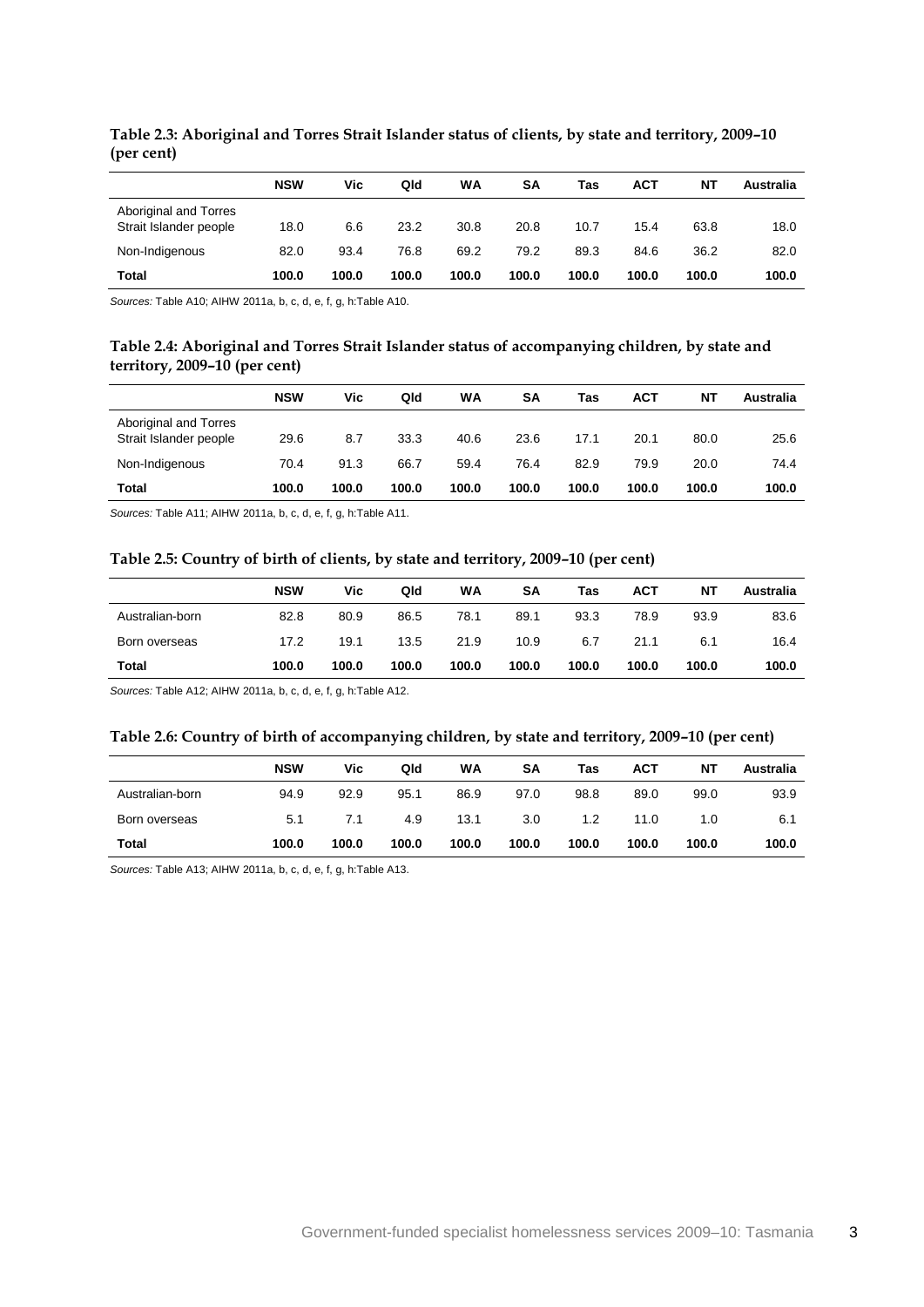### <span id="page-7-0"></span>**3 Why do people seek support?**

The most common broad main reasons why people sought support in Tasmania were:

- interpersonal relationships issues (40%)—such as the breakdown of a relationship with a family member, spouse or partner (19%) and domestic or family violence (8%) (tables 3.1 and A15). Seeking support because of interpersonal relationship issues was relatively low in Tasmania compared with nationally (44%). This was primarily because of the low proportion seeking support because of domestic or family violence (compared with 22% nationally) (AIHW 2011a:Table A15). Seeking support because of domestic or family violence was the lowest nationally
- accommodation related issues (30%)—such as being evicted or otherwise made to leave existing accommodation (12%) or the persons previous accommodation being unavailable (11%). Seeking support primarily because of accommodation related issues was the highest nationally. This was largely because of the relatively high proportion seeking support because they had been evicted or asked to leave their accommodation (compared with 7% nationally) or because their previous accommodation was no longer available for some reason (compared with 7% nationally).

|                             | <b>NSW</b> | <b>Vic</b> | Qld   | WA <sup>(a)</sup> | <b>SA</b> | Tas   | ACT <sup>(b)</sup> | NT <sup>(c)</sup> | Australia |
|-----------------------------|------------|------------|-------|-------------------|-----------|-------|--------------------|-------------------|-----------|
| Interpersonal relationships | 44.1       | 43.6       | 33.7  | 49.5              | 51.7      | 40.2  | 43.8               | 52.5              | 43.7      |
| Financial                   | 14.6       | 19.4       | 21.9  | 11.3              | 6.8       | 10.2  | 7.9                | 9.3               | 15.9      |
| Accommodation               | 14.7       | 21.5       | 23.1  | 11.4              | 22.2      | 29.6  | 18.4               | 13.9              | 19.0      |
| Health                      | 13.6       | 5.1        | 7.1   | 4.6               | 4.9       | 6.4   | 9.6                | 8.1               | 7.9       |
| Other                       | 13.0       | 10.5       | 14.2  | 23.2              | 14.5      | 13.6  | 20.3               | 16.2              | 13.5      |
| <b>Total</b>                | 100.0      | 100.0      | 100.0 | 100.0             | 100.0     | 100.0 | 100.0              | 100.0             | 100.0     |

<span id="page-7-1"></span>**Table 3.1: Broad main reason for seeking support, by state and territory, 2009–10 (per cent support periods)**

(a) The data on reasons for seeking assistance in Western Australia may include an over-reporting of 'other' as a reason for seeking assistance and an under-reporting of more specific categories. In particular, many of the 'other' reasons should have instead been recorded as 'other financial difficulties'.

(b) The data on reasons for seeking assistance in the Australian Capital Territory may include an over-reporting of 'other' as a reason for seeking assistance and an under-reporting of more specific categories. In particular, problematic drug, alcohol or substance use and mental health issues in the Australian Capital Territory may be underreported because of the reporting of reasons such as 'dual diagnosis' (in which a person has a co-occurring substance use and mental health disorder) as an 'other' reason for seeking assistance.

(c) The data on reasons for seeking assistance in the Northern Territory may include an over-reporting of 'other' as a reason for seeking assistance and an under-reporting of more specific categories. In particular, many of the 'other' reasons should have instead been recorded as 'other financial difficulties'.

*Sources:* Table A15; AIHW 2011a, b, c, d, e, f, g, h:Table A15.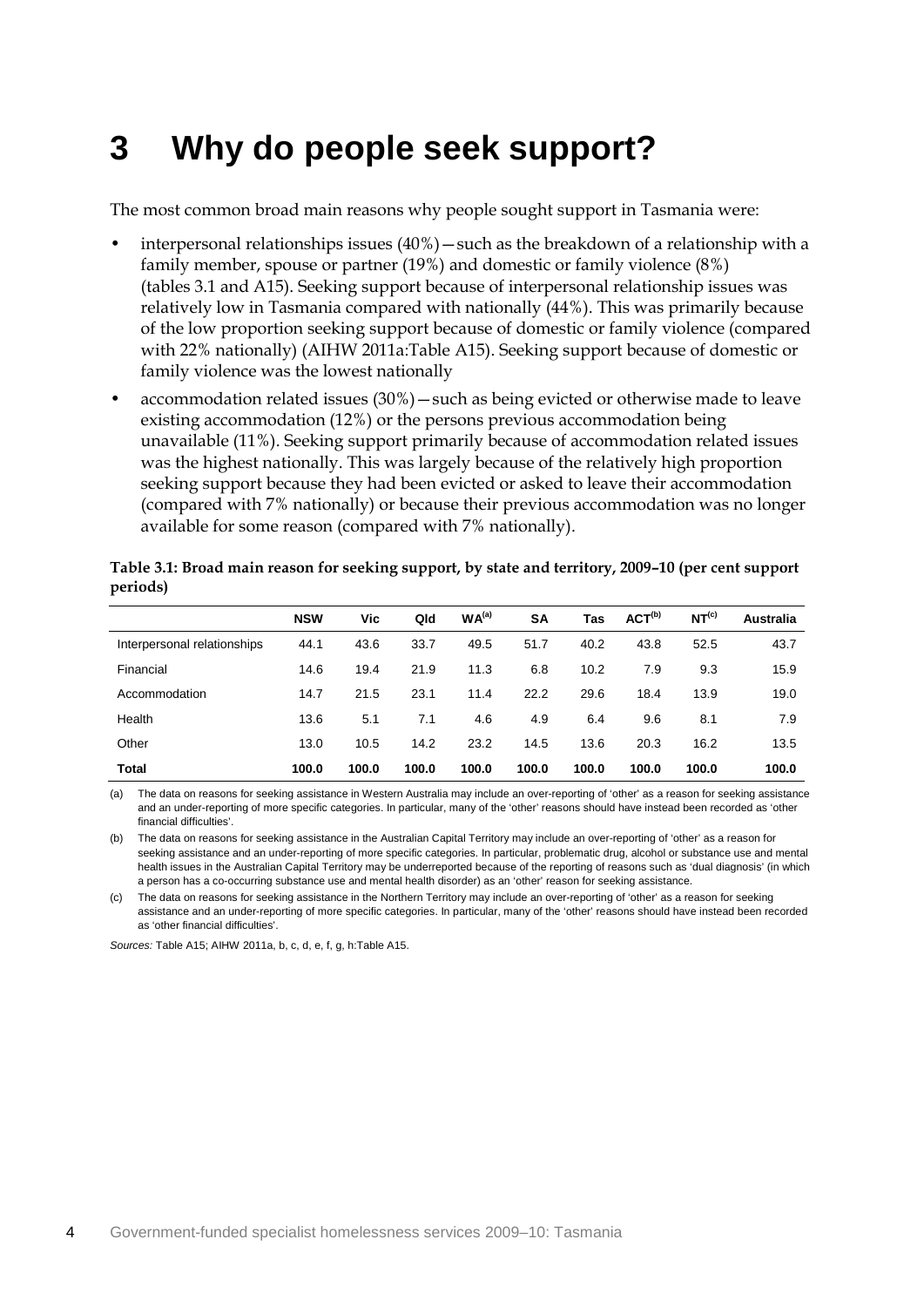### <span id="page-8-0"></span>**4 For how long were people supported?**

Tasmanian clients were supported for an average (mean) of 76 days (Table 4.1). For clients who were accommodated, the average (mean) length of accommodation was 46 days (Table 4.2).

The length of support in Tasmania was longer than the national average. The length of accommodation, however, was shorter.

<span id="page-8-1"></span>

| Table 4.1: Mean and median length of support for clients, by state and territory, 2009-10 (days) |  |  |
|--------------------------------------------------------------------------------------------------|--|--|
|                                                                                                  |  |  |

|        | <b>NSW</b> | Vic | Qld | <b>WA</b> | SΑ | Tas | <b>ACT</b> | <b>NT</b> | <b>Australia</b> |
|--------|------------|-----|-----|-----------|----|-----|------------|-----------|------------------|
| Mean   | 80         | 44  | 60  | 55        | 87 | 76  | 180        | 54        | 64               |
| Median | 22         |     | 21  |           | 21 | 39  | 61         | 13        | 44               |

<span id="page-8-2"></span>*Sources:* Table A17; AIHW 2011a, b, c, d, e, f, g, h:Table A17.

#### **Table 4.2: Mean and median length of accommodation for clients, by state and territory, 2009–10 (days)**

|        | <b>NSW</b> | Vic | Qld | <b>WA</b> | SΑ | <b>Tas</b> | <b>ACT</b> | <b>NT</b> | Australia |
|--------|------------|-----|-----|-----------|----|------------|------------|-----------|-----------|
| Mean   | 75         | 86  | 50  | 34        | 66 | 46         | 133        | 25        | 60        |
| Median | 18         | 29  |     |           | 12 |            | 32         | ़<br>ັ    | 14        |

*Note:* accommodation estimates are affected by the model of homelessness service delivery used in each jurisdiction. See AIHW 2011a:Box 1.1. *Sources:* Table A19; AIHW 2011a, b, c, d, e, f, g, h:Table A19.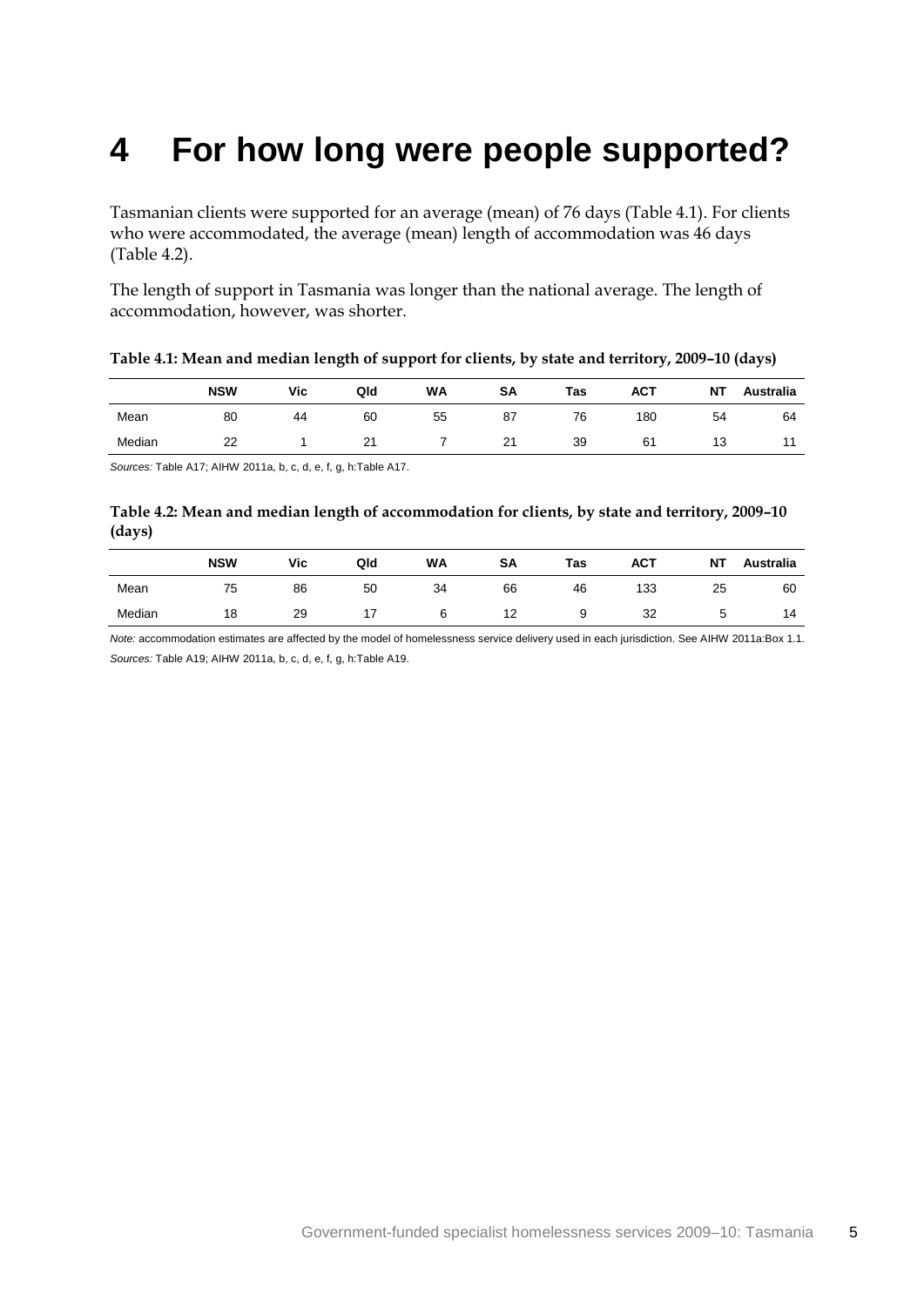### <span id="page-9-0"></span>**5 Were support needs met?**

Overall, agencies were able to meet the needs of clients and their accompanying children in the majority of cases:

- the needs of clients were met in 97% of cases (of which 91% were provided directly and 5% were referred on) (tables 5.1 and A23). The need for basic support was the most often met (99%), followed by general support or advocacy services (98%)
- the needs of accompanying children were met in 99% of cases (of which 94% were provided directly and 5% were referred on) (tables 5.2 and A26). The need for basic support was the most often met (99%), followed by the need for specialist homelessness accommodation (99%).

<span id="page-9-1"></span>**Table 5.1: Provision of support for clients, by state and territory, 2009–10 (per cent distinct types of support required in closed support periods)**

|       | <b>NSW</b> | Vic   | Qld   | WA    | SΑ    | Tas   | ACT   | NΤ    | Australia |
|-------|------------|-------|-------|-------|-------|-------|-------|-------|-----------|
| Met   | 98.2       | 95.7  | 96.5  | 97.4  | 89.8  | 96.7  | 98.4  | 99.0  | 96.5      |
| Unmet | 1.8        | 4.3   | 3.5   | 2.6   | 10.2  | 3.3   | 1.6   | 1.0   | 3.5       |
| Total | 100.0      | 100.0 | 100.0 | 100.0 | 100.0 | 100.0 | 100.0 | 100.0 | 100.0     |

<span id="page-9-2"></span>*Sources:* derived from Table A23; AIHW 2011a, b, c, d, e, f, g, h:Table A23.

**Table 5.2: Provision of support for accompanying children, by state and territory, 2009–10 (per cent distinct types of support required in closed accompanying child support periods)**

|              | <b>NSW</b> | Vic   | Qld   | WA    | SΑ    | Tas   | <b>ACT</b> | ΝT    | Australia |
|--------------|------------|-------|-------|-------|-------|-------|------------|-------|-----------|
| Met          | 98.7       | 96.6  | 97.9  | 98.3  | 91.4  | 98.6  | 98.9       | 99.8  | 97.5      |
| Unmet        | 1.3        | 3.4   | 2.1   | 1.7   | 8.6   | 1.4   | 1.1        | 0.2   | $2.5\,$   |
| <b>Total</b> | 100.0      | 100.0 | 100.0 | 100.0 | 100.0 | 100.0 | 100.0      | 100.0 | 100.0     |

*Sources:* derived from Table A26; AIHW 2011a, b, c, d, e, f, g, h:Table A26.

Required support remained unmet in 3% of cases for clients and 1% of cases for children accompanying clients:

- for clients, specialist services was the most common broad type of support to remain unmet at the completion of support (11%). This was higher than the national average (8%). The next most common broad type of support to remain unmet was housing or accommodation services (6%)
- for accompanying children, specialist services was the broad type of support that most often remained unmet (3%).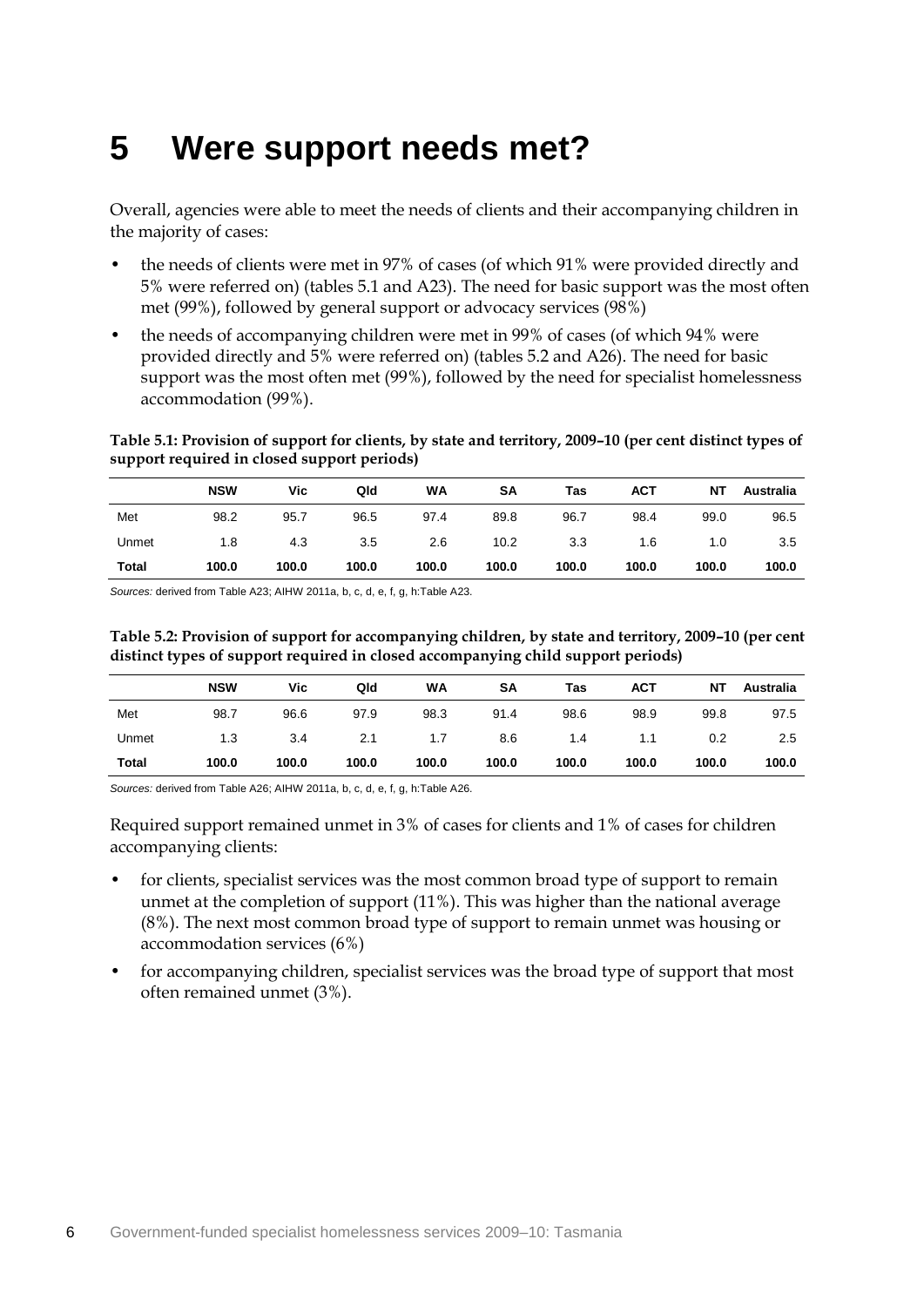### <span id="page-10-0"></span>**6 What happened after support?**

Generally, client circumstances had improved by the completion of support, particularly for those who specifically required assistance with income, employment and housing; and for those supported for longer periods (tables A28–A35).

Immediately following support, most Tasmanian clients: were unemployed or not in the labour force (90%); were receiving a government pension or benefit as their main source of income (89%); and were living in a house or other dwelling (91%) with some form of tenure (81%) (tables 6.1–6.4).

<span id="page-10-1"></span>

| Table 6.1: Main source of income immediately after a support period, by state and territory, 2009-10 |  |
|------------------------------------------------------------------------------------------------------|--|
| (per cent closed support periods)                                                                    |  |

|                     | <b>NSW</b> | Vic   | Qld   | WA    | SΑ    | Tas   | <b>ACT</b> | NΤ    | Australia |
|---------------------|------------|-------|-------|-------|-------|-------|------------|-------|-----------|
| No income           | 6.7        | 5.4   | 8.1   | 4.8   | 4.7   | 5.7   | 5.9        | 5.8   | 6.1       |
| Government payments | 83.5       | 86.5  | 85.1  | 83.8  | 86.1  | 89.0  | 79.0       | 85.5  | 85.2      |
| Other               | 9.8        | 8.1   | 6.8   | 11.4  | 9.1   | 5.3   | 15.1       | 8.7   | 8.7       |
| Total               | 100.0      | 100.0 | 100.0 | 100.0 | 100.0 | 100.0 | 100.0      | 100.0 | 100.0     |

<span id="page-10-2"></span>*Sources:* Table A28; AIHW 2011a, b, c, d, e, f, g, h:Table A28.

**Table 6.2: Employment status in the week after a support period, by state and territory, 2009–10 (per cent closed support periods)**

|                               | <b>NSW</b> | Vic   | Qld   | WA    | SΑ    | Tas   | <b>ACT</b> | NΤ    | Australia |
|-------------------------------|------------|-------|-------|-------|-------|-------|------------|-------|-----------|
| Employed full/part time       | 12.5       | 10.0  | 10.3  | 12.8  | 10.5  | 9.8   | 20.3       | 11.0  | 11.1      |
| Unemployed (looking for work) | 19.2       | 32.1  | 25.0  | 24.7  | 22.0  | 21.3  | 14.8       | 17.2  | 25.4      |
| Not in labour force           | 68.3       | 57.9  | 64.7  | 62.5  | 67.4  | 68.9  | 64.9       | 71.8  | 63.5      |
| Total                         | 100.0      | 100.0 | 100.0 | 100.0 | 100.0 | 100.0 | 100.0      | 100.0 | 100.0     |

<span id="page-10-3"></span>*Sources:* Table A30; AIHW 2011a, b, c, d, e, f, g, h:Table A30.

#### **Table 6.3: Type of house/dwelling immediately after a support period, by state and territory, 2009–10 (per cent closed support periods)**

|                                    | <b>NSW</b> | Vic   | Qld   | <b>WA</b>     | SΑ    | Tas     | <b>ACT</b> | NΤ    | Australia |
|------------------------------------|------------|-------|-------|---------------|-------|---------|------------|-------|-----------|
| Improvised dwelling/sleeping rough | 9.2        | 7.5   | 6.5   | $5.5^{\circ}$ | 3.2   | 5.4     | 1.9        | 6.2   | 7.1       |
| House/dwelling                     | 84.9       | 90.1  | 90.4  | 91.4          | 94.0  | 91.1    | 93.1       | 90.8  | 89.4      |
| Institutional setting              | 5.9        | 2.3   | 3.1   | 3.1           | 2.8   | $3.5\,$ | 5.0        | 3.0   | 3.5       |
| <b>Total</b>                       | 100.0      | 100.0 | 100.0 | 100.0         | 100.0 | 100.0   | 100.0      | 100.0 | 100.0     |

*Sources:* Table A32; AIHW 2011a, b, c, d, e, f, g, h:Table A32.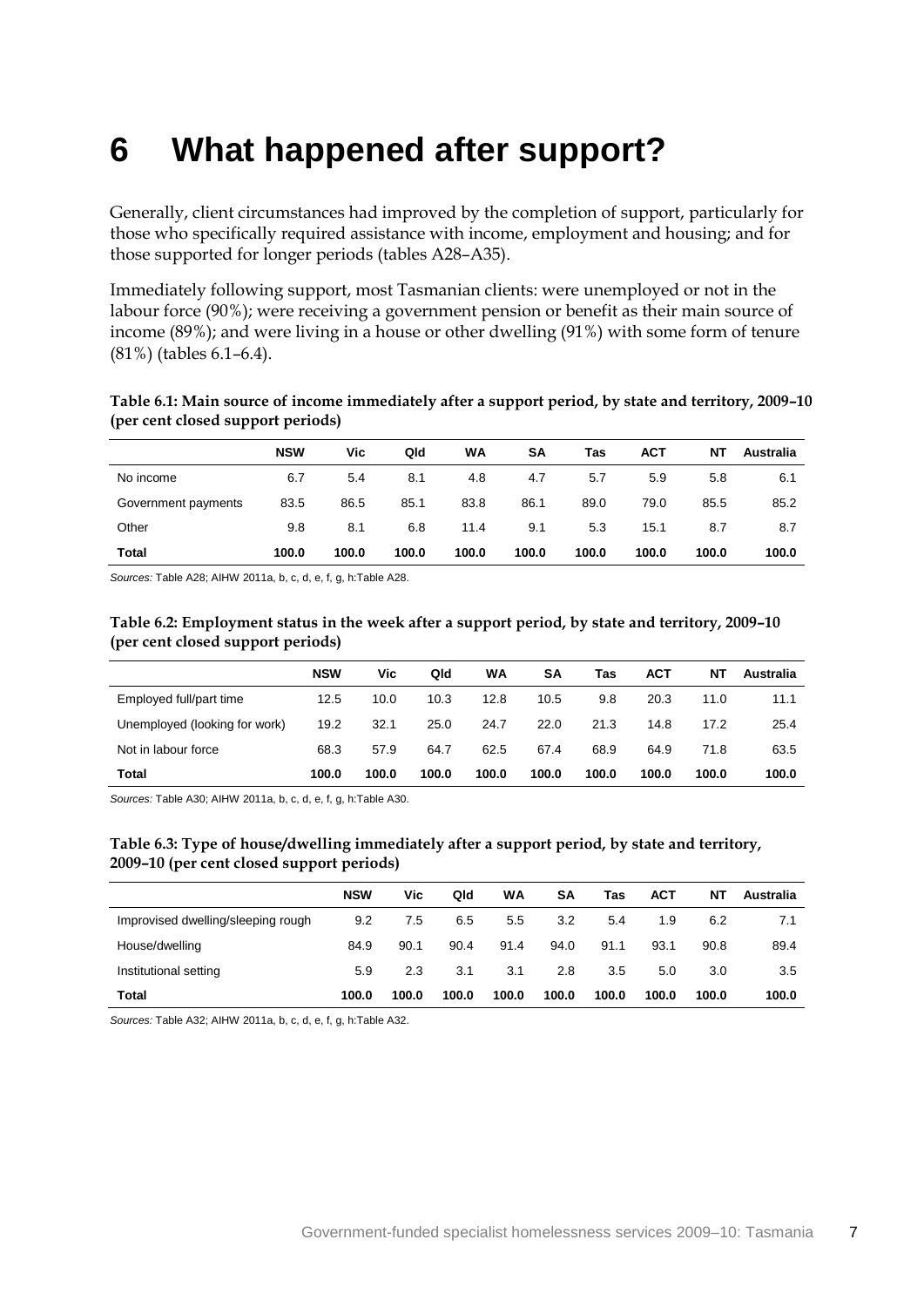|                               | <b>NSW</b> | Vic   | Qld   | WA    | <b>SA</b> | Tas   | <b>ACT</b> | NΤ    | Australia |
|-------------------------------|------------|-------|-------|-------|-----------|-------|------------|-------|-----------|
| SAAP/CAP funded accommodation | 13.3       | 15.5  | 15.4  | 9.3   | 14.5      | 11.1  | 18.9       | 5.5   | 14.0      |
| No tenure                     | 13.9       | 10.9  | 10.1  | 8.7   | 6.7       | 7.4   | 5.3        | 7.8   | 10.7      |
| Tenure                        | 72.8       | 73.5  | 74.6  | 82.0  | 78.9      | 81.4  | 75.8       | 86.7  | 75.2      |
| <b>Total</b>                  | 100.0      | 100.0 | 100.0 | 100.0 | 100.0     | 100.0 | 100.0      | 100.0 | 100.0     |

#### <span id="page-11-0"></span>**Table 6.4: Type of tenure immediately after a support period, by state and territory, 2009–10 (per cent closed support periods)**

*Notes*

1. Although the SAAP Agreement and Crisis Accommodation Program have ceased, for continuity in reporting data from the SAAP NDC the terminology and labels of data produced under that agreement have been retained. 'SAAP/CAP funded accommodation' refers to what is now known as 'specialist homelessness accommodation'.

2. Accommodation estimates are affected by the model of homelessness service delivery used in each jurisdiction. See AIHW 2011a:Box 1.1.

*Sources:* Table A33; AIHW 2011a, b, c, d, e, f, g, h:Table A33.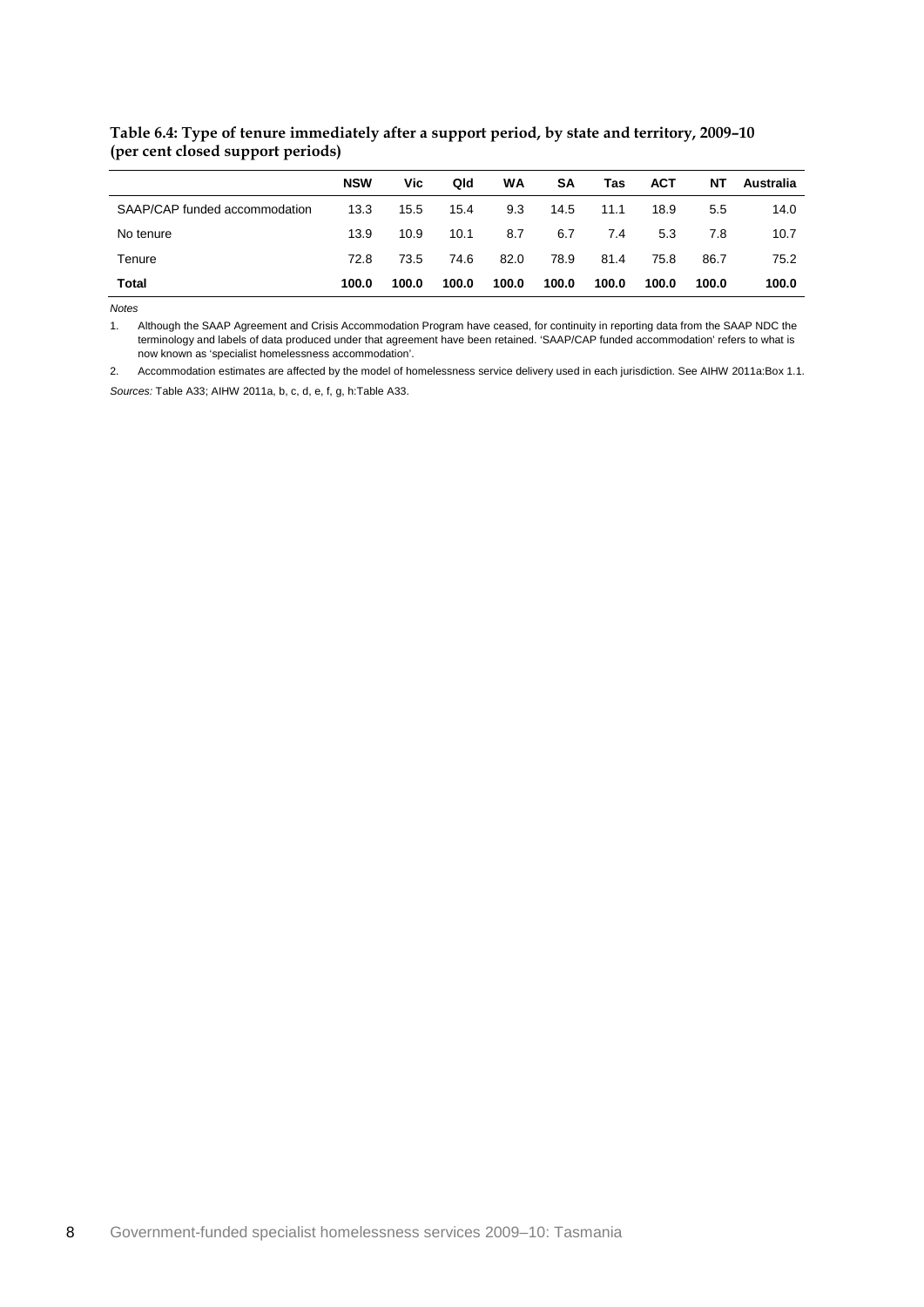# <span id="page-12-0"></span>**7 Changes over time**

Tasmania was the only jurisdiction in which both the periods of support and the number of people supported have decreased over recent years—periods of support from 9,600 in 2006–07 to 9,100 in 2009–10; and people from 7,000 to 6,700 (Table A3). There has also been a small overall decrease in the rate of use of specialist homelessness services in Tasmania from 1 in 70 Tasmanians in 2006–07 to 1 in 75 in 2009–10.

Going against the national trend, the proportion of support periods in Tasmania that included a period of specialist homelessness accommodation has increased over recent years, initially declining from 43% in 2006–07 to 38% in 2008–09 before increasing to 44% in 2009–10 (Table A4). Tasmania and the Northern Territory were the only jurisdictions in which an increase occurred.

The overall length of support and accommodation in Tasmania has increased in recent years (tables A17 and A19). The length of support rose from an average (mean) of 66 days in 2006– 07 to 76 days in 2009–10. The length of accommodation increased from an average (mean) of 34 days in 2006–07 to 46 in 2009–10.

Seeking support primarily because of accommodation related issues has increased in recent years—from 24% to 30% in 2009–10 (Table A15). Related to this there was an increase in the need for housing or accommodation related support—from 70% in 2006–07 to 78% in 2009–10 (Table A21).

There has also been an increase in the need for advocacy or liaison on behalf of the client to ensure he or she has proper representation and access to services—from 36% of closed support periods in 2006–07 to 44% in 2009–10.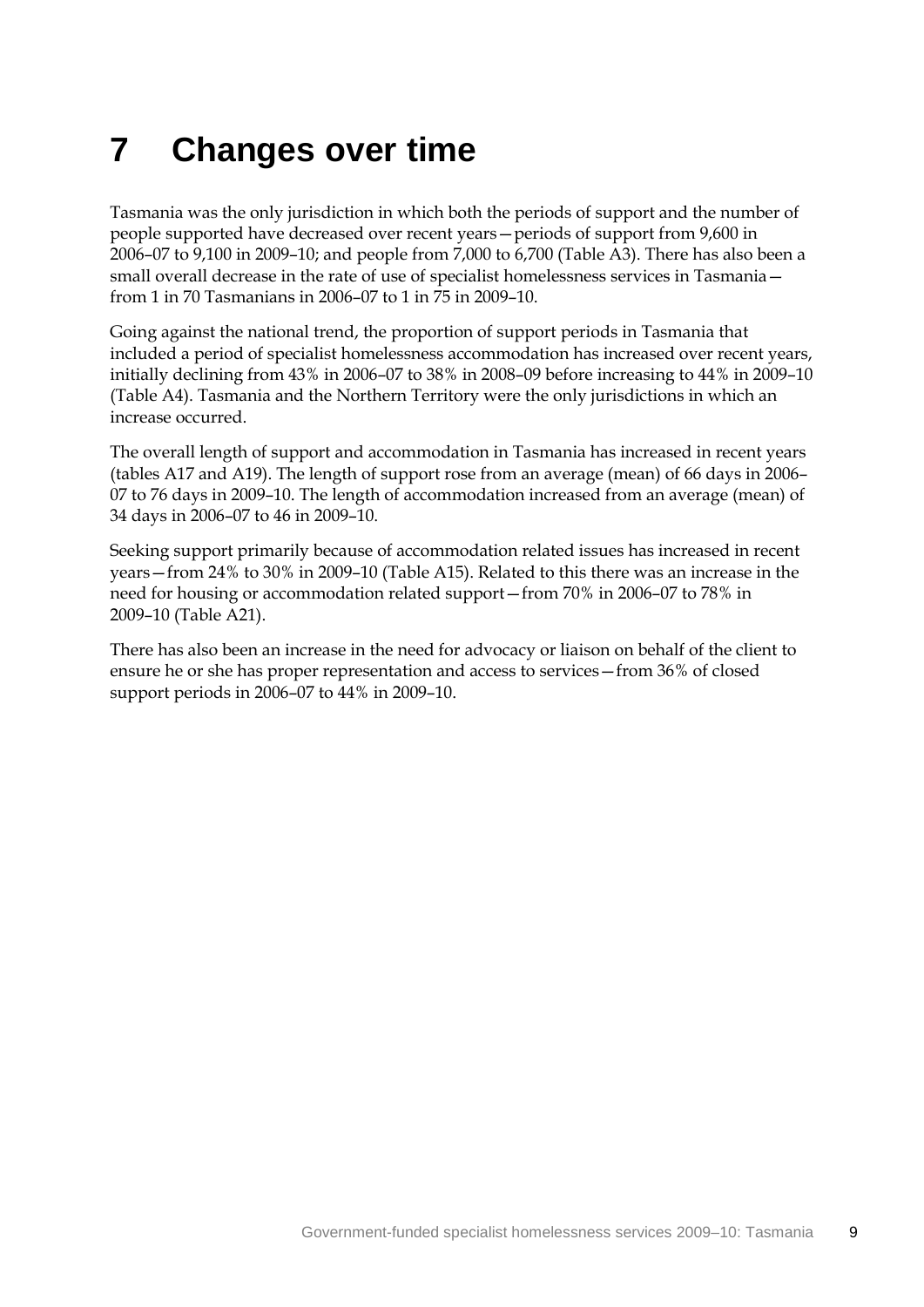## <span id="page-13-0"></span>**Appendix Additional tables**

| Reporting<br>period | <b>Funded agencies</b><br>(number) | Agreement<br>funding<br>(\$'000) | <b>Additional</b><br>state/territory<br>funding<br>(\$'000) | <b>Total allocation</b><br>(\$'000) | Mean<br>funding per<br>agency<br>(\$'000) |
|---------------------|------------------------------------|----------------------------------|-------------------------------------------------------------|-------------------------------------|-------------------------------------------|
| 2006-07             | 35                                 | 13,698                           | 271                                                         | 13.969                              | 399                                       |
| $2007 - 08$         | 38                                 | 13.434                           | 1.498                                                       | 14.932                              | 393                                       |
| 2008-09             | 37                                 | 13.730                           | 1.484                                                       | 15.214                              | 411                                       |
| 2009-10             | 36                                 | 15,539                           |                                                             | 15,539                              | 432                                       |

#### <span id="page-13-1"></span>**Table A1: Funding to agencies, by reporting period, 2006–07 to 2009–10**

*Notes*

1. Inclusion or exclusion of agencies from the SAAP NDC is determined by the state and territory governments responsible for administering the government response to homelessness.

2. Not all funded agencies are required to participate in data collection (see Table A2).

3. Funding to agencies excludes funds not allocated directly to agencies, such as funds allocated for administration and training.

4. 'Agreement funding' refers to funding provided jointly by the Australian Government and the state and territory governments under the following agreements: from 1 July 2006 to 31 December 2008, 'agreement funding' refers to funding provided under the SAAP V Agreement; from 1 January 2009 to 30 June 2009, 'agreement funding' refers to funding provided under the NAHA; from 1 July 2009 to 30 June 2010, 'agreement funding' refers to funding provided under the NAHA.

5. 'Additional state/territory funding' refers to funding provided by the states and territories over and above the amounts determined in the above agreements

6. Agencies may also receive funding from other sources. This is not included.

7. Caution should be used when comparing data across years because of changes in policy and service delivery arrangements.

<span id="page-13-2"></span>*Sources:* Administrative Data and Client Collections.

#### **Table A2: Client Collection: agency participation rates and records returned with informed consent and valid consent, by reporting period, 2006–07 to 2009–10**

| <b>Reporting period</b> | Participating<br>agencies <sup>(a)</sup><br>(number) | Agency<br>participation<br>rate $(\%)$ | Records<br>returned<br>(number) | <b>Records</b><br>returned with<br>consent<br>(%) | <b>Records</b><br>returned with<br>valid consent <sup>(b)</sup><br>(%) |
|-------------------------|------------------------------------------------------|----------------------------------------|---------------------------------|---------------------------------------------------|------------------------------------------------------------------------|
| 2006-07                 | 34                                                   | 100.0                                  | 6,759                           | 81.5                                              | 78.1                                                                   |
| 2007-08                 | 36                                                   | 100.0                                  | 6,710                           | 78.0                                              | 74.5                                                                   |
| 2008-09                 | 36                                                   | 100.0                                  | 7.014                           | 80.9                                              | 78.0                                                                   |
| 2009-10                 | 35                                                   | 100.0                                  | 6,155                           | 89.7                                              | 87.2                                                                   |

(a) 'Agencies' refers to the number of agencies that should have been participating in the reference period. Refer to AIHW 2011a:Appendix 5. Not all funded agencies are required to participate in the Client Collection (see Table A1). Consequently, some funded agencies are not included in this table.

(b) 'Valid consent' here refers to records with a valid statistical linkage key (refer to AIHW 2011a:Appendix 5).

*Notes*

1. Table based on records returned from participating agencies during the reference period.

2. Inclusion or exclusion of agencies from the SAAP NDC is determined by the state and territory governments responsible for administering the government response to homelessness.

3. Caution should be used when comparing data across years because of changes in policy and service delivery arrangements.

*Sources:* Administrative Data and Client Collections.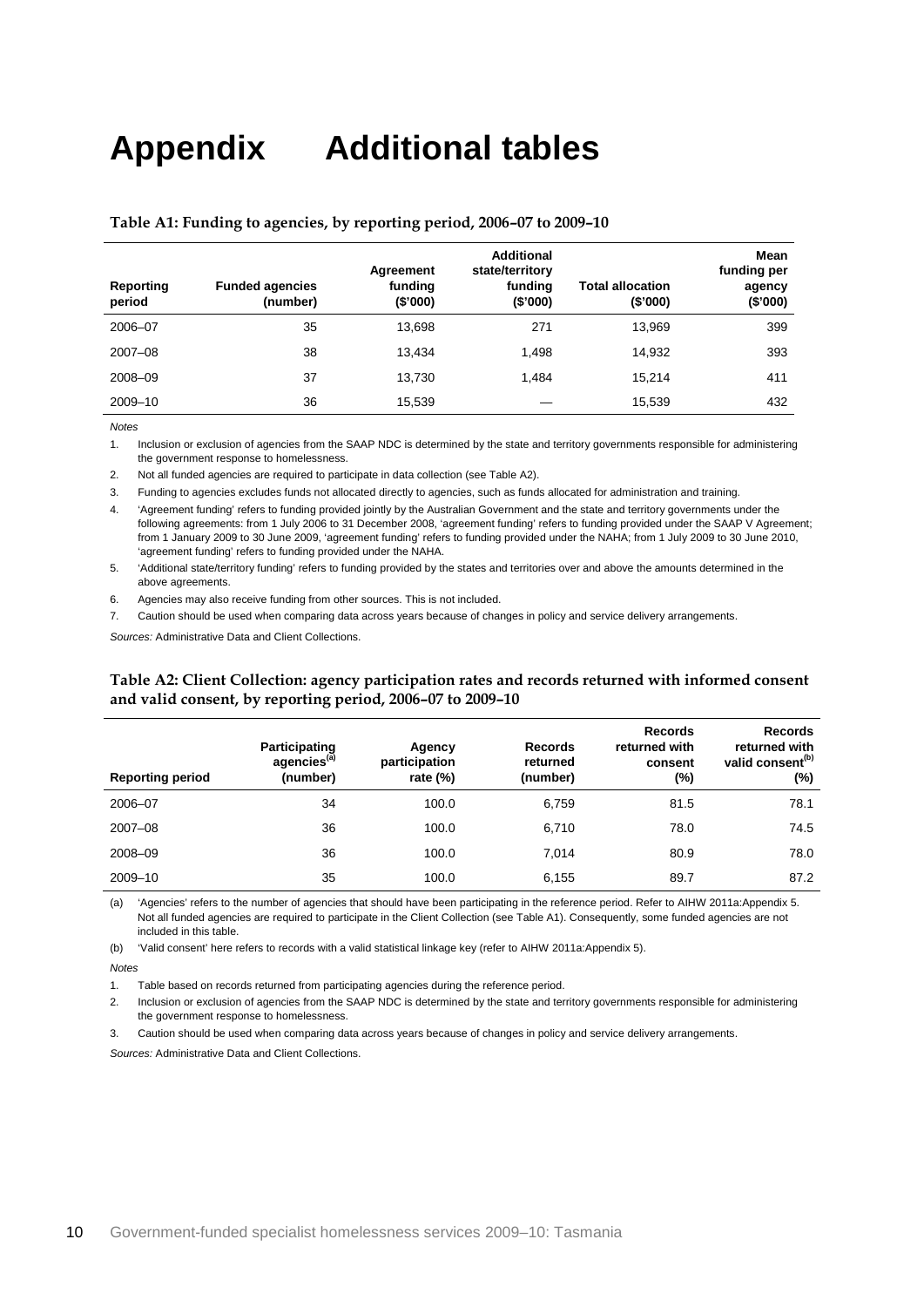| <b>Reporting period</b> | <b>Total periods of</b><br>support | Total people<br>supported | People per 10,000<br>population | Average periods of<br>support per person |
|-------------------------|------------------------------------|---------------------------|---------------------------------|------------------------------------------|
| 2006-07                 | 9.600                              | 7,000                     | 143                             | 1.37                                     |
| $2007 - 08$             | 9.600                              | 7.000                     | 143                             | 1.36                                     |
| 2008-09                 | 10.100                             | 7,200                     | 145                             | 1.40                                     |
| 2009-10                 | 9,100                              | 6.700                     | 134                             | 1.35                                     |

#### <span id="page-14-0"></span>**Table A3: Total support for clients and accompanying children, by reporting period, 2006–07 to 2009–10**

*Notes*

1. Number excluded due to errors and omissions (weighted): 0.

2. 'Per 10,000 population' shows how many people out of every 10,000 in the population used government-funded specialist homelessness services. The rate is estimated by comparing the number of clients and accompanying children in the reporting year with the estimated resident population at the start of the reporting year. Note that this may not match data reported in previous reports due to adjustments in ABS population estimates.

3. Caution should be used when comparing data across years because of changes in policy and service delivery arrangements.

4. Period of support figures have been weighted to adjust for agency non-participation.

5. Person figures have been weighted to adjust for agency non-participation and client non-consent.

<span id="page-14-1"></span>*Sources:* Client Collection; ABS 2010.

#### **Table A4: Support periods and clients, by reporting period, 2006–07 to 2009–10**

|                                                                | 2006-07 | 2007-08 | 2008-09 | 2009-10 |
|----------------------------------------------------------------|---------|---------|---------|---------|
| Support periods (number)                                       | 6,800   | 6,700   | 7.000   | 6,200   |
| With accommodation (per cent)                                  | 42.7    | 39.2    | 38.2    | 44.2    |
| Without accommodation (per cent)                               | 57.3    | 60.8    | 61.8    | 55.8    |
| Daily average support periods (number)                         | 1.200   | 1.300   | 1.400   | 1,200   |
| Nightly average support periods with accommodation (number)    | 200     | 300     | 300     | 300     |
| Clients (number)                                               | 4,700   | 4,700   | 4,800   | 4,500   |
| Per 10,000 population aged $10+$ years <sup>(a)</sup> (number) | 110     | 108     | 110     | 100     |
| Clients with one period of support (per cent)                  | 76.3    | 78.7    | 77.4    | 77.2    |
| Mean number of support periods per client                      | 1.44    | 1.43    | 1.45    | 1.39    |

(a) 'Per 10,000 population aged 10+ years' shows how many people out of every 10,000 aged 10 years and over in the population became a client. The rate per 10,000 population is estimated by comparing the number of clients aged 10 years and over in the reporting year with the estimated resident population aged 10 years and over at the start of the reporting year. Note that this may not match data reported in previous reports due to adjustments in ABS population estimates.

#### *Notes*

1. Number excluded due to errors and omissions (weighted): 0 support periods and clients; 53 nightly support periods with accommodation in 2006–07, 34 in 2007–08, 50 in 2008–09, 50 in 2009–10.

2. Caution should be used when comparing data across years because of changes in policy and service delivery arrangements.

3. Support period figures have been weighted to adjust for agency non-participation.

4. Client figures have been weighted to adjust for agency non-participation and client non-consent.

*Sources:* Client Collection; ABS 2010.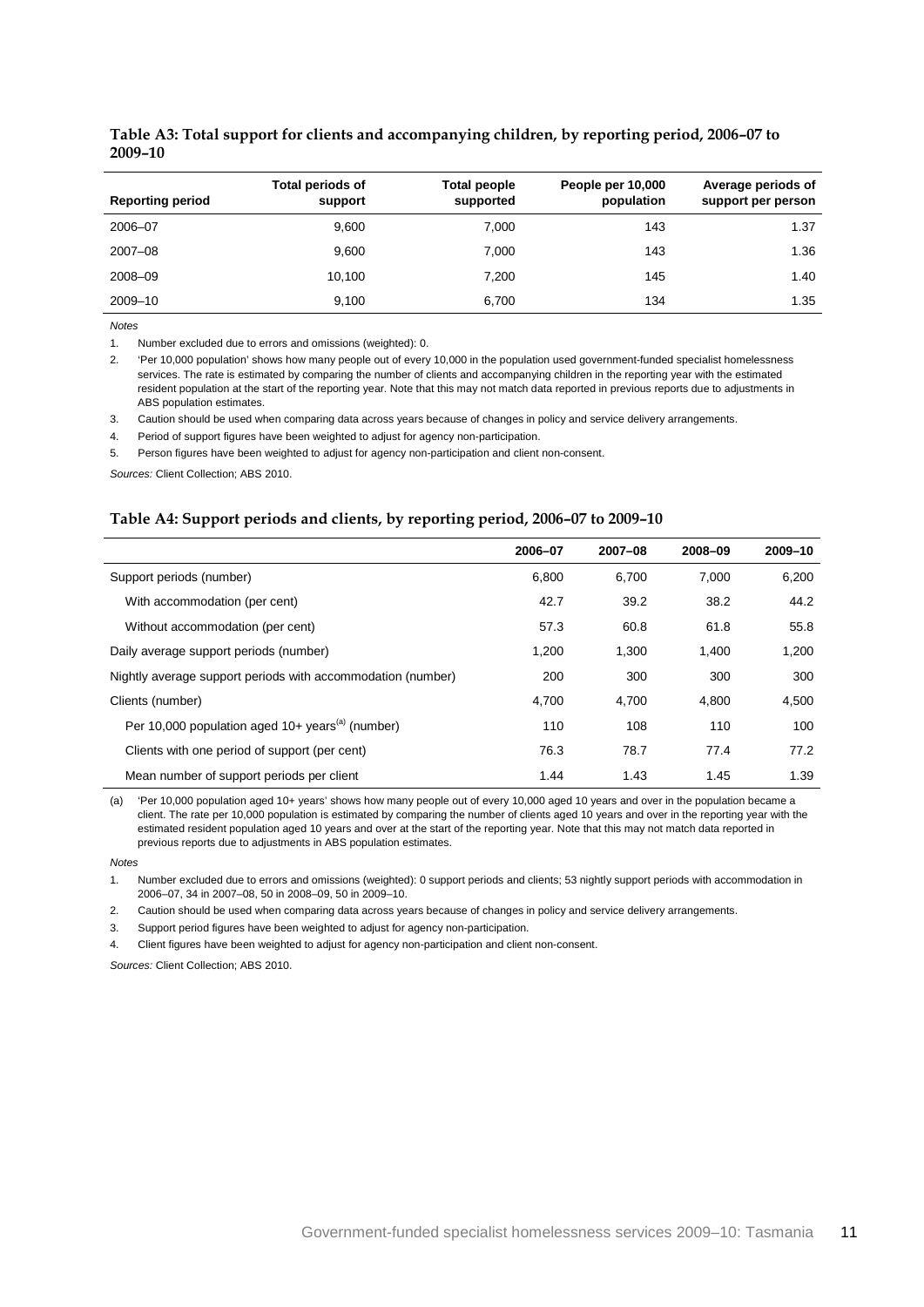#### <span id="page-15-0"></span>**Table A5: Accompanying child support periods and accompanying children, by reporting period, 2006–07 to 2009–10**

|                                                                                   | 2006-07 | 2007-08 | 2008-09 | 2009-10 |
|-----------------------------------------------------------------------------------|---------|---------|---------|---------|
| Accompanying child support periods (number)                                       | 2,800   | 2,900   | 3,100   | 2,900   |
| With accommodation <sup>(a)</sup> (per cent)                                      | 44.6    | 40.4    | 39.9    | 42.7    |
| Without accommodation (per cent)                                                  | 55.4    | 59.6    | 60.1    | 57.3    |
| Daily average accompanying child support periods (number)                         | 600     | 700     | 900     | 800     |
| Nightly average accompanying child support periods with<br>accommodation (number) | 200     | 200     | 200     | 200     |
| Accompanying children (number)                                                    | 2,300   | 2,400   | 2,400   | 2,300   |
| Per 10,000 population aged 0–17 years <sup>(b)</sup> (number)                     | 195     | 200     | 201     | 192     |
| Accompanying children with one period of support (per cent)                       | 85.2    | 84.7    | 82.3    | 83.6    |
| Mean number of accompanying child support periods per<br>accompanying child       | 1.23    | 1.22    | 1.31    | 1.29    |

(a) Dates of support and accommodation are not collected for accompanying children. For the purposes of calculating the number of accompanying child support periods with and without a period of accommodation, accompanying children are assumed to be accommodated if their parent or guardian was accommodated.

(b) 'Per 10,000 population aged 0–17 years' shows how many people out of every 10,000 aged 17 years and under in the population accompanied a client. The rate per 10,000 population is estimated by comparing the number of accompanying children aged 17 years and under in the reporting year with the estimated resident population aged 17 years and under at the start of the reporting year. Note that this may not match data reported in previous reports due to adjustments in ABS population estimates.

*Notes*

1. Number excluded due to errors and omissions (weighted): 0 accompanying child support periods and children; 40 nightly accompanying child support periods with accommodation in 2006–07, 14 in 2007–08, 17 in 2008–09, 23 in 2009–10.

2. Caution should be used when comparing data across years because of changes in policy and service delivery arrangements.

3. Accompanying child support period figures have been weighted to adjust for agency non-participation.

4. Accompanying children figures have been weighted to adjust for agency non-participation and client non-consent.

*Sources:* Client Collection; ABS 2010.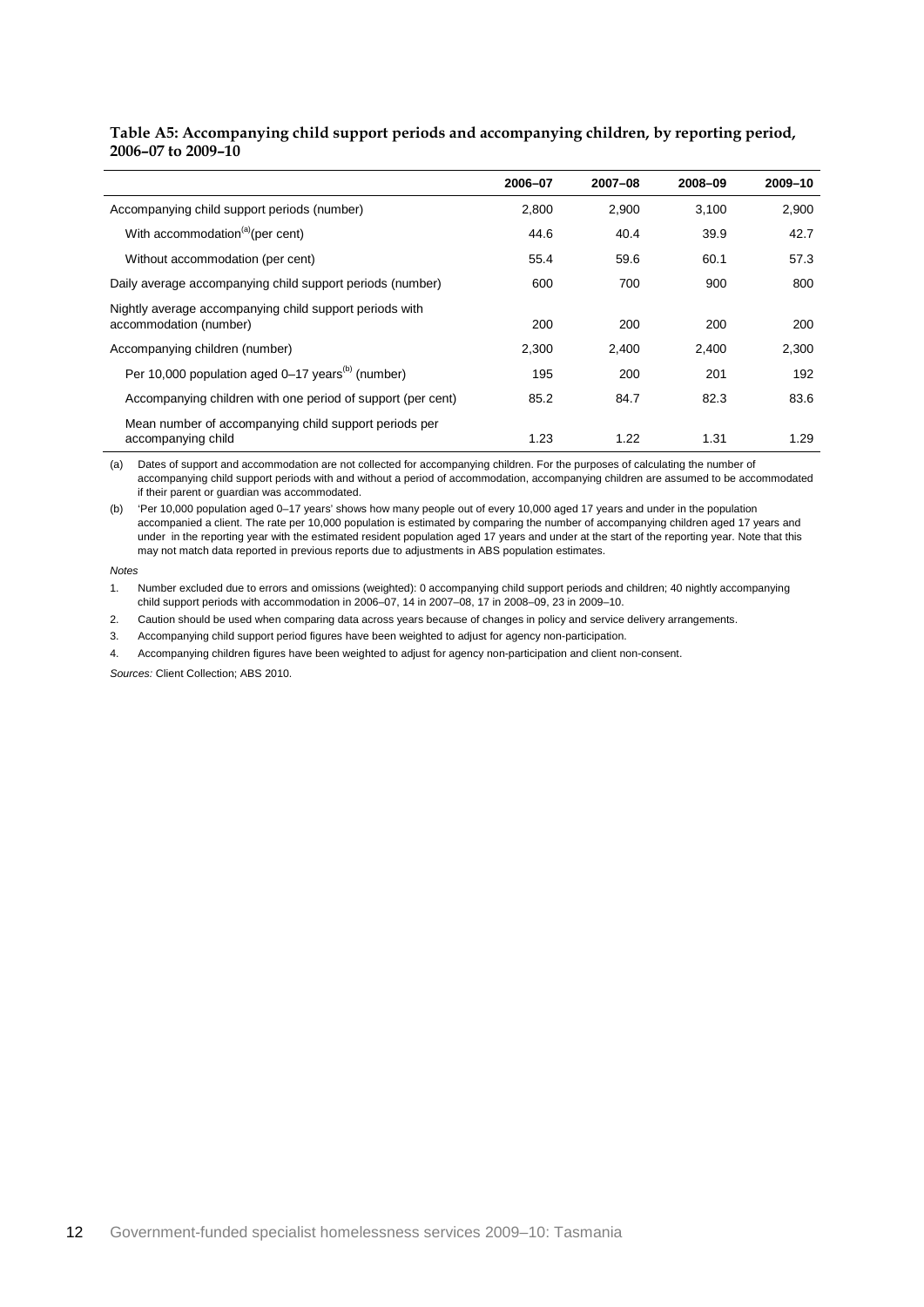|                    | Percentage of all clients |                      | Percentage of sex group |        | <b>Total</b>         |               |
|--------------------|---------------------------|----------------------|-------------------------|--------|----------------------|---------------|
| Age                | Male                      | Female               | Male                    | Female | Per cent             | <b>Number</b> |
| Under 15 years     | 1.5                       | 1.8                  | 3.2                     | 3.3    | 3.3                  | 100           |
| $15-19$ years      | 7.7                       | 11.8                 | 16.5                    | 22.1   | 19.5                 | 900           |
| $20 - 24$ years    | 5.8                       | 9.4                  | 12.4                    | 17.5   | 15.2                 | 700           |
| $25 - 29$ years    | 5.2                       | 6.9                  | 11.1                    | 13.0   | 12.1                 | 500           |
| $30 - 34$ years    | 6.3                       | 6.0                  | 13.5                    | 11.2   | 12.3                 | 500           |
| $35 - 39$ years    | 6.5                       | 5.9                  | 14.0                    | 11.1   | 12.5                 | 600           |
| 40-44 years        | 3.9                       | 4.1                  | 8.4                     | 7.8    | 8.1                  | 400           |
| 45-49 years        | 4.1                       | 3.4                  | 8.8                     | 6.3    | 7.5                  | 300           |
| $50 - 54$ years    | 2.1                       | 1.3                  | 4.5                     | 2.5    | 3.4                  | 200           |
| 55-59 years        | 1.5                       | 1.1                  | 3.2                     | 2.1    | 2.7                  | 100           |
| $60 - 64$ years    | 0.9                       | 0.7                  | 2.0                     | 1.3    | 1.6                  | 100           |
| 65 years and over  | 1.0                       | 0.9                  | 2.2                     | 1.7    | 1.9                  | 100           |
| Total              | 46.6                      | 53.4                 | 100.0                   | 100.0  | 100.0                | $\sim$        |
| Total (number)     | 2,100                     | 2,400                | 2,100                   | 2,400  | $\ddot{\phantom{a}}$ | 4,500         |
| Mean age (years)   | $\ddot{\phantom{1}}$      | $\sim$               | 33.0                    | 29.8   | $\sim$               | 31.3          |
| Median age (years) | $\ddot{\phantom{1}}$      | $\ddot{\phantom{1}}$ | 32                      | 27     | $\sim$               | 29            |

### <span id="page-16-0"></span>**Table A6: Clients: age by sex, 2009–10 (per cent)**

*Notes*

1. Number excluded due to errors and omissions (weighted): 0.

2. Clients aged 0–17 years: 600 (300 males, 400 females). Does not add because of rounding.

3. Figures have been weighted to adjust for agency non-participation and client non-consent.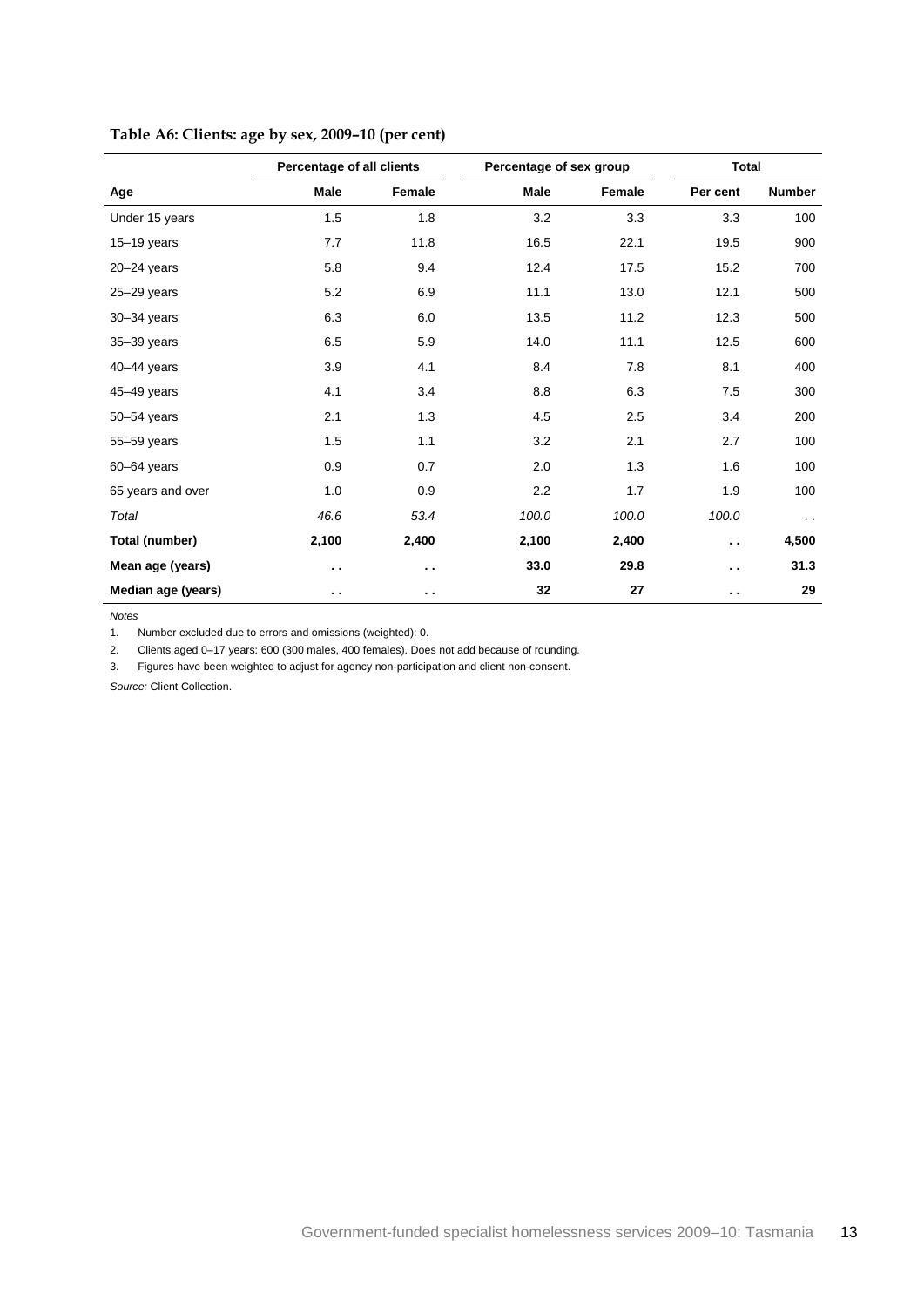|                     | Clients aged 10+ years |                    |                    |                    |                       | <b>All clients</b> |              |                               |                                 |
|---------------------|------------------------|--------------------|--------------------|--------------------|-----------------------|--------------------|--------------|-------------------------------|---------------------------------|
| Reporting<br>period | Under 15<br>vears      | $15 - 19$<br>years | $20 - 24$<br>years | $25 - 44$<br>years | $45 - 64$<br>years    | $65+$<br>years     | <b>Total</b> | <b>Mean</b><br>age<br>(years) | <b>Median</b><br>age<br>(years) |
|                     |                        |                    |                    |                    | <b>Male clients</b>   |                    |              |                               |                                 |
| 2006-07             | 17                     | 193                | 210                | 175                | 56                    | 11                 | 104          | 32.6                          | 31                              |
| 2007-08             | 20                     | 196                | 191                | 179                | 57                    | 11                 | 103          | 32.7                          | 32                              |
| 2008-09             | 22                     | 188                | 176                | 177                | 55                    | 15                 | 101          | 33.0                          | 32                              |
| 2009-10             | 22                     | 192                | 162                | 162                | 57                    | 13                 | 95           | 33.0                          | 32                              |
|                     |                        |                    |                    |                    | <b>Female clients</b> |                    |              |                               |                                 |
| 2006-07             | 35                     | 372                | 284                | 165                | 46                    | 8                  | 115          | 29.5                          | 26                              |
| 2007-08             | 51                     | 344                | 260                | 165                | 48                    | 9                  | 112          | 29.7                          | 27                              |
| 2008-09             | 43                     | 344                | 314                | 182                | 46                    | 9                  | 119          | 29.7                          | 27                              |
| 2009-10             | 23                     | 314                | 272                | 162                | 42                    | 10                 | 105          | 29.8                          | 27                              |
|                     |                        |                    |                    |                    | <b>All clients</b>    |                    |              |                               |                                 |
| 2006-07             | 26                     | 280                | 247                | 170                | 51                    | 10                 | 110          | 31.0                          | 29                              |
| 2007-08             | 35                     | 268                | 225                | 172                | 52                    | 9                  | 108          | 31.1                          | 29                              |
| 2008-09             | 32                     | 263                | 244                | 180                | 51                    | 12                 | 110          | 31.2                          | 29                              |
| 2009-10             | 22                     | 251                | 216                | 162                | 49                    | 11                 | 100          | 31.3                          | 29                              |

<span id="page-17-0"></span>**Table A7: Clients: rate per 10,000 population aged 10 years and over by age and sex and mean and median age of all clients by sex, by reporting period, 2006–07 to 2009–10**

*Notes*

1. Number excluded due to errors and omissions (weighted): 0.

2. The rate per 10,000 population is estimated by comparing the number of clients aged 10 years and over in the reporting year with the estimated resident population aged 10 years and over at the start of the reporting year. Note this may not match data reported in previous reports due to adjustments in ABS population estimates.

3. Caution should be used when comparing data across years because of changes in policy and service delivery arrangements.

4. Figures have been weighted to adjust for agency non-participation and client non-consent.

*Source:* Client Collection; ABS 2010.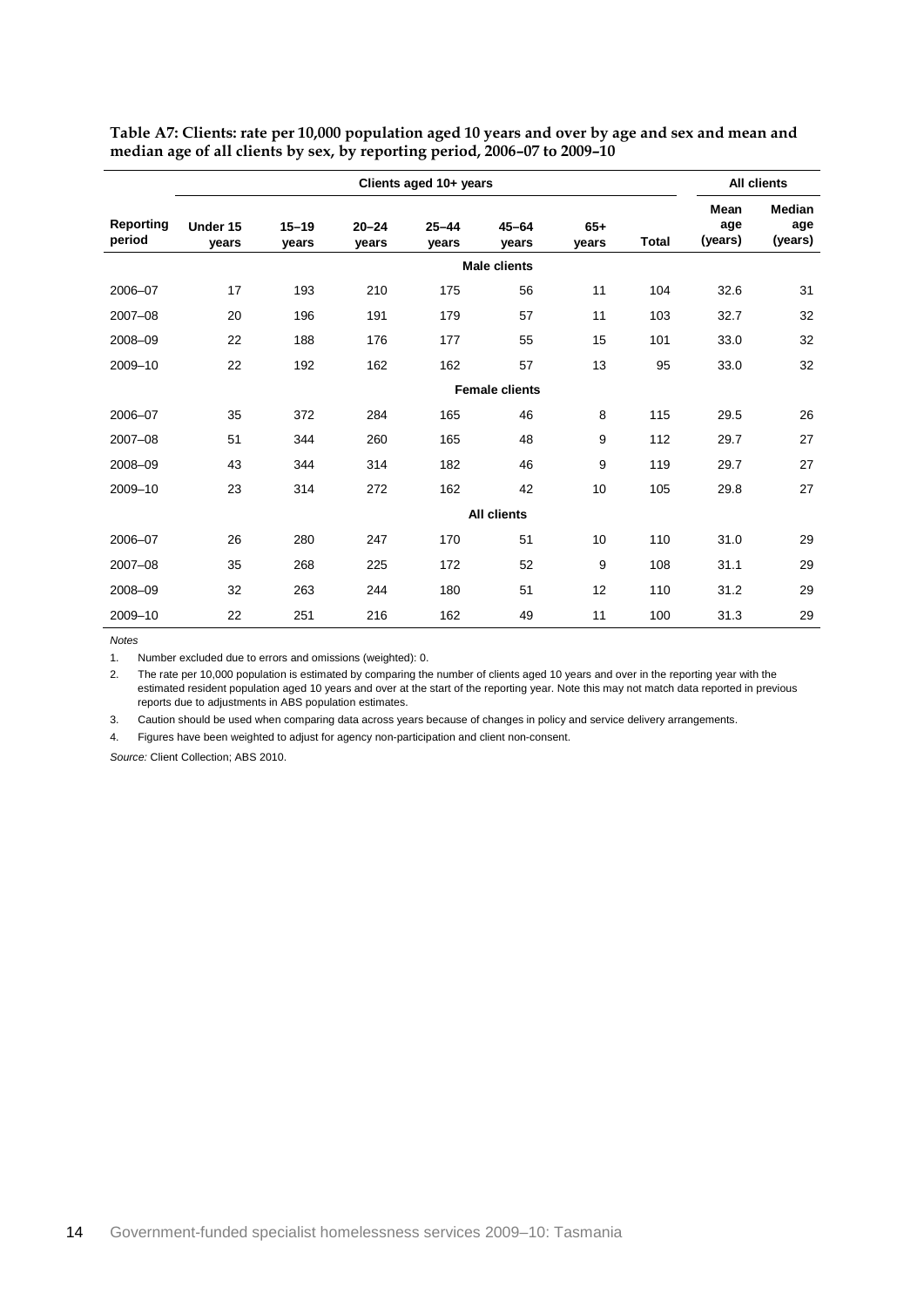|                    | Percentage of<br>all accompanying children |               | Percentage of<br>sex group |        | <b>Total</b>  |                      |
|--------------------|--------------------------------------------|---------------|----------------------------|--------|---------------|----------------------|
| Age                | <b>Male</b>                                | Female        | <b>Male</b>                | Female | Per cent      | <b>Number</b>        |
| $0 - 4$ years      | 23.7                                       | 24.3          | 47.7                       | 48.2   | 48.0          | 1,100                |
| 5-9 years          | 12.6                                       | 13.2          | 25.4                       | 26.2   | 25.8          | 600                  |
| $10-14$ years      | 9.8                                        | 9.7           | 19.8                       | 19.3   | 19.6          | 400                  |
| $15-17$ years      | 3.5                                        | 3.2           | 7.0                        | 6.3    | 6.7           | 200                  |
| Total              | 49.6                                       | 50.4          | 100.0                      | 100.0  | 100.0         | $\ddot{\phantom{0}}$ |
| Total (number)     | 1,100                                      | 1,100         | 1,100                      | 1,100  | $\sim$ $\sim$ | 2,300                |
| Mean age (years)   | $\sim$ $\sim$                              | $\sim$ $\sim$ | 6.0                        | 5.9    | $\sim$ $\sim$ | 6.0                  |
| Median age (years) | $\sim$ $\sim$                              | $\sim$ $\sim$ | 5                          | 5      | $\sim$ $\sim$ | 5                    |

#### <span id="page-18-0"></span>**Table A8: Accompanying children: age, by sex, 2009–10**

*Notes*

1. Number excluded due to errors and omissions (weighted): 0.

2. Figures have been weighted to adjust for agency non-participation and client non-consent.

<span id="page-18-1"></span>*Source:* Client Collection.

#### **Table A9: Accompanying children: rate per 10,000 population aged 0–17 years by age and mean and median age, by reporting period, 2006–07 to 2009–10**

| <b>Reporting period</b> | $0 - 4$<br>years | $5 - 9$<br>vears | $10 - 14$<br>years | $15 - 17$<br>vears | <b>Total</b> | Mean age<br>(years) | Median age<br>(years) |
|-------------------------|------------------|------------------|--------------------|--------------------|--------------|---------------------|-----------------------|
| 2006-07                 | 349              | 192              | 136                | 78                 | 195          | 6.2                 | 5                     |
| 2007-08                 | 339              | 206              | 144                | 76                 | 200          | 6.2                 | 5                     |
| 2008-09                 | 341              | 194              | 152                | 75                 | 201          | 6.2                 | 5                     |
| 2009-10                 | 328              | 190              | 132                | 73                 | 192          | 6.0                 | 5                     |

*Notes*

1. Number excluded due to errors and omissions (weighted): 0.

2. The rate per 10,000 population is estimated by comparing the number of accompanying children aged 17 years and under in the reporting year with the estimated resident population aged 17 years and under at the start of the reporting year. Note this may not match data reported in previous reports due to adjustments in ABS population estimates.

3. Caution should be used when comparing data across years because of changes in policy and service delivery arrangements.

4. Figures have been weighted to adjust for agency non-participation and client non-consent.

*Source:* Client Collection; ABS 2010.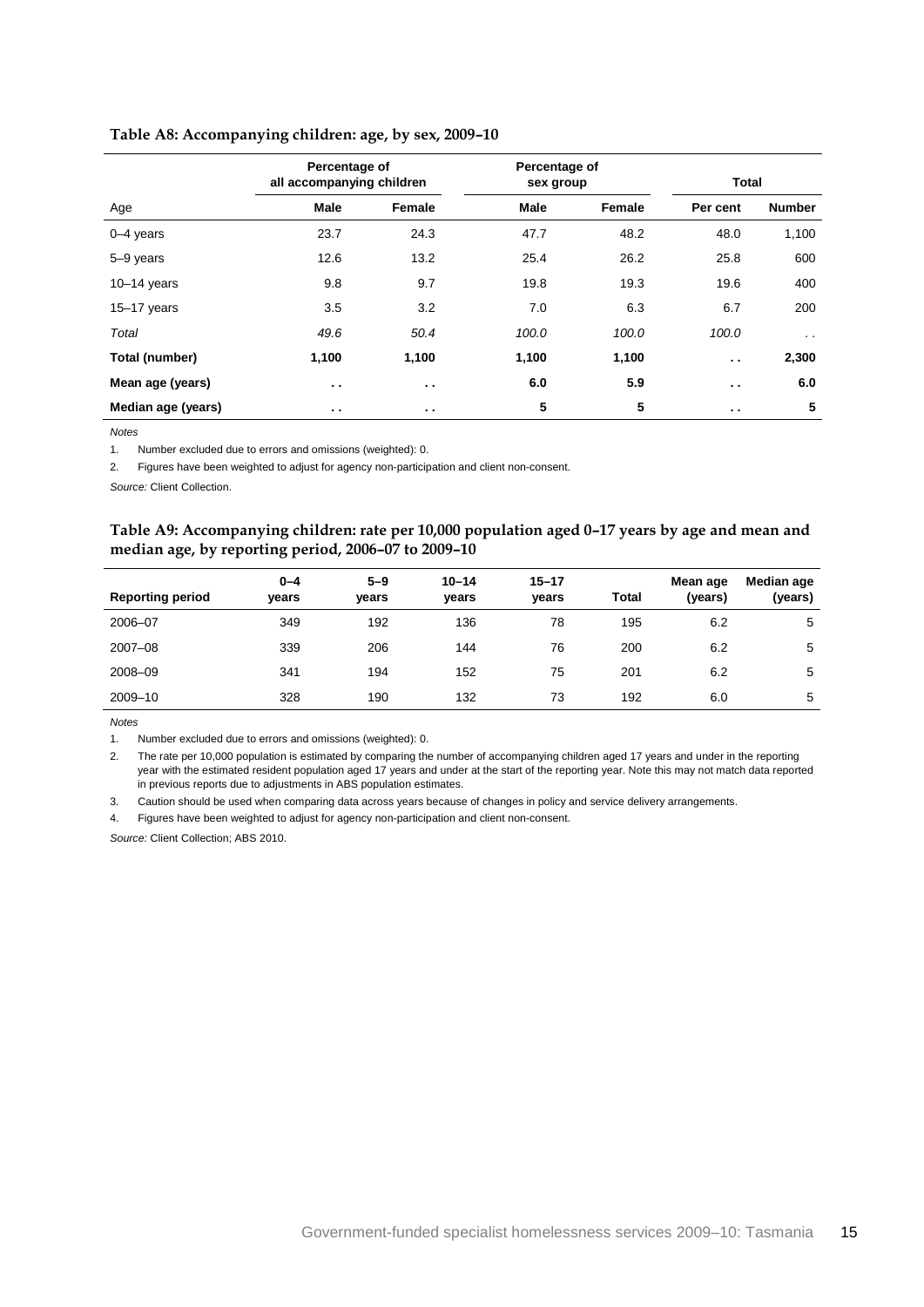| Aboriginal and Torres Strait Islander status | 2006-07             | 2007-08               | 2008-09 | 2009-10 |  |  |
|----------------------------------------------|---------------------|-----------------------|---------|---------|--|--|
|                                              | <b>Male clients</b> |                       |         |         |  |  |
| Aboriginal and Torres Strait Islander people | 10.4                | 8.4                   | 10.2    | 9.1     |  |  |
| Non-Indigenous                               | 89.6                | 91.6                  | 89.8    | 90.9    |  |  |
| <b>Total</b>                                 | 100.0               | 100.0                 | 100.0   | 100.0   |  |  |
| Total (number)                               | 2,000               | 2,100                 | 2,000   | 2,000   |  |  |
|                                              |                     | <b>Female clients</b> |         |         |  |  |
| Aboriginal and Torres Strait Islander people | 10.8                | 12.1                  | 12.0    | 12.1    |  |  |
| Non-Indigenous                               | 89.2                | 87.9                  | 88.0    | 87.9    |  |  |
| <b>Total</b>                                 | 100.0               | 100.0                 | 100.0   | 100.0   |  |  |
| Total (number)                               | 2,400               | 2,300                 | 2,500   | 2,300   |  |  |
|                                              |                     | <b>All clients</b>    |         |         |  |  |
| Aboriginal and Torres Strait Islander people | 10.6                | 10.4                  | 11.2    | 10.7    |  |  |
| Non-Indigenous                               | 89.4                | 89.6                  | 88.8    | 89.3    |  |  |
| Total                                        | 100.0               | 100.0                 | 100.0   | 100.0   |  |  |
| Total (number)                               | 4,400               | 4,400                 | 4,500   | 4,200   |  |  |

<span id="page-19-0"></span>**Table A10: Clients: Aboriginal and Torres Strait Islander status by sex, by reporting period, 2006–07 to 2009–10 (per cent)**

*Notes*

l,

1. Number excluded due to errors and omissions (weighted): 286 in 2006–07; 328 in 2007–08; 319 in 2008–09; 235 in 2009–10.

2. Caution should be used when comparing data across years because of changes in policy and service delivery arrangements.

3. Figures have been weighted to adjust for agency non-participation and client non-consent.

<span id="page-19-1"></span>*Source:* Client Collection.

#### **Table A11: Accompanying children: Aboriginal and Torres Strait Islander status, by reporting period, 2006–07 to 2009–10 (per cent)**

| Aboriginal and Torres Strait Islander status | 2006-07 | 2007-08 | 2008-09 | 2009-10 |
|----------------------------------------------|---------|---------|---------|---------|
| Aboriginal and Torres Strait Islander people | 17.3    | 15.3    | 14.3    | 17.1    |
| Non-Indigenous                               | 82.7    | 84.7    | 85.7    | 82.9    |
| Total                                        | 100.0   | 100.0   | 100.0   | 100.0   |
| Total (number)                               | 2,100   | 2,200   | 2,200   | 2,100   |

*Notes*

1. Number excluded due to errors and omissions (weighted): 236 in 2006–07; 197 in 2007–08; 208 in 2008–09; 170 in 2009–10.

2. Caution should be used when comparing data across years because of changes in policy and service delivery arrangements.

3. Figures have been weighted to adjust for agency non-participation and client non-consent.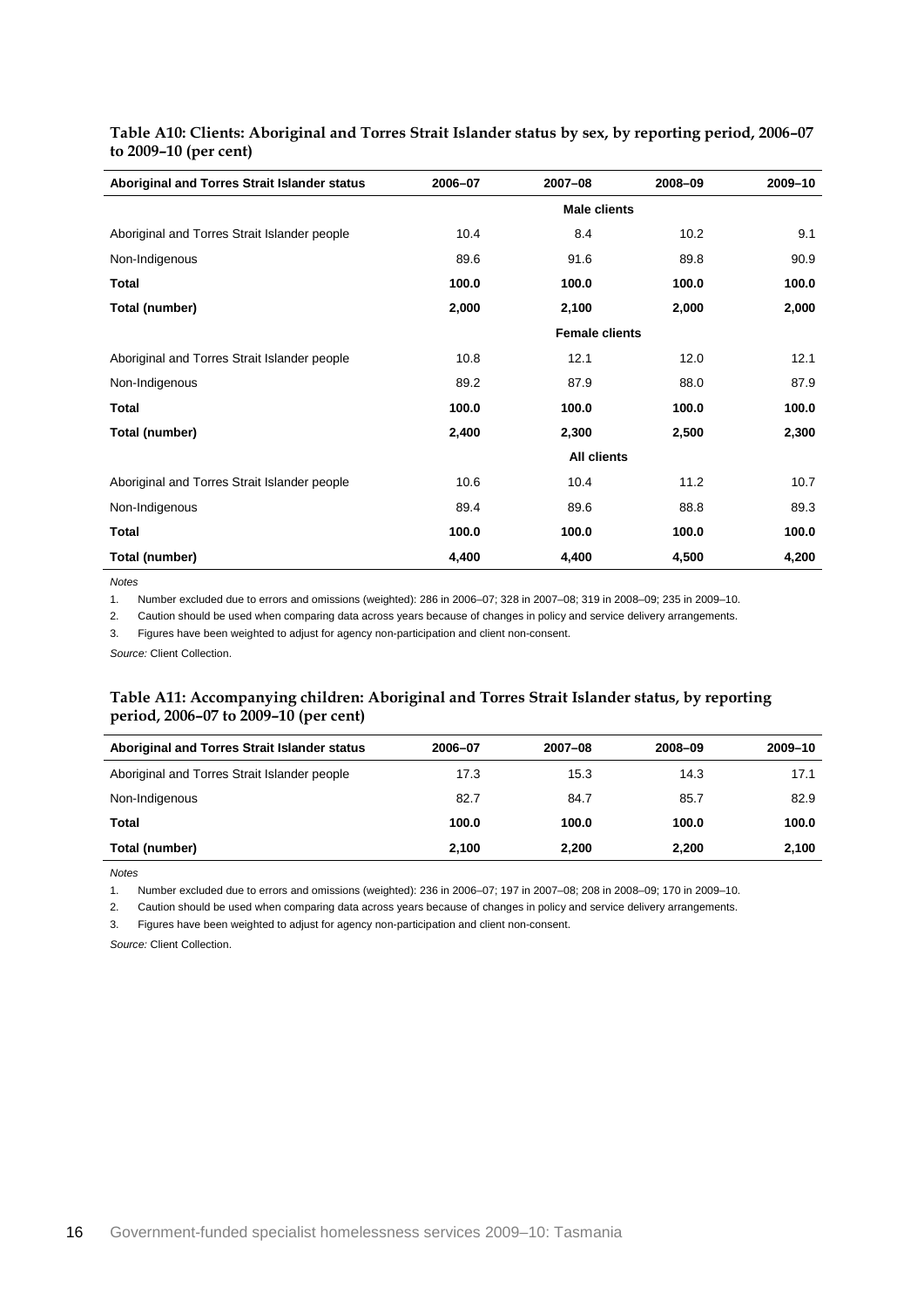| <b>Country of birth</b>                    | $2006 - 07^{(a)}$ | $2007 - 08^{(b)}$ | $2008 - 09^{(c)}$ | 2009-10 |
|--------------------------------------------|-------------------|-------------------|-------------------|---------|
| Australia (including external territories) | 92.4              | 92.5              | 92.1              | 93.3    |
| Sudan                                      | 1.3               | 1.3               | 1.2               | 0.9     |
| New Zealand                                | 1.1               | 0.8               | 0.9               | 0.9     |
| United Kingdom (not further defined)       | 0.2               | 0.2               | 0.3               | 0.5     |
| England                                    | 0.6               | 0.7               | 0.6               | 0.5     |
| Other                                      | 4.4               | 4.6               | 4.9               | 3.9     |
| <b>Total</b>                               | 100.0             | 100.0             | 100.0             | 100.0   |
| Total (number)                             | 4,500             | 4,500             | 4,700             | 4,400   |

#### <span id="page-20-0"></span>**Table A12: Clients: top 5 countries of birth in 2009–10, by reporting period, 2006–07 to 2009–10 (per cent)**

(a) In 2006–07 the top 5 countries of birth were Australia 92.4%; Sudan 1.3%; New Zealand 1.1%; Sierra Leone 0.7%; and England 0.6%.

(b) In 2007–08 the top 5 countries of birth were Australia 92.5%; Sudan 1.3%; New Zealand 0.8%; England 0.7%; and Burundi 0.3%

(c) In 2008–09 the top 5 countries of birth were Australia 92.1%; Sudan 1.2%; New Zealand 0.9%; Ethiopia 0.6%; and England 0.6%.

*Notes*

1. Number excluded due to errors and omissions (weighted): 176 in 2006–07; 218 2007–08; 193 in 2008–09; 87 in 2009–10.

2. Caution should be used when comparing data across years because of changes in policy and service delivery arrangements.

3. Figures have been weighted to adjust for agency non-participation and client non-consent.

<span id="page-20-1"></span>*Source:* Client Collection.

#### **Table A13: Accompanying children: top 5 countries of birth in 2009–10, by reporting period, 2006–07 to 2009–10 (per cent)**

| Country of birth                           | $2006 - 07^{(a)}$ | $2007 - 08^{(b)}$ | $2008 - 09^{(c)}$ | 2009-10 |
|--------------------------------------------|-------------------|-------------------|-------------------|---------|
| Australia (including external territories) | 96.4              | 96.4              | 96.3              | 98.8    |
| Egypt                                      |                   | 0.5               | 0.3               | 0.2     |
| South Africa                               |                   |                   | 0.1               | 0.2     |
| Malaysia                                   |                   |                   |                   | 0.1     |
| New Zealand                                | 0.1               | 0.2               | 0.2               | 0.1     |
| Other                                      | 3.5               | 2.9               | 3.2               | 0.5     |
| <b>Total</b>                               | 100.0             | 100.0             | 100.0             | 100.0   |
| Total (number)                             | 2,200             | 2,200             | 2,200             | 2,200   |

(a) In 2006–07 the top 5 countries of birth were Australia 96.4%; Sudan 1.1%; Sierra Leone 0.9%; Philippines 0.3%; and China 0.2%.

(b) In 2007–08 the top 5 countries of birth were Australia 96.4%; Sudan 1.2%; Egypt 0.5%; Sierra Leone 0.4%; and Burundi 0.4%.

(c) In 2008–09 the top 5 countries of birth were Australia 96.3%; Sudan 1.5%; India 0.4%; Sierra Leone 0.3%; and Egypt 0.3%.

*Notes*

1. Number excluded due to errors and omissions (weighted): 82 in 2006–07; 138 in 2007–08; 124 in 2008–09; 118 in 2009–10.

2. Caution should be used when comparing data across years because of changes in policy and service delivery arrangements.

3. Figures have been weighted to adjust for agency non-participation and client non-consent.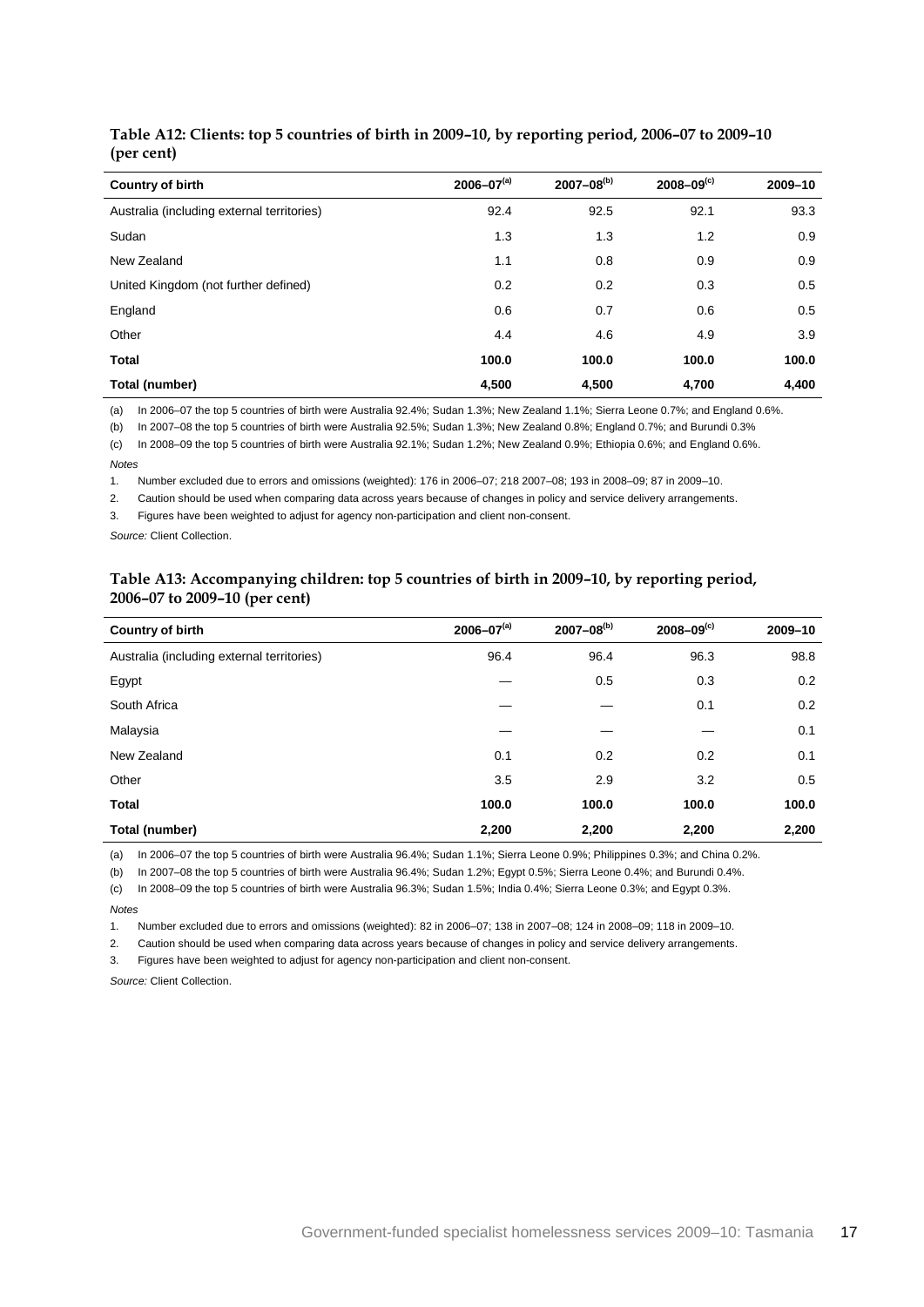| <b>Client group</b>    | 2006-07 | 2007-08 | 2008-09 | 2009-10 |
|------------------------|---------|---------|---------|---------|
| Male alone, under 25   | 14.2    | 14.3    | 13.7    | 13.6    |
| Male alone, 25+        | 27.5    | 28.0    | 25.9    | 27.2    |
| Female alone, under 25 | 15.0    | 14.2    | 14.8    | 12.8    |
| Female alone, 25+      | 11.5    | 11.6    | 12.3    | 11.2    |
| Couple no children     | 5.8     | 4.4     | 4.4     | 4.9     |
| Couple with children   | 3.9     | 4.1     | 4.9     | 5.9     |
| Male with children     | 2.4     | 2.6     | 2.6     | 2.6     |
| Female with children   | 19.5    | 20.0    | 20.7    | 21.0    |
| Other                  | 0.3     | 0.7     | 0.6     | 0.8     |
| Total                  | 100.0   | 100.0   | 100.0   | 100.0   |
| Total (number)         | 6,700   | 6,600   | 6,900   | 6,100   |

<span id="page-21-0"></span>**Table A14: Support periods: client group, by reporting period, 2006–07 to 2009–10 (per cent)**

*Notes*

1. Number excluded due to errors and omissions (weighted): 89 in 2006–07; 96 in 2007–08; 113 in 2008–09; 115 in 2009–10.

2. Caution should be used when comparing data across years because of changes in policy and service delivery arrangements.

3. Figures have been weighted to adjust for agency non-participation and client non-consent.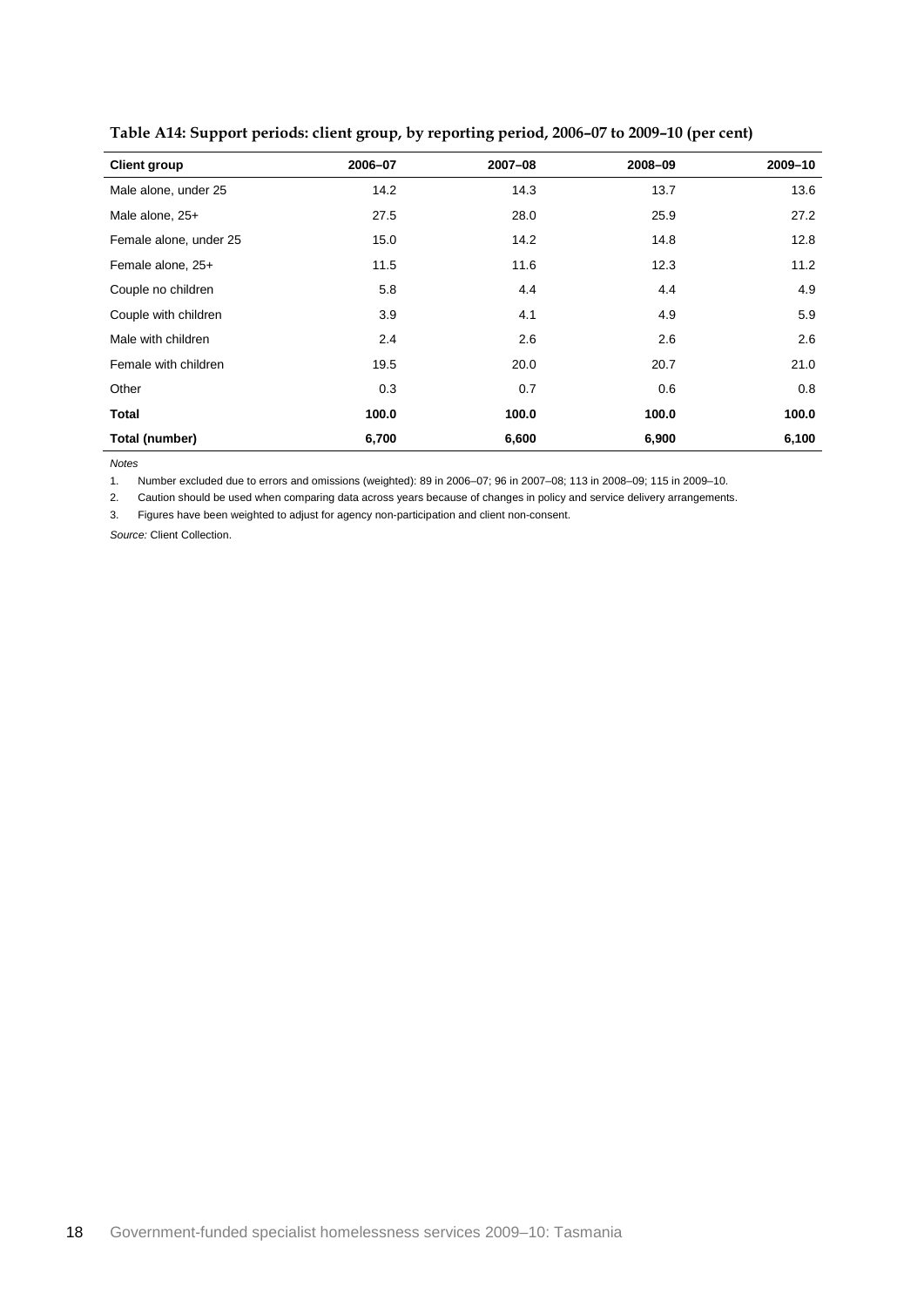| Main reason for seeking assistance              | 2006-07 | 2007-08 | 2008-09 | 2009-10 |
|-------------------------------------------------|---------|---------|---------|---------|
| Interpersonal relationships                     | 42.1    | 42.6    | 44.3    | 40.2    |
| Time out from family/other situation            | 5.4     | 5.1     | 6.3     | 6.8     |
| Relationship/family breakdown                   | 19.3    | 19.4    | 19.9    | 18.8    |
| Interpersonal conflict                          | 5.0     | 4.8     | 4.6     | 4.6     |
| Sexual abuse                                    | 1.8     | 2.1     | 3.6     | 0.6     |
| Domestic/family violence                        | 8.9     | 9.8     | 8.5     | 8.2     |
| Physical/emotional abuse                        | 1.7     | 1.3     | 1.4     | 1.1     |
| Financial                                       | 12.1    | 11.5    | 9.9     | 10.2    |
| Gambling                                        | 0.3     | 0.2     | 0.3     | 0.1     |
| <b>Budgeting problems</b>                       | 2.9     | 3.4     | 3.4     | 3.0     |
| Rent too high                                   | 1.5     | 1.2     | 1.4     | 1.5     |
| Other financial difficulty                      | 7.3     | 6.6     | 4.8     | 5.5     |
| Accommodation                                   | 24.5    | 25.6    | 26.9    | 29.6    |
| Overcrowding issues                             | 3.7     | 3.4     | 3.6     | 4.0     |
| Eviction/asked to leave                         | 10.5    | 9.0     | 10.1    | 12.3    |
| Emergency accommodation ended                   | 1.6     | 1.7     | 2.1     | 2.0     |
| Previous accommodation ended                    | 8.7     | 11.6    | 11.1    | 11.2    |
| Health                                          | 6.9     | 6.6     | 6.0     | 6.4     |
| Mental health issues                            | 2.6     | 1.8     | 2.1     | 2.3     |
| Problematic drug/alcohol/substance use          | 2.7     | 3.5     | 2.6     | 2.8     |
| Psychiatric illness                             | 0.5     | 0.3     | 0.2     | 0.4     |
| Other health issues                             | 1.1     | 1.0     | 1.1     | 1.0     |
| Other reasons                                   | 14.5    | 13.6    | 12.9    | 13.6    |
| Gay/lesbian/transgender issues                  |         | 0.1     |         |         |
| Recently left institution                       | 2.0     | 2.0     | 2.6     | 1.9     |
| Recent arrival to area with no means of support | 4.4     | 4.0     | 3.9     | 4.5     |
| Itinerant                                       | 4.6     | 4.2     | 3.6     | 3.9     |
| Other                                           | 3.4     | 3.3     | 2.8     | 3.4     |
| Total                                           | 100.0   | 100.0   | 100.0   | 100.0   |
| Total (number)                                  | 6,600   | 6,600   | 6,900   | 6,100   |

### <span id="page-22-0"></span>**Table A15: Support periods: main reason for seeking assistance, by reporting period, 2006–07 to 2009–10 (per cent)**

*Notes*

1. Number excluded due to errors and omissions (weighted): 182 in 2006–07; 151 in 2007–08; 171 in 2008–09; 144 in 2009–10.

2. Caution should be used when comparing data across years because of changes in policy and service delivery arrangements.

3. Figures have been weighted to adjust for agency non-participation and client non-consent.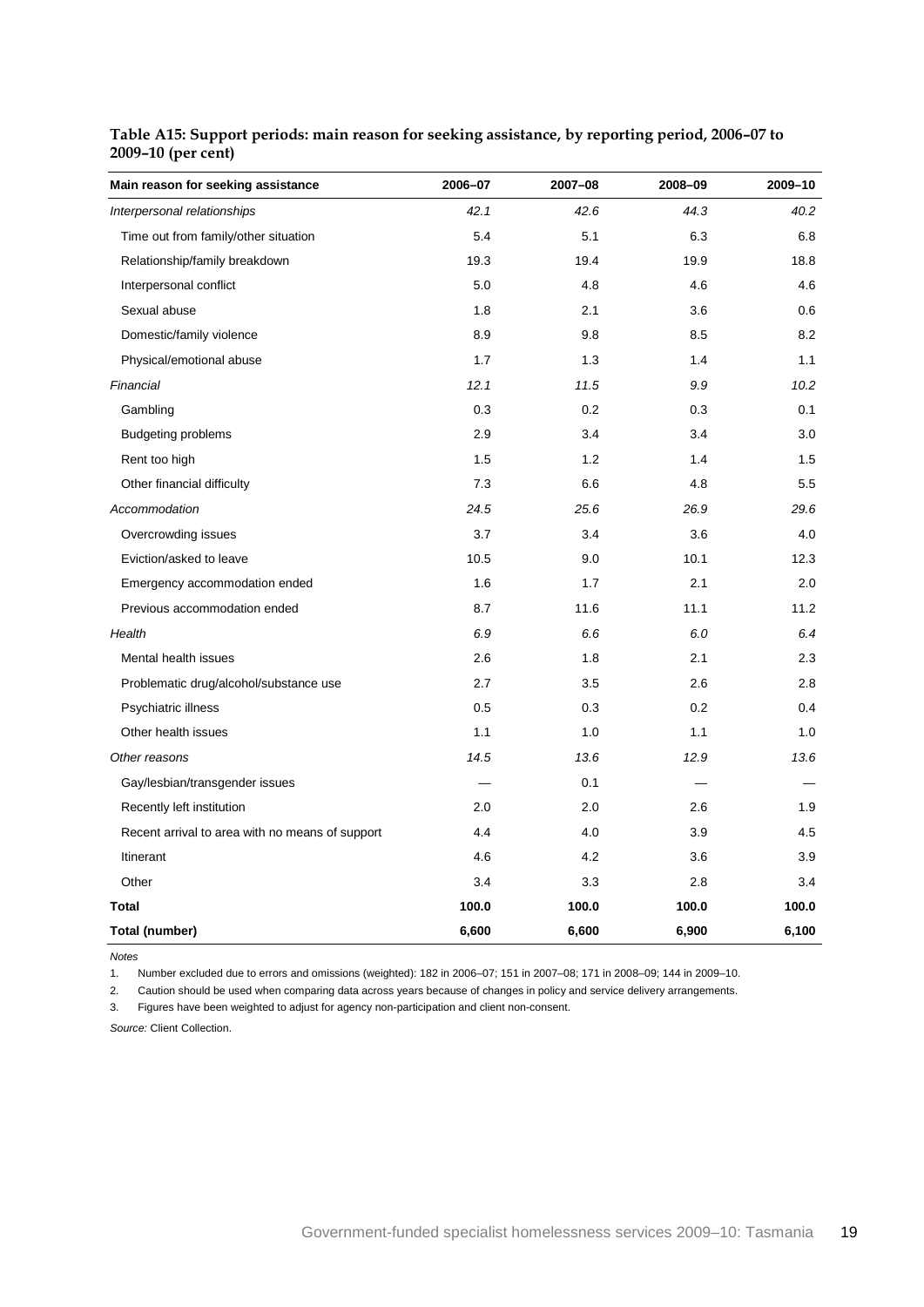| Main reason for<br>seeking assistance              | Male<br>alone<br>under 25 | Male<br>alone | Female<br>alone<br>25+ under 25 | Female<br>alone<br>$25+$ | Couple<br>no<br>children | Couple<br>with<br>children | Male<br>with<br>children       | Female<br>with<br>children | Other |
|----------------------------------------------------|---------------------------|---------------|---------------------------------|--------------------------|--------------------------|----------------------------|--------------------------------|----------------------------|-------|
| Interpersonal relationships                        | 46.2                      | 26.6          | 60.0                            | 43.9                     | 16.1                     | 14.4                       | 37.2                           | 52.5                       | 22.8  |
| Time out from family/<br>other situation           | 13.1                      | 4.3           | 10.2                            | 5.6                      | 5.1                      | 3.3                        | 5.6                            | 5.5                        | 4.6   |
| Relationship/<br>family breakdown                  | 25.5                      | 15.4          | 34.3                            | 16.3                     | 6.2                      | 6.1                        | 21.3                           | 16.9                       | 4.6   |
| Interpersonal conflict                             | 5.0                       | 5.2           | 6.3                             | 5.2                      | 2.9                      | 3.6                        | 4.7                            | 3.2                        |       |
| Sexual abuse                                       | 0.4                       | 0.4           | 0.6                             | 1.8                      | 0.4                      | 0.3                        | 1.6                            | 0.5                        |       |
| Domestic/family violence                           | 1.5                       | 0.7           | 7.5                             | 12.9                     | 1.6                      | 0.7                        | 3.1                            | 24.4                       | 11.3  |
| Physical/emotional abuse                           | 0.6                       | 0.6           | 1.1                             | 2.1                      |                          | 0.3                        | 0.8                            | 2.0                        | 2.4   |
| Financial                                          | 4.4                       | 12.7          | 4.5                             | 10.0                     | 18.3                     | 18.8                       | 14.8                           | 9.7                        | 11.5  |
| Gambling                                           | $\overline{\phantom{m}}$  | 0.3           | $\overline{\phantom{m}}$        | 0.3                      | 0.4                      |                            | $\qquad \qquad \longleftarrow$ | $\overline{\phantom{m}}$   |       |
| <b>Budgeting problems</b>                          | 1.2                       | 4.5           | 1.3                             | 3.1                      | 7.0                      | 3.8                        | 1.5                            | 2.4                        | 4.8   |
| Rent too high                                      | 0.6                       | 1.0           | 0.9                             | 2.2                      | 2.0                      | 4.0                        | 3.7                            | 1.7                        | 2.4   |
| Other financial difficulty                         | 2.6                       | 6.9           | 2.3                             | 4.4                      | 8.8                      | 11.0                       | 9.6                            | 5.6                        | 4.4   |
| Accommodation                                      | 31.4                      | 23.1          | 27.1                            | 27.7                     | 41.4                     | 49.5                       | 24.2                           | 32.0                       | 45.0  |
| Overcrowding issues                                | 3.3                       | 1.2           | 3.7                             | 2.6                      | 6.8                      | 12.5                       | 3.1                            | 6.4                        | 4.9   |
| Eviction/asked to leave                            | 12.9                      | 8.9           | 11.5                            | 13.1                     | 17.0                     | 22.3                       | 11.8                           | 12.7                       | 23.8  |
| Emergency accommodation<br>ended                   | 5.0                       | 2.0           | 1.3                             | 1.0                      | 1.9                      | 1.0                        |                                | 1.5                        | 2.2   |
| Previous accommodation<br>ended                    | 10.2                      | 10.9          | 10.6                            | 11.0                     | 15.8                     | 13.7                       | 9.3                            | 11.4                       | 14.1  |
| Health                                             | 3.1                       | 15.3          | 2.1                             | 8.5                      | 3.5                      | 0.4                        | 9.3                            | 1.2                        |       |
| Mental health issues                               | 1.0                       | 5.5           | 1.3                             | 4.2                      | 0.4                      |                            | 1.5                            |                            |       |
| Problematic drug/<br>alcohol/substance use         | 1.7                       | 7.4           | 0.3                             | 1.6                      | 1.6                      |                            | 5.5                            | 0.4                        |       |
| Psychiatric illness                                | 0.4                       | 0.7           | 0.3                             | 1.1                      |                          |                            | 0.7                            | —                          |       |
| Other health issues                                |                           | 1.7           | 0.1                             | 1.6                      | 1.6                      | 0.4                        | 1.5                            | 0.8                        |       |
| Other reasons                                      | 15.0                      | 22.2          | $6.4\,$                         | $9.9\,$                  | 20.6                     | 16.9                       | 14.5                           | 4.7                        | 20.6  |
| Gay/lesbian/<br>transgender issues                 |                           | 0.1           |                                 |                          |                          |                            |                                |                            |       |
| Recently left institution                          | 1.9                       | 4.1           |                                 | 1.7                      | 0.8                      | 0.3                        | 4.5                            | 0.4                        | 2.2   |
| Recent arrival to area with<br>no means of support | 2.2                       | 7.4           | 1.2                             | 3.3                      | 10.1                     | 9.3                        | 3.9                            | 2.0                        | 7.0   |
| Itinerant                                          | 7.1                       | 5.5           | 3.1                             | 3.2                      | 3.8                      | 2.6                        | 1.6                            | 1.0                        |       |
| Other                                              | 3.8                       | 5.2           | 2.0                             | 1.6                      | 5.9                      | 4.7                        | 4.5                            | 1.3                        | 11.4  |
| <b>Total</b>                                       | 100.0                     | 100.0         | 100.0                           | 100.0                    | 100.0                    | 100.0                      | 100.0                          | 100.0                      | 100.0 |
| <b>Total (number)</b>                              | 800                       | 1,600         | 800                             | 700                      | 300                      | 400                        | 200                            | 1,300                      | $50$  |

<span id="page-23-0"></span>**Table A16: Support periods: main reason for seeking assistance, by client group, 2009–10 (per cent)**

*Notes*

1. Numbers excluded due to errors and omissions (weighted): 229.

2. Figures have been weighted to adjust for agency non-participation and client non-consent.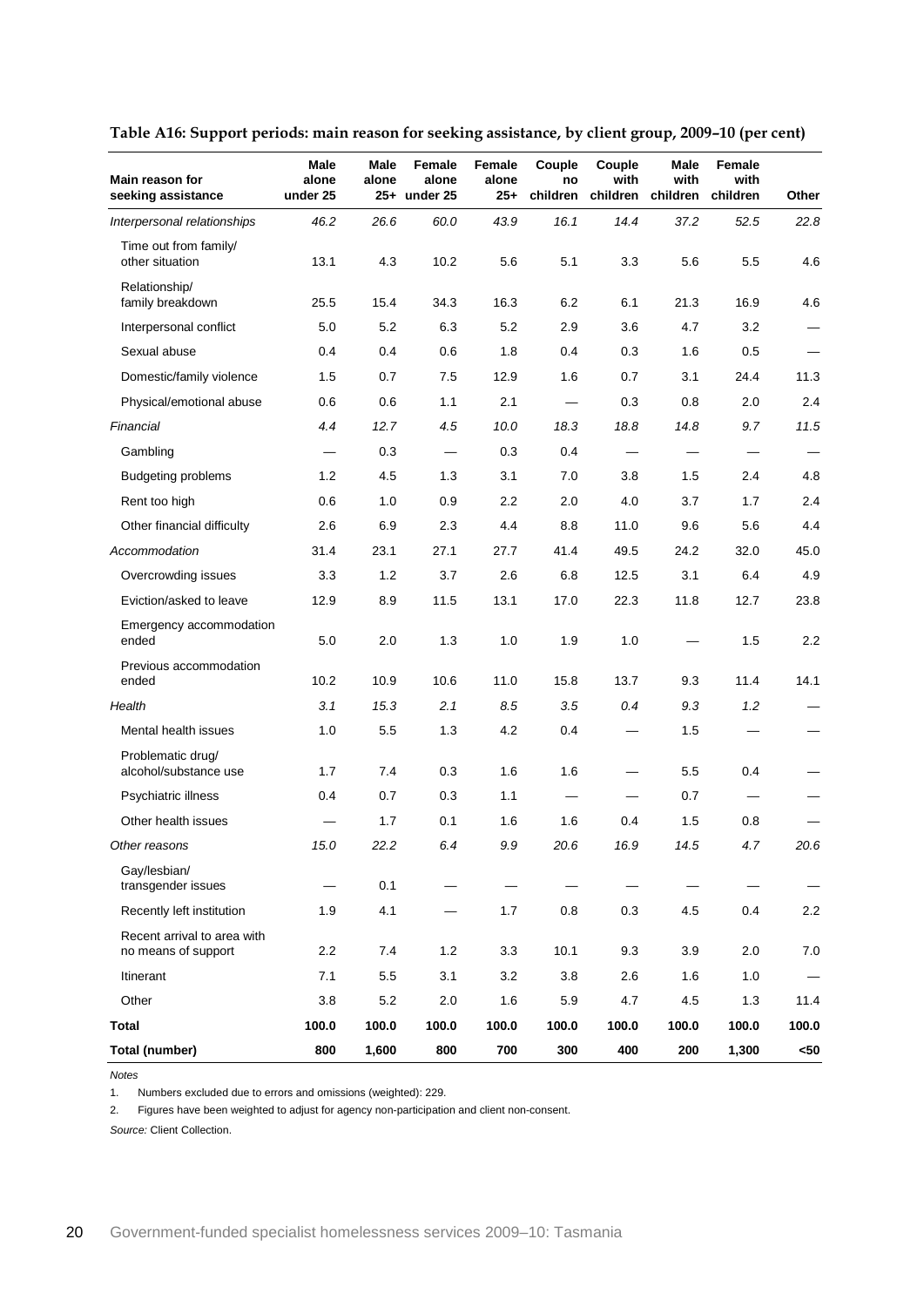| Length of support    | 2006-07 | 2007-08 | 2008-09 | 2009-10 |
|----------------------|---------|---------|---------|---------|
| 1 week or less       | 22.7    | 24.0    | 25.0    | 23.4    |
| >1 week-1 month      | 15.1    | 15.5    | 16.7    | 18.4    |
| $>1-3$ months        | 44.6    | 38.9    | 34.5    | 35.2    |
| $>3-6$ months        | 10.9    | 13.3    | 12.9    | 13.9    |
| >6 months            | 6.7     | 8.3     | 11.0    | 9.1     |
| <b>Total</b>         | 100.0   | 100.0   | 100.0   | 100.0   |
| Total (number)       | 5,600   | 5,500   | 5,700   | 5,100   |
| Mean length (days)   | 66      | 68      | 81      | 76      |
| Median length (days) | 35      | 36      | 37      | 39      |

#### <span id="page-24-0"></span>**Table A17: Closed support periods: length of support, by reporting period, 2006–07 to 2009–10 (per cent)**

*Notes*

1. Number excluded due to errors and omissions (weighted): 0.

2. Caution should be used when comparing data across years because of changes in policy and service delivery arrangements.

3. Figures have been weighted to adjust for agency non-participation.

<span id="page-24-1"></span>*Source:* Client Collection.

#### **Table A18: Closed support periods: mean and median length of support by client group, by reporting period, 2006–07 to 2009–10 (days)**

|                        |         | <b>Mean</b> |         | <b>Median</b> |         |         |         |         |
|------------------------|---------|-------------|---------|---------------|---------|---------|---------|---------|
| <b>Client group</b>    | 2006-07 | 2007-08     | 2008-09 | 2009-10       | 2006-07 | 2007-08 | 2008-09 | 2009-10 |
| Male alone, under 25   | 50      | 36          | 50      | 53            | 30      | 19      | 22      | 19      |
| Male alone, 25+        | 53      | 54          | 58      | 71            | 31      | 32      | 29      | 32      |
| Female alone, under 25 | 65      | 64          | 71      | 79            | 32      | 31      | 31      | 37      |
| Female alone, 25+      | 58      | 72          | 86      | 77            | 35      | 46      | 44      | 51      |
| Couple no children     | 50      | 68          | 76      | 92            | 39      | 47      | 45      | 56      |
| Couple with children   | 70      | 79          | 87      | 90            | 54      | 47      | 44      | 48      |
| Male with children     | 78      | 74          | 139     | 114           | 43      | 40      | 62      | 60      |
| Female with children   | 79      | 82          | 111     | 92            | 46      | 44      | 57      | 50      |
| Other                  | 65      | 74          | 74      | 99            | 52      | 47      | 57      | 39      |

*Notes*

1. Number excluded due to errors and omissions (weighted): 70 in 2006–07; 88 in 2007–08; 92 in 2008–09; 106 in 2009–10.

2. Caution should be used when comparing data across years because of changes in policy and service delivery arrangements.

3. Figures have been weighted to adjust for agency non-participation and client non-consent.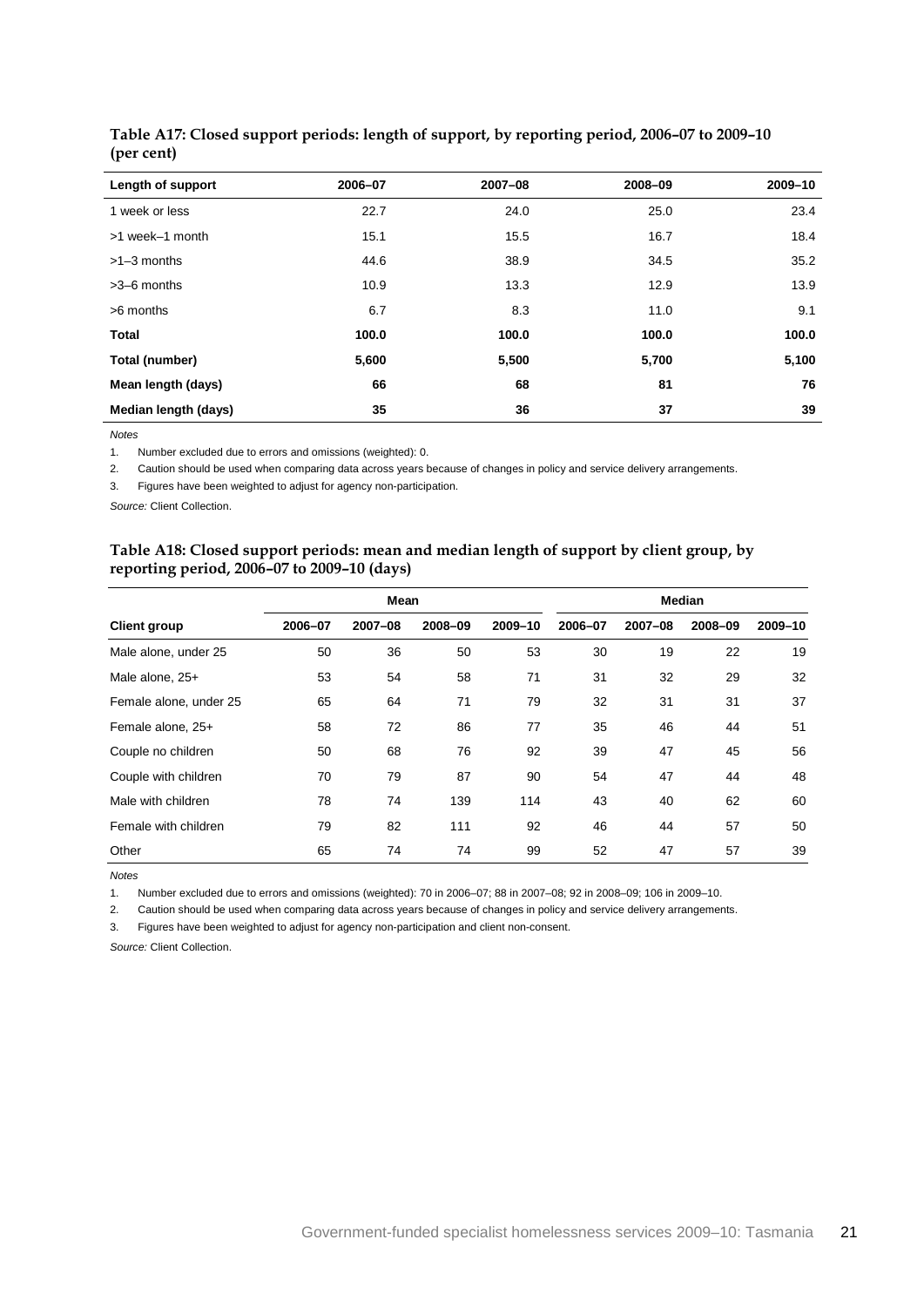| Length of accommodation                                        | 2006-07 | 2007-08 | 2008-09 | 2009-10 |
|----------------------------------------------------------------|---------|---------|---------|---------|
| 1 day to 1 week                                                | 50.4    | 45.8    | 43.9    | 45.9    |
| >1 week-1 month                                                | 23.7    | 25.4    | 23.6    | 22.6    |
| $>1-3$ months                                                  | 18.0    | 20.0    | 21.2    | 18.9    |
| $>3-6$ months                                                  | 4.1     | 5.0     | 5.9     | 6.0     |
| >6 months                                                      | 3.8     | 3.8     | 5.4     | 6.6     |
| Total                                                          | 100.0   | 100.0   | 100.0   | 100.0   |
| Total (number)                                                 | 2,300   | 2,100   | 2,100   | 2,200   |
| Mean length (days)                                             | 34      | 35      | 45      | 46      |
| Median length (days)                                           | 7       | 9       | 11      | 9       |
| Accommodation starting and<br>ending on the same date (number) | 100     | 100     | 100     | 100     |
| Total closed support periods with<br>accommodation (number)    | 2,400   | 2,200   | 2,200   | 2,300   |

<span id="page-25-0"></span>

| Table A19: Closed support periods in which clients were accommodated: total length of |
|---------------------------------------------------------------------------------------|
| accommodation, by reporting period, 2006–07 to 2009–10 (per cent)                     |

*Notes*

1. Number excluded due to errors and omissions (weighted): 40 in 2006–07; 27 in 2007–08; 44 in 2008–09; 39 in 2009–10.

2. Caution should be used when comparing data across years because of changes in policy and service delivery arrangements.

3. Figures have been weighted to adjust for agency non-participation.

<span id="page-25-1"></span>*Source:* Client Collection.

|                        |         | <b>Mean</b> |         |         | <b>Median</b> |         |         |                |
|------------------------|---------|-------------|---------|---------|---------------|---------|---------|----------------|
| <b>Client group</b>    | 2006-07 | 2007-08     | 2008-09 | 2009-10 | 2006-07       | 2007-08 | 2008-09 | 2009-10        |
| Male alone, under 25   | 35      | 17          | 32      | 37      | 7             | 7       | 9       | 9              |
| Male alone, 25+        | 30      | 29          | 39      | 41      | 6             | 7       | 7       | 6              |
| Female alone, under 25 | 24      | 34          | 30      | 38      | 9             | 12      | 10      | 15             |
| Female alone, 25+      | 25      | 27          | 49      | 35      | 7             | 8       | 21      | 8              |
| Couple no children     | 20      | 41          | 28      | 17      | 6             | 7       | 6       | 6              |
| Couple with children   | 23      | 65          | 65      | 72      | 9             | 7       | 17      | 8              |
| Male with children     | 102     | 85          | 183     | 128     | 26            | 14      | 73      | 73             |
| Female with children   | 56      | 62          | 79      | 74      | 30            | 26      | 38      | 37             |
| Other                  | 14      | 3           | 20      | 138     | 14            | 4       | 12      | $\overline{4}$ |

#### **Table A20: Closed support periods in which clients were accommodated: mean and median length of accommodation by client group, by reporting period, 2006–07 to 2009–10 (days)**

*Notes*

1. Number excluded due to errors and omissions (weighted): 59 in 2006–07; 55 in 2007–08; 98 in 2008–09; 125 in 2009–10.

2. Table excludes accommodation that started and ended on the same date.

3. Caution should be used when comparing data across years because of changes in policy and service delivery arrangements.

4. Figures have been weighted to adjust for agency non-participation and client non-consent.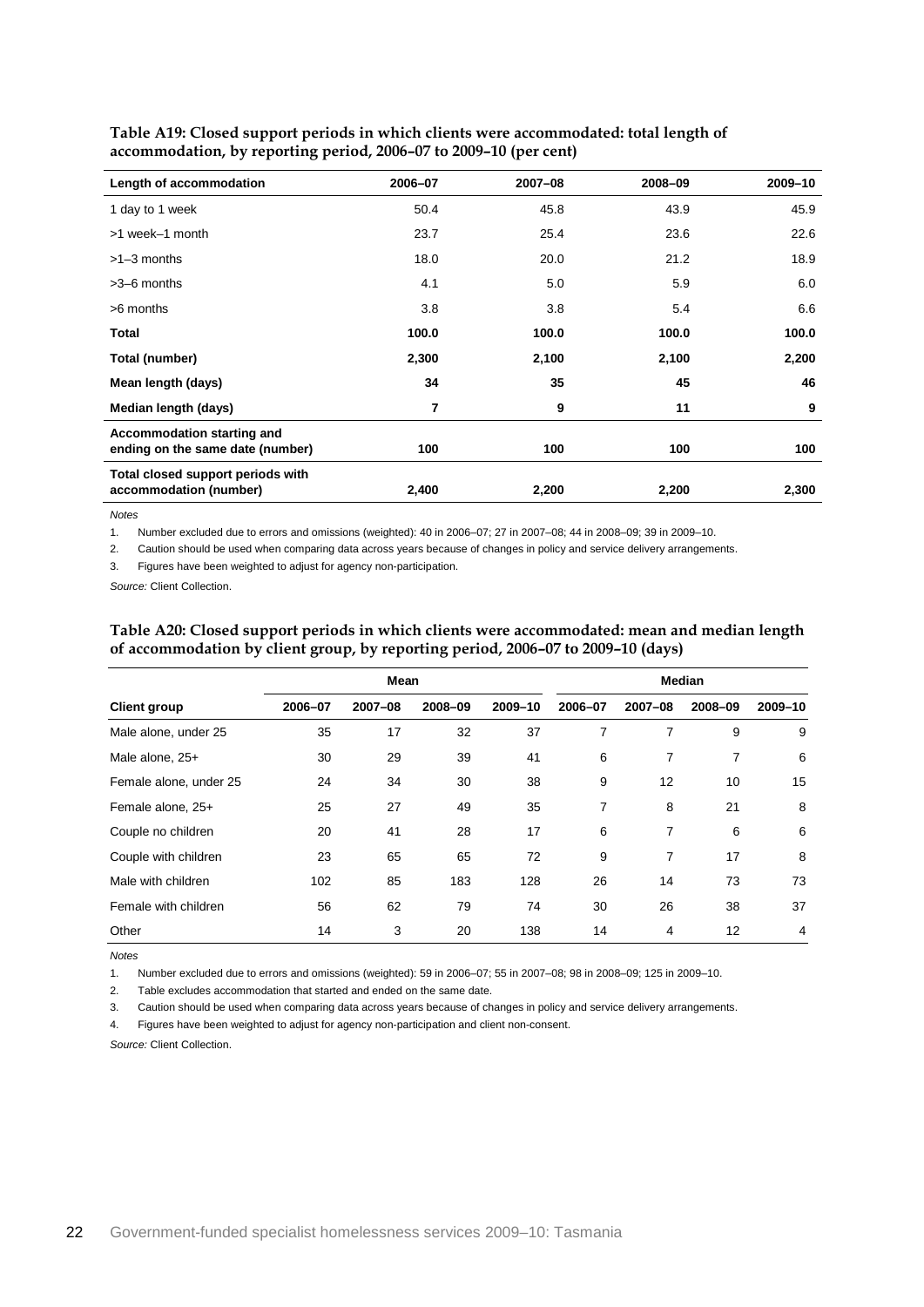#### <span id="page-26-0"></span>**Table A21: Closed support periods: type of support required by clients, by reporting period, 2006–07 to 2009–10 (per cent)**

| Type of support                                         | 2006-07 | 2007-08 | 2008-09 | 2009-10 |
|---------------------------------------------------------|---------|---------|---------|---------|
| Housing/accommodation                                   | 69.8    | 67.9    | 67.2    | 78.2    |
| SAAP/CAP accommodation <sup>(a)</sup>                   | 47.1    | 45.0    | 44.3    | 51.3    |
| Assistance to obtain/maintain short-term accommodation  | 14.6    | 12.9    | 12.2    | 14.7    |
| Assistance to obtain/maintain medium-term accommodation | 7.7     | 10.1    | 11.8    | 17.2    |
| Assistance to obtain/maintain independent housing       | 32.7    | 30.8    | 27.0    | 31.3    |
| Financial/employment                                    | 37.9    | 34.6    | 35.0    | 41.5    |
| Assistance to obtain/maintain government allowance      | 5.9     | 6.1     | 6.4     | 5.1     |
| Employment and training assistance                      | 3.2     | 2.8     | 3.4     | 3.7     |
| Financial assistance/material aid                       | 31.1    | 27.2    | 27.8    | 34.5    |
| Financial counselling and support                       | 8.7     | 8.0     | 8.0     | 9.3     |
| Personal support                                        | 64.4    | 63.4    | 62.6    | 60.7    |
| Incest/sexual assault                                   | 12.1    | 13.4    | 13.3    | 2.1     |
| Domestic/family violence                                | 7.9     | 7.6     | 6.8     | 6.1     |
| Family/relationship                                     | 12.8    | 10.3    | 11.1    | 11.2    |
| Emotional support                                       | 54.5    | 50.6    | 49.2    | 57.3    |
| Assistance with problem gambling                        | 0.4     | 0.4     | 0.5     | 0.2     |
| General support/advocacy                                | 79.1    | 74.5    | 72.9    | 87.1    |
| Living skills/personal development                      | 14.9    | 16.1    | 17.8    | 23.9    |
| Assistance with legal issues/court support              | 5.0     | 4.7     | 4.6     | 4.4     |
| Advice/information                                      | 74.2    | 67.4    | 63.2    | 76.0    |
| Retrieval/storage/removal of belongings                 | 7.9     | 7.9     | 7.1     | 6.6     |
| Advocacy/liaison on behalf of client                    | 36.3    | 33.3    | 33.5    | 43.7    |
| Specialist services                                     | 14.9    | 15.3    | 14.5    | 14.7    |
| Psychological services                                  | 2.3     | 2.8     | 3.1     | 3.8     |
| Specialist counselling services                         | 5.2     | 5.8     | 5.3     | 4.9     |
| Psychiatric services                                    | 1.4     | 1.4     | 1.2     | 1.7     |
| Pregnancy support                                       | 1.2     | 0.7     | 1.1     | 0.8     |
| Family planning support                                 | 0.7     | 0.5     | 0.8     | 0.5     |
| Drug/alcohol support or intervention                    | 3.9     | 3.3     | 3.8     | 4.1     |
| Physical disability services                            | 0.1     | 0.3     | 0.3     | 0.3     |
| Intellectual disability services                        | 0.3     | 0.4     | 0.3     | 0.3     |
| Culturally specific services                            | 0.8     | 0.8     | 0.7     | 0.9     |
| Interpreter services                                    | 0.3     | 0.4     | 0.4     | 0.3     |
| Assistance with immigration services                    | 0.3     | 0.3     | 0.2     | 0.3     |
| Health/medical services                                 | 5.0     | 4.7     | 4.3     | $6.5\,$ |
| Basic support/other n.e.s.                              | 46.5    | 46.8    | 46.0    | 55.6    |
| Meals                                                   | 26.8    | 28.7    | 27.7    | 28.1    |
| Laundry/shower facilities                               | 23.3    | 25.6    | 24.3    | 26.3    |
| Recreation                                              | 10.1    | 10.4    | 11.2    | 13.1    |
| Transport                                               | 25.1    | 24.0    | 22.2    | 26.1    |
| Other                                                   | 9.6     | 9.3     | 9.0     | 18.3    |
| No needs recorded                                       | 0.2     | 0.8     | 0.8     |         |
| <b>Total (number)</b>                                   | 5,500   | 5,400   | 5,600   | 5,100   |

(a) 'SAAP/CAP accommodation' refers to what is now known as 'specialist homelessness accommodation'.

*Notes*

1. Number excluded due to errors and omissions (weighted) (closed support periods with no information on support requirements or provision): 55 in 2006–07; 86 in 2007–08; 46 in 2008–09; 56 in 2009–10.

2. Clients were able to receive multiple types of support, so the percentages do not add to 100.

3. A client may require more than one type of support within a broad type of assistance.

4. Caution should be used when comparing data across years because of changes in policy and service delivery arrangements.

5. Figures have been weighted to adjust for agency non-participation.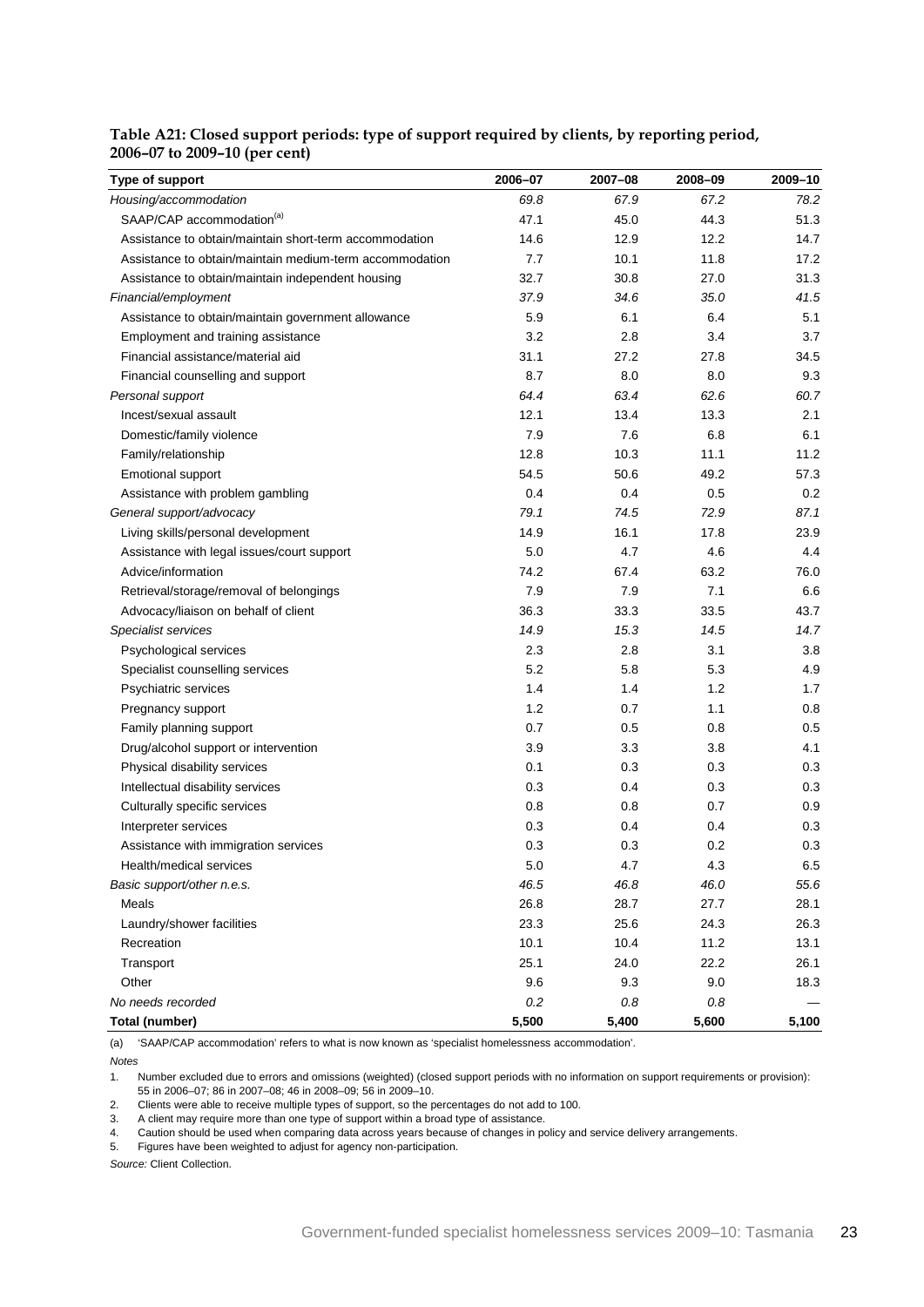|                                         | Male                     | Male   | Female                         | Female | Couple            | Couple            | Male                     | Female                                        |        |
|-----------------------------------------|--------------------------|--------|--------------------------------|--------|-------------------|-------------------|--------------------------|-----------------------------------------------|--------|
|                                         | alone                    | alone  | alone                          | alone  | no                | with              | with                     | with                                          |        |
| Type of support                         | under 25                 | $25 +$ | under 25                       |        |                   |                   |                          | 25+ children children children children Other |        |
| Housing/accommodation                   | 80.2                     | 80.8   | 79.3                           | 68.9   | 72.4              | 70.5              | 65.3                     | 82.2                                          | 79.6   |
| SAAP/CAP accommodation <sup>(a)</sup>   | 62.4                     | 58.1   | 46.7                           | 37.4   | 36.1              | 30.6              | 35.8                     | 50.6                                          | 44.7   |
| Assistance to obtain/                   |                          |        |                                |        |                   |                   |                          |                                               |        |
| maintain short-term accommodation       | 13.2                     | 14.0   | 12.3                           | 16.8   | 24.7              | 16.6              | 17.7                     | 16.9                                          | 14.5   |
| Assistance to obtain/                   |                          |        |                                |        |                   |                   |                          |                                               |        |
| maintain medium-term accommodation      | 19.3                     | 13.4   | 25.9                           | 12.2   | 18.2              | 15.1              | 27.2                     | 17.9                                          | 23.1   |
| Assistance to obtain/                   |                          |        |                                |        |                   |                   |                          |                                               |        |
| maintain independent housing            | 18.1                     | 24.0   | 34.3                           | 34.5   | 33.3              | 41.3              | 41.1                     | 42.9                                          | 36.5   |
| Financial/employment                    | 35.0                     | 38.1   | 44.5                           | 42.3   | 37.0              | 37.7              | 47.5                     | 55.6                                          | 52.8   |
| Assistance to obtain/maintain           |                          |        |                                |        |                   |                   |                          |                                               |        |
| government allowance                    | 3.3                      | 1.9    | 8.8                            | 9.0    | 0.9               | 2.0               | 5.1                      | 9.6                                           | 2.4    |
| Employment and training assistance      | 10.5                     | 2.1    | 6.1                            | 2.0    | 1.3               | 1.3               | 8.2                      | 1.8                                           | 9.8    |
| Financial assistance/material aid       | 18.5                     | 35.3   | 34.3                           | 35.1   | 32.1              | 32.5              | 44.3                     | 49.4                                          | 48.0   |
| Financial counselling and support       | 11.1                     | 6.6    | 13.7                           | 8.0    | 8.5               | 12.2              | 17.5                     | 10.5                                          | 10.3   |
| Personal support                        | 48.7                     | 57.9   | 67.7                           | 65.5   | 47.0              | 46.5              | 63.3                     | 71.9                                          | 77.4   |
| Incest/sexual assault                   | 0.5                      | 0.7    | 1.9                            | 2.9    |                   |                   | 1.0                      | 1.7                                           |        |
| Domestic/family violence                | 0.8                      | 0.6    | 6.1                            | 12.6   | 1.8               | 1.6               | 3.2                      | 17.8                                          | 9.8    |
| Family/relationship                     | 10.2                     | 4.5    | 22.1                           | 11.6   | 6.3               | 9.2               | 19.6                     | 15.6                                          | 14.6   |
| <b>Emotional support</b>                | 45.1                     | 57.2   | 65.6                           | 62.8   | 45.8              | 45.2              | 60.2                     | 67.8                                          | 74.8   |
| Assistance with problem gambling        |                          | 0.2    | $\qquad \qquad \longleftarrow$ | 0.4    |                   | $\qquad \qquad$   | 2.1                      | 0.2                                           |        |
| General support/advocacy                | 81.7                     | 89.1   | 84.8                           | 89.7   | 88.4              | 93.7              | 92.5                     | 89.9                                          | 92.1   |
| Living skills/personal development      | 29.6                     | 34.4   | 35.1                           | 13.7   | 15.0              | 12.6              | 24.1                     | 12.0                                          | 26.1   |
| Assistance with legal issues/           |                          |        |                                |        |                   |                   |                          |                                               |        |
| court support                           | 2.1                      | 3.2    | 4.7                            | 5.9    | 0.8               | 2.1               | 9.2                      | 7.7                                           | 2.4    |
| Advice/information                      | 73.3                     | 64.3   | 77.2                           | 85.0   | 85.8              | 87.4              | 89.3                     | 85.0                                          | 87.1   |
| Retrieval/storage/removal of belongings | 8.9                      | 3.5    | 6.1                            | 7.7    | 2.2               | 1.7               | 8.2                      | 12.4                                          | 7.7    |
| Advocacy/liaison on behalf of client    | 33.8                     | 36.3   | 48.3                           | 51.5   | 48.0              | 56.0              | 60.2                     | 53.8                                          | 67.4   |
| Specialist services                     | 9.7                      | 13.3   | 18.1                           | 21.7   | 5.7               | 8.0               | 16.5                     | 19.1                                          | 14.9   |
| Psychological services                  | 1.7                      | 2.3    | 4.9                            | 7.4    | 1.7               | 2.4               | 4.2                      | 4.8                                           | 5.0    |
| Specialist counselling services         | 2.0                      | 4.2    | 6.5                            | 8.6    | 2.7               | 2.0               | 6.2                      | 6.9                                           | 5.0    |
| Psychiatric services                    | 1.1                      | 1.8    | 1.8                            | 4.2    | 0.9               | 0.4               | 4.2                      | 0.9                                           | 2.6    |
| Pregnancy support                       | 0.1                      | 0.1    | 1.7                            | 0.4    | 0.9               | 0.4               |                          | 1.9                                           | 5.0    |
| Family planning support                 | 0.3                      |        | 1.9                            | 0.4    | $\qquad \qquad -$ | $\qquad \qquad -$ | $\overline{\phantom{0}}$ | 0.8                                           | 2.6    |
| Drug/alcohol support or intervention    | 4.0                      | 6.7    | 4.1                            | 3.9    | 1.7               | 1.6               | 6.1                      | 1.8                                           | 5.0    |
| Physical disability services            |                          | 0.4    | 0.2                            | 1.0    |                   | 0.4               | 1.0                      | 0.2                                           | 2.4    |
| Intellectual disability services        | 0.9                      |        | 0.9                            | 0.8    |                   |                   |                          | 0.1                                           |        |
| Culturally specific services            | 0.9                      | 0.4    | $0.2\,$                        | 0.8    |                   |                   | 1.0                      | 2.8                                           |        |
| Interpreter services                    | 0.3                      | 0.2    |                                | 0.6    |                   |                   |                          | 0.5                                           |        |
|                                         |                          |        |                                |        |                   |                   |                          |                                               |        |
| Assistance with immigration services    | $\overline{\phantom{0}}$ | 0.2    | —                              | 0.4    |                   |                   | —                        | $1.0$                                         |        |
| Health/medical services                 | 3.9                      | 6.3    | 9.8                            | 9.4    | 2.6               | 4.4               | 8.4                      | 8.0                                           | 10.0   |
| Basic support/other n.e.s.              | 69.2                     | 64.1   | 58.3                           | 52.3   | 43.8              | 34.7              | 47.4                     | 51.9                                          | 53.1   |
| Meals                                   | 53.5                     | 39.0   | 31.5                           | 11.0   | 8.4               | 6.6               | 14.4                     | 12.8                                          | 4.8    |
| Laundry/shower facilities               | 49.2                     | 34.3   | 28.7                           | 12.1   | 1.5               | 0.8               | 3.1                      | 18.9                                          |        |
| Recreation                              | 26.8                     | 11.5   | 20.1                           | 5.2    | 1.5               |                   | 7.1                      | 10.6                                          | 4.8    |
| Transport                               | 25.7                     | 17.1   | 35.1                           | 33.5   | 23.9              | 16.5              | 30.5                     | 34.6                                          | 35.4   |
| Other                                   | 11.4                     | 19.2   | 16.6                           | 27.6   | 29.7              | 19.3              | 29.2                     | 20.6                                          | 33.6   |
| No needs recorded                       |                          |        | 0.4                            |        |                   |                   |                          |                                               |        |
| Total (number)                          | 700                      | 1,400  | 600                            | 600    | 200               | 300               | 100                      | 1,000                                         | $< 50$ |

<span id="page-27-0"></span>**Table A22: Closed support periods: type of support required by clients, by client group, 2009–10 (per cent)**

(a) 'SAAP/CAP accommodation' refers to what is now known as 'specialist homelessness accommodation'.

*Notes*

1. Number excluded due to errors and omissions (weighted): 160 (including those with no information on support requirements or provision).

2. Clients were able to receive multiple types of support, so the percentages do not add to 100.<br>3. Figures have been weighted to adjust for agency non-participation and client non-consent

3. Figures have been weighted to adjust for agency non-participation and client non-consent.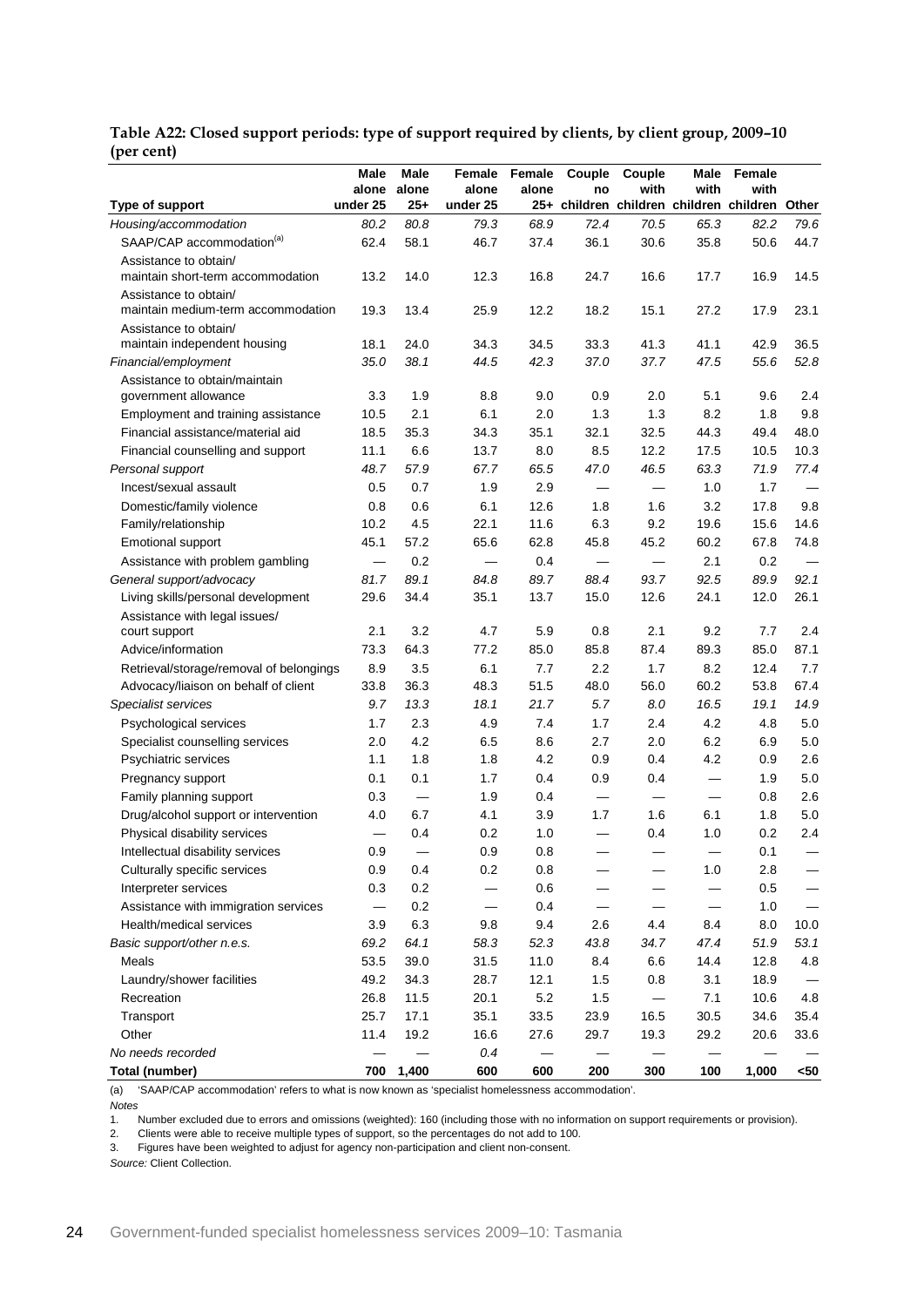### <span id="page-28-0"></span>**Table A23: Type of support required by clients in closed support periods, by provision, 2009–10**

**Part a: Individual types of support required in closed support periods, by provision (percentage of closed support periods)**

|                                                            | Not provided               |              |       | Provided |                 |       |              |                          |
|------------------------------------------------------------|----------------------------|--------------|-------|----------|-----------------|-------|--------------|--------------------------|
|                                                            | <b>Neither</b><br>provided |              |       |          | <b>Provided</b> |       |              | <b>Closed</b><br>support |
|                                                            |                            | nor Referred | Sub-  | Provided | and             | Sub-  |              | periods                  |
| Type of support                                            | referred                   | only         | total | only     | referred        | total | <b>Total</b> | (number)                 |
| Housing/accommodation                                      |                            |              |       |          |                 |       |              |                          |
| SAAP/CAP accommodation <sup>(a)</sup>                      | 4.2                        | 5.0          | 9.2   | 85.8     | 5.0             | 90.8  | 100.0        | 2,600                    |
| Assistance to obtain/maintain<br>short-term accommodation  | 7.0                        | 5.0          | 12.0  | 80.1     | 7.9             | 88.0  | 100.0        | 700                      |
| Assistance to obtain/maintain<br>medium-term accommodation | 7.0                        | 6.4          | 13.4  | 76.6     | 10.0            | 86.6  | 100.0        | 900                      |
| Assistance to obtain/maintain<br>independent housing       | 8.9                        | 6.3          | 15.2  | 73.0     | 11.8            | 84.8  | 100.0        | 1,600                    |
| Financial/employment                                       |                            |              |       |          |                 |       |              |                          |
| Assistance to obtain/maintain<br>government allowance      | 2.7                        | 10.8         | 13.5  | 77.6     | 8.9             | 86.5  | 100.0        | 300                      |
| Employment and training assistance                         | 10.8                       | 40.3         | 51.1  | 36.0     | 12.9            | 48.9  | 100.0        | 200                      |
| Financial assistance/material aid                          | 1.9                        | 5.5          | 7.4   | 85.3     | 7.3             | 92.6  | 100.0        | 1,800                    |
| Financial counselling and support                          | 4.4                        | 15.3         | 19.7  | 62.1     | 18.2            | 80.3  | 100.0        | 500                      |
| Personal support                                           |                            |              |       |          |                 |       |              |                          |
| Incest/sexual assault                                      | 6.5                        | 8.3          | 14.8  | 78.7     | 6.5             | 85.2  | 100.0        | 100                      |
| Domestic/family violence                                   | 7.1                        | 14.6         | 21.7  | 66.6     | 11.7            | 78.3  | 100.0        | 300                      |
| Family/relationship                                        | 6.8                        | 6.5          | 13.3  | 71.2     | 15.4            | 86.6  | 100.0        | 600                      |
| <b>Emotional support</b>                                   | 1.2                        | 0.2          | 1.4   | 95.3     | 3.3             | 98.6  | 100.0        | 2,900                    |
| Assistance with problem gambling                           | 22.2                       | 11.1         | 33.3  | 44.4     | 22.2            | 66.6  | 100.0        | <50                      |
| General support/advocacy                                   |                            |              |       |          |                 |       |              |                          |
| Living skills/personal development                         | 2.4                        | 1.9          | 4.3   | 87.7     | 8.0             | 95.7  | 100.0        | 1,200                    |
| Assistance with legal issues/                              |                            |              |       |          |                 |       |              |                          |
| court support                                              | 11.7                       | 13.0         | 24.7  | 63.2     | 12.1            | 75.3  | 100.0        | 200                      |
| Advice/information                                         | 0.9                        | 0.1          | 1.0   | 96.5     | 2.4             | 98.9  | 100.0        | 3,900                    |
| Retrieval/storage/removal of belongings                    | 8.1                        | 3.6          | 11.7  | 83.8     | 4.5             | 88.3  | 100.0        | 300                      |
| Advocacy/liaison on behalf of client                       | 1.6                        | 0.7          | 2.3   | 93.3     | 4.3             | 97.6  | 100.0        | 2,200                    |
| Specialist services                                        |                            |              |       |          |                 |       |              |                          |
| Psychological services                                     | 15.2                       | 46.6         | 61.8  | 31.9     | 6.3             | 38.2  | 100.0        | 200                      |
| Specialist counselling services                            | 9.8                        | 53.7         | 63.5  | 26.8     | 9.8             | 36.6  | 100.0        | 200                      |
| Psychiatric services                                       | 14.9                       | 74.7         | 89.6  | 5.7      | 4.6             | 10.3  | 100.0        | 100                      |
| Pregnancy support                                          | 10.0                       | 25.0         | 35.0  | 57.5     | 7.5             | 65.0  | 100.0        | < 50                     |
| Family planning support                                    | 3.8                        | 38.5         | 42.3  | 26.9     | 30.8            | 57.7  | 100.0        | $50$                     |
| Drug/alcohol support or intervention                       | 12.1                       | 32.9         | 45.0  | 37.2     | 17.9            | 55.1  | 100.0        | 200                      |
| Physical disability services                               | 5.9                        | 52.9         | 58.8  | 11.8     | 29.4            | 41.2  | 100.0        | $50$                     |
| Intellectual disability services                           | 12.5                       | 18.8         | 31.3  | 43.8     | 25.0            | 68.8  | 100.0        | $50$                     |
| Culturally specific services                               | 4.3                        | 17.0         | 21.3  | 70.2     | 8.5             | 78.7  | 100.0        | $50$                     |
| Interpreter services                                       | 6.7                        | 26.7         | 33.4  | 53.3     | 13.3            | 66.6  | 100.0        | $50$                     |
| Assistance with immigration issues                         |                            | 28.6         | 28.6  | 57.1     | 14.3            | 71.4  | 100.0        | $50$                     |
| Health/medical services                                    | 10.6                       | 38.5         | 49.1  | 38.5     | 12.4            | 50.9  | 100.0        | 300                      |
| Basic support/other n.e.s.                                 |                            |              |       |          |                 |       |              |                          |
| Meals                                                      | 0.6                        | 5.8          | 6.4   | 92.6     | 1.0             | 93.6  | 100.0        | 1,400                    |
| Laundry/shower facilities                                  | 0.5                        | 0.8          | 1.3   | 98.6     | 0.2             | 98.8  | 100.0        | 1,300                    |
| Recreation                                                 | 1.2                        | 0.8          | 2.0   | 96.7     | 1.4             | 98.1  | 100.0        | 700                      |
| Transport                                                  | 1.5                        | 1.0          | 2.5   | 96.2     | 1.3             | 97.5  | 100.0        | 1,300                    |
| Other                                                      | 0.3                        | 0.8          | 1.1   | 96.2     | 2.7             | 98.9  | 100.0        | 900                      |

*(continued)*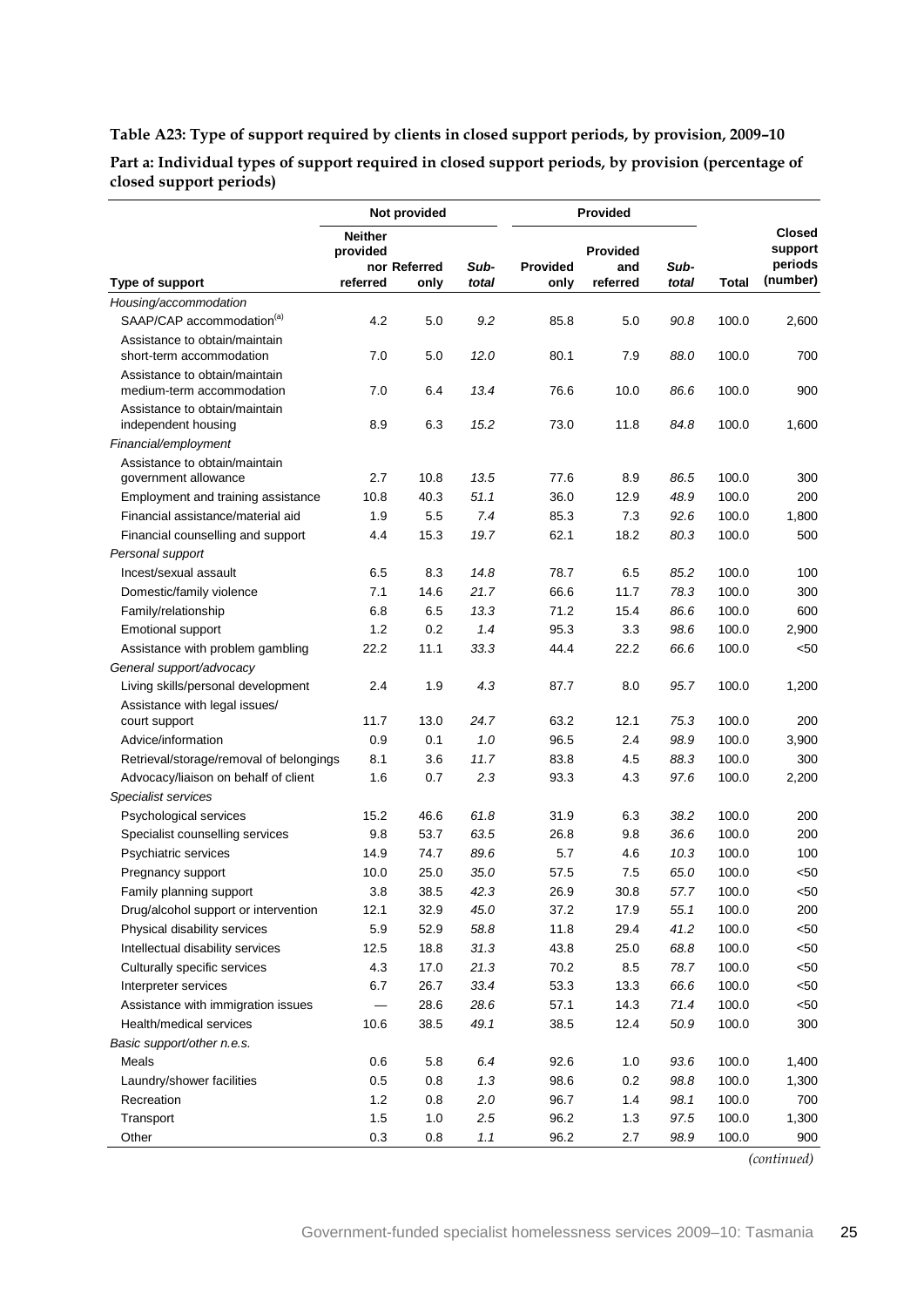**Table A23 (continued): Type of support required by clients in closed support periods, by provision, 2009–10**

| Part b: Broad types of support required in closed support periods, by provision (percentage of |  |
|------------------------------------------------------------------------------------------------|--|
| distinct types of support required)                                                            |  |

|                                | Not provided                               |                         |                 | <b>Provided</b>         |                                    |                 |                      | <b>Distinct</b>                             |                                                 |  |
|--------------------------------|--------------------------------------------|-------------------------|-----------------|-------------------------|------------------------------------|-----------------|----------------------|---------------------------------------------|-------------------------------------------------|--|
| Broad type of<br>support       | <b>Neither</b><br>provided<br>nor referred | <b>Referred</b><br>only | <b>Subtotal</b> | <b>Provided</b><br>only | <b>Provided</b><br>and<br>referred | <b>Subtotal</b> | Total                | types of<br>support<br>required<br>(number) | <b>Closed</b><br>support<br>periods<br>(number) |  |
| Housing/<br>accommodation      | 6.3                                        | 5.6                     | 11.9            | 80.2                    | 8.0                                | 88.2            | 100.0                | 5,800                                       | 4,000                                           |  |
| Financial/<br>employment       | 3.0                                        | 10.2                    | 13.2            | 77.0                    | 9.8                                | 86.8            | 100.0                | 2,700                                       | 2,100                                           |  |
| Personal support               | 2.7                                        | 2.5                     | 5.2             | 88.9                    | 5.8                                | 94.7            | 100.0                | 3,900                                       | 3,100                                           |  |
| General support/<br>advocacy   | 2.0                                        | 1.1                     | 3.1             | 92.8                    | 4.2                                | 97.0            | 100.0                | 7,800                                       | 4,400                                           |  |
| Specialist services            | 11.1                                       | 42.8                    | 53.9            | 34.3                    | 11.8                               | 46.1            | 100.0                | 1,200                                       | 700                                             |  |
| Basic support/<br>other n.e.s. | 0.8                                        | 2.1                     | 2.9             | 95.9                    | 1.2                                | 97.1            | 100.0                | 5,700                                       | 2,800                                           |  |
| Total (%)                      | 3.3                                        | 5.3                     | 8.5             | 86.0                    | 5.5                                | 91.5            | 100.0                | $\ddot{\phantom{1}}$                        | $\sim$ $\sim$                                   |  |
| Total (number)                 | 900                                        | 1,400                   | 2,300           | 23,300                  | 1,500                              | 24,800          | $\ddot{\phantom{a}}$ | 27,100                                      | 5,100                                           |  |

(a) 'SAAP/CAP accommodation' refers to what is now known as 'specialist homelessness accommodation'.

*Notes for tables A23 and A24*

1. Number excluded due to errors and omissions (weighted) (closed support periods with no information on support requirements or provision): 46 in 2008–09; 56 in 2009–10.

2. In broad groups of support types, a client may require more than one type of support within the group. The percentages for broad groups relate to all needs and not to support periods. For individual types of support, a need can be recorded only once within a support period, so the percentages relate to support periods.

3. Caution should be used when comparing data across years because of changes in policy and service delivery arrangements.

4. Figures have been weighted to adjust for agency non-participation.

<span id="page-29-0"></span>*Source:* Client Collection.

#### **Table A24: Broad types of support required in closed support periods, by provision, 2008–09 (percentage of distinct types of support required)**

|                                | Not provided                               |                         |                 |                         | <b>Provided</b>                    |                 |                      | <b>Distinct</b>                             |                                                 |  |
|--------------------------------|--------------------------------------------|-------------------------|-----------------|-------------------------|------------------------------------|-----------------|----------------------|---------------------------------------------|-------------------------------------------------|--|
| Broad type of<br>support       | <b>Neither</b><br>provided<br>nor referred | <b>Referred</b><br>only | <b>Subtotal</b> | <b>Provided</b><br>only | <b>Provided</b><br>and<br>referred | <b>Subtotal</b> | Total                | types of<br>support<br>required<br>(number) | <b>Closed</b><br>support<br>periods<br>(number) |  |
| Housing/<br>accommodation      | 6.7                                        | 6.9                     | 13.6            | 76.6                    | 9.8                                | 86.4            | 100.0                | 5,300                                       | 3,800                                           |  |
| Financial/<br>employment       | 6.0                                        | 10.2                    | 16.2            | 74.8                    | 9.0                                | 83.8            | 100.0                | 2,600                                       | 2,000                                           |  |
| Personal support               | 3.6                                        | 2.9                     | 6.5             | 89.7                    | 3.8                                | 93.5            | 100.0                | 4,500                                       | 3,500                                           |  |
| General support/<br>advocacy   | 2.1                                        | 1.5                     | 3.6             | 92.0                    | 4.5                                | 96.5            | 100.0                | 7,100                                       | 4,100                                           |  |
| Specialist services            | 15.2                                       | 31.4                    | 46.6            | 41.0                    | 12.3                               | 53.3            | 100.0                | 1,200                                       | 800                                             |  |
| Basic support/<br>other n.e.s. | 1.5                                        | 1.9                     | 3.4             | 95.2                    | 1.5                                | 96.7            | 100.0                | 5,300                                       | 2,600                                           |  |
| Total (%)                      | 4.2                                        | 5.2                     | 9.3             | 85.0                    | 5.6                                | 90.7            | 100.0                | $\ddot{\phantom{1}}$                        | $\ddot{\phantom{0}}$                            |  |
| Total (number)                 | 1,100                                      | 1,300                   | 2,400           | 22,200                  | 1,500                              | 23,700          | $\ddot{\phantom{a}}$ | 26,100                                      | 5,600                                           |  |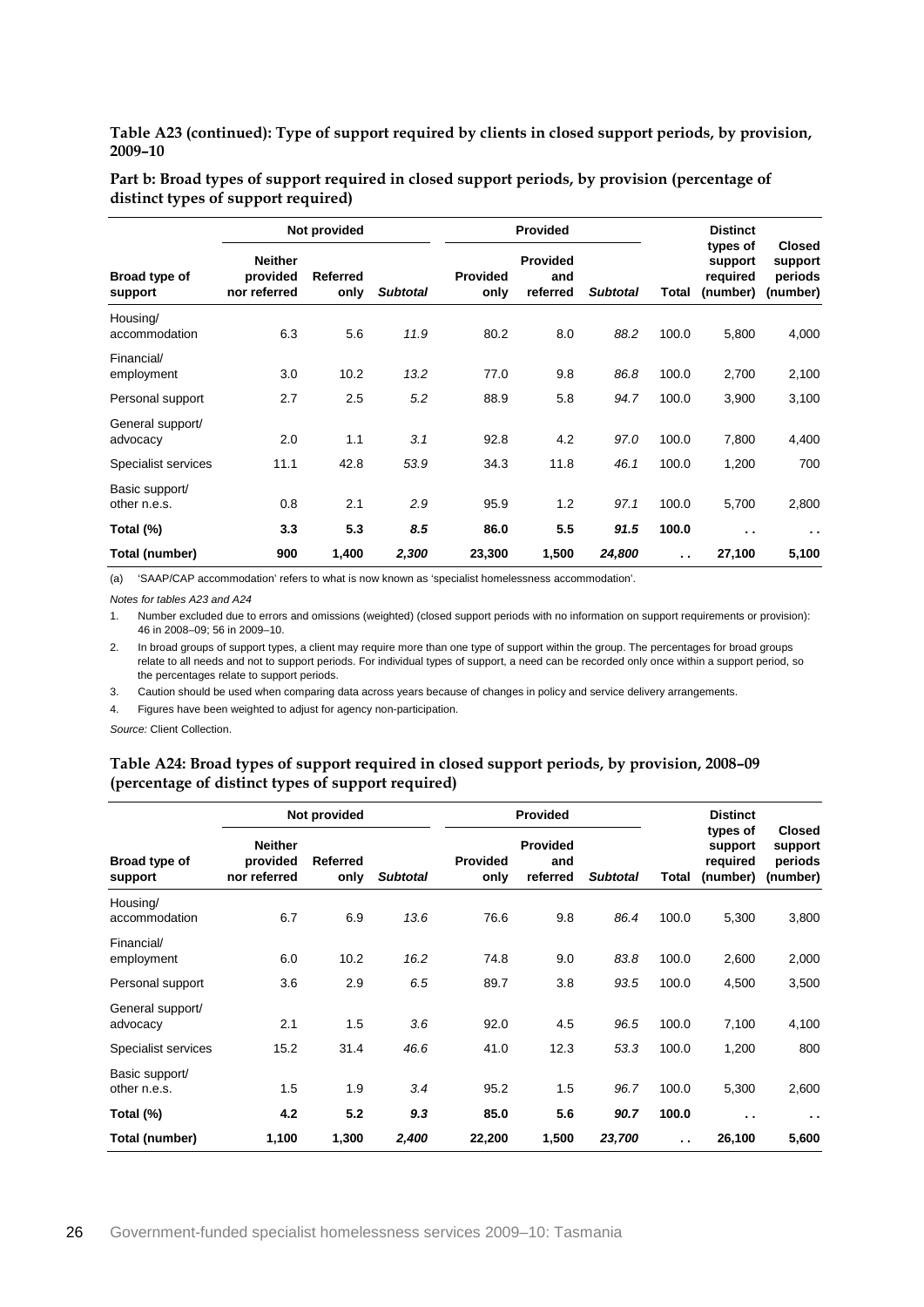| Type of support                       | 2006-07 | 2007-08 | 2008-09 | 2009-10 |
|---------------------------------------|---------|---------|---------|---------|
| Accommodation                         | 68.1    | 65.8    | 66.0    | 69.4    |
| SAAP/CAP accommodation <sup>(a)</sup> | 68.1    | 65.8    | 66.0    | 69.4    |
| School liaison/child care             | 29.3    | 34.3    | 27.2    | 19.8    |
| School liaison                        | 9.3     | 13.0    | 14.3    | 11.9    |
| Child care                            | 23.0    | 26.2    | 20.1    | 14.8    |
| Personal support                      | 13.8    | 16.2    | 25.5    | 10.8    |
| Help with behavioural problems        | 8.7     | 8.8     | 11.0    | 4.4     |
| Sexual/physical abuse support         | 6.8     | 6.8     | 15.1    | 1.4     |
| Skills education                      | 3.5     | 3.5     | 4.7     | 1.4     |
| Structured play/skill development     | 3.3     | 6.6     | 8.5     | 6.6     |
| General support/advocacy              | 38.4    | 39.8    | 32.0    | 43.2    |
| Access arrangements                   | 4.9     | 4.5     | 3.9     | 4.4     |
| Advice/information                    | 24.9    | 24.3    | 20.2    | 24.6    |
| Advocacy                              | 20.4    | 24.0    | 23.0    | 30.0    |
| Specialist services                   | 9.4     | 16.0    | 21.8    | 10.7    |
| Specialist counselling                | 4.0     | 5.7     | 13.7    | 3.8     |
| Culturally specific services          | 2.8     | 4.4     | 2.7     | 4.0     |
| Health/medical services               | 4.9     | 7.9     | 8.1     | 5.6     |
| Basic support/other n.e.s.            | 58.9    | 57.3    | 43.6    | 41.2    |
| Meals                                 | 21.2    | 24.4    | 17.9    | 12.3    |
| Showers/hygiene                       | 29.2    | 38.4    | 28.3    | 25.9    |
| Recreation                            | 17.6    | 22.0    | 27.0    | 20.4    |
| Transport                             | 38.5    | 38.6    | 36.6    | 30.7    |
| Other                                 | 12.6    | 16.6    | 15.7    | 18.7    |
| No needs recorded                     | 0.2     | 1.1     | 0.3     | 0.1     |
| Total (number)                        | 1,000   | 1,000   | 1,100   | 1,200   |

<span id="page-30-0"></span>**Table A25: Closed accompanying child support periods: type of support required for accompanying children, by reporting period, 2006–07 to 2009–10 (per cent)**

(a) 'SAAP/CAP accommodation' refers to what is now known as 'specialist homelessness accommodation'.

*Notes*

1. Number excluded due to errors and omissions (weighted) (closed support periods with no information on support requirements or provision): 1,249 in 2006–07; 1,161 in 2007–08; 1,239 in 2008–09; 1,052 in 2009–10. In the majority of these, 'no assistance' was indicated as required for the accompanying child.

2. Accompanying children were able to receive multiple types of support, so the percentages do not add to 100.

3. An accompanying child may require more than one type of support within a broad type of assistance.

4. Caution should be used when comparing data across years because of changes in policy and service delivery arrangements.

5. Figures have been weighted to adjust for agency non-participation.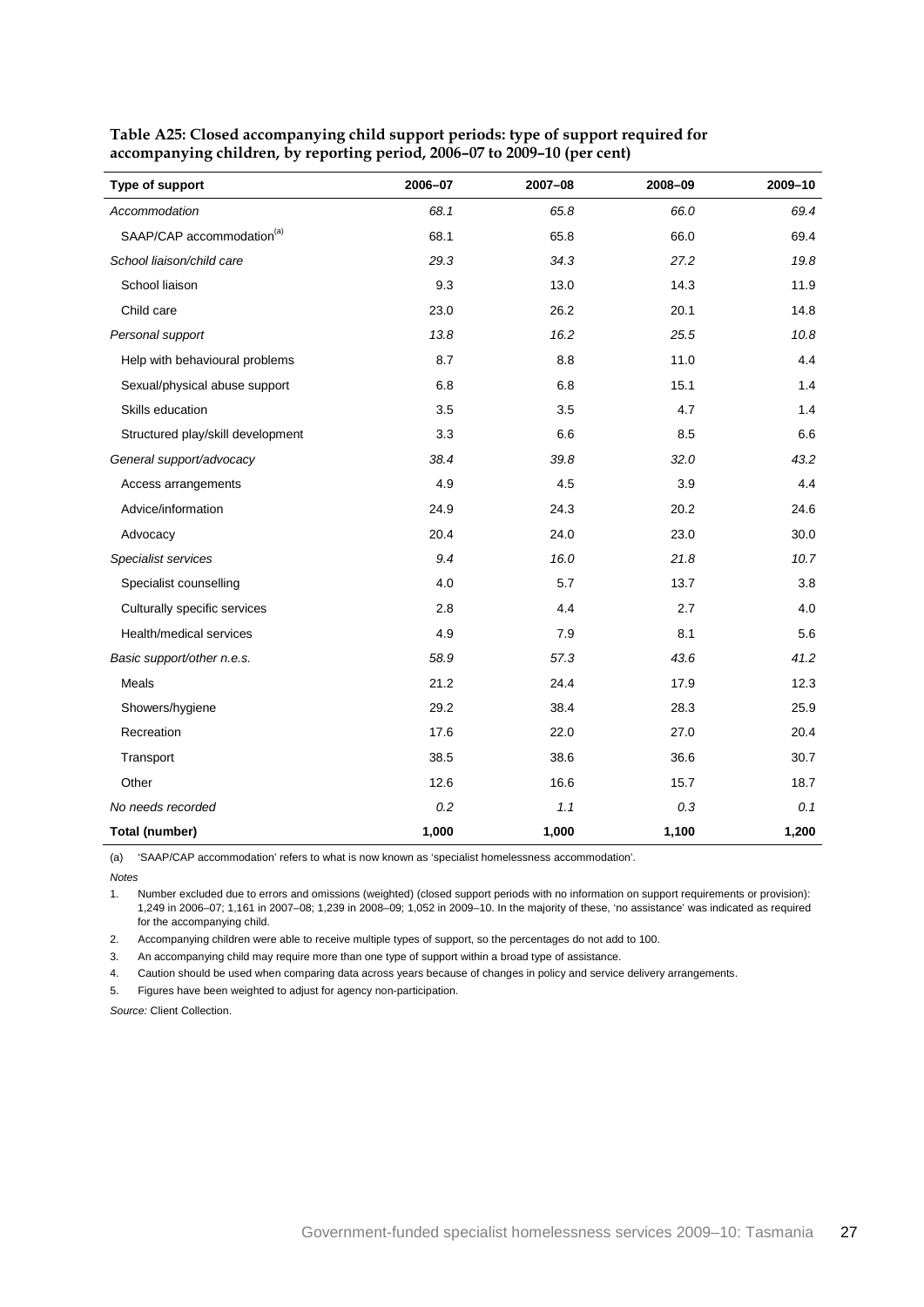<span id="page-31-0"></span>**Table A26: Type of support required for accompanying children in closed support periods, by provision, 2009–10**

| Part a: Individual types of support required for accompanying children in closed support periods, |  |
|---------------------------------------------------------------------------------------------------|--|
| by provision (percentage of closed accompanying child support periods)                            |  |

|                                       | Not provided                                  |                         |                 |                         | <b>Provided</b>                    |                 |              | <b>Closed</b>                                                |
|---------------------------------------|-----------------------------------------------|-------------------------|-----------------|-------------------------|------------------------------------|-----------------|--------------|--------------------------------------------------------------|
| Type of support                       | <b>Neither</b><br>provided<br>nor<br>referred | <b>Referred</b><br>only | <b>Subtotal</b> | <b>Provided</b><br>only | <b>Provided</b><br>and<br>referred | <b>Subtotal</b> | <b>Total</b> | accom-<br>panying<br>child<br>support<br>periods<br>(number) |
| Accommodation                         |                                               |                         |                 |                         |                                    |                 |              |                                                              |
| SAAP/CAP accommodation <sup>(a)</sup> | 1.2                                           | 8.3                     | 9.5             | 85.4                    | 5.1                                | 90.5            | 100.0        | 800                                                          |
| School liaison/child care             |                                               |                         |                 |                         |                                    |                 |              |                                                              |
| School liaison                        | 0.7                                           | 0.7                     | 1.4             | 94.4                    | 4.2                                | 98.6            | 100.0        | 100                                                          |
| Child care                            | 1.7                                           | 5.6                     | 7.3             | 91.0                    | 1.7                                | 92.7            | 100.0        | 200                                                          |
| Personal support                      |                                               |                         |                 |                         |                                    |                 |              |                                                              |
| Help with behavioural problems        | 5.7                                           | 34.0                    | 39.7            | 49.1                    | 11.3                               | 60.4            | 100.0        | 100                                                          |
| Sexual/physical abuse support         |                                               | 17.6                    | 17.6            | 64.7                    | 17.6                               | 82.3            | 100.0        | < 50                                                         |
| Skills education                      |                                               | 29.4                    | 29.4            | 70.6                    | $\overline{\phantom{0}}$           | 70.6            | 100.0        | $50$                                                         |
| Structured play/skill development     |                                               | 2.5                     | 2.5             | 96.2                    | 1.3                                | 97.5            | 100.0        | 100                                                          |
| General support/advocacy              |                                               |                         |                 |                         |                                    |                 |              |                                                              |
| Access arrangements                   | 20.8                                          | 13.2                    | 34.0            | 60.4                    | 5.7                                | 66.1            | 100.0        | 100                                                          |
| Advice/information                    | 0.7                                           | 1.0                     | 1.7             | 96.6                    | 1.7                                | 98.3            | 100.0        | 300                                                          |
| Advocacy                              | 1.4                                           | 0.8                     | 2.2             | 96.9                    | 0.8                                | 97.7            | 100.0        | 400                                                          |
| Specialist services                   |                                               |                         |                 |                         |                                    |                 |              |                                                              |
| Specialist counselling                | 8.9                                           | 35.6                    | 44.5            | 40.0                    | 15.6                               | 55.6            | 100.0        | $50$                                                         |
| Culturally specific services          | 2.1                                           | 6.3                     | 8.4             | 89.6                    | 2.1                                | 91.7            | 100.0        | $50$                                                         |
| Health/medical services               |                                               | 7.5                     | 7.5             | 73.1                    | 19.4                               | 92.5            | 100.0        | 100                                                          |
| Basic support/other n.e.s.            |                                               |                         |                 |                         |                                    |                 |              |                                                              |
| Meals                                 |                                               | 11.6                    | 11.6            | 85.0                    | 3.4                                | 88.4            | 100.0        | 100                                                          |
| Showers/hygiene                       |                                               | 0.3                     | 0.3             | 99.7                    |                                    | 99.7            | 100.0        | 300                                                          |
| Recreation                            | 0.4                                           | 0.8                     | 1.2             | 98.8                    |                                    | 98.8            | 100.0        | 200                                                          |
| Transport                             | 1.9                                           |                         | 1.9             | 98.1                    |                                    | 98.1            | 100.0        | 400                                                          |
| Other                                 |                                               | 0.9                     | 0.9             | 96.0                    | 3.1                                | 99.1            | 100.0        | 200                                                          |

*(continued)*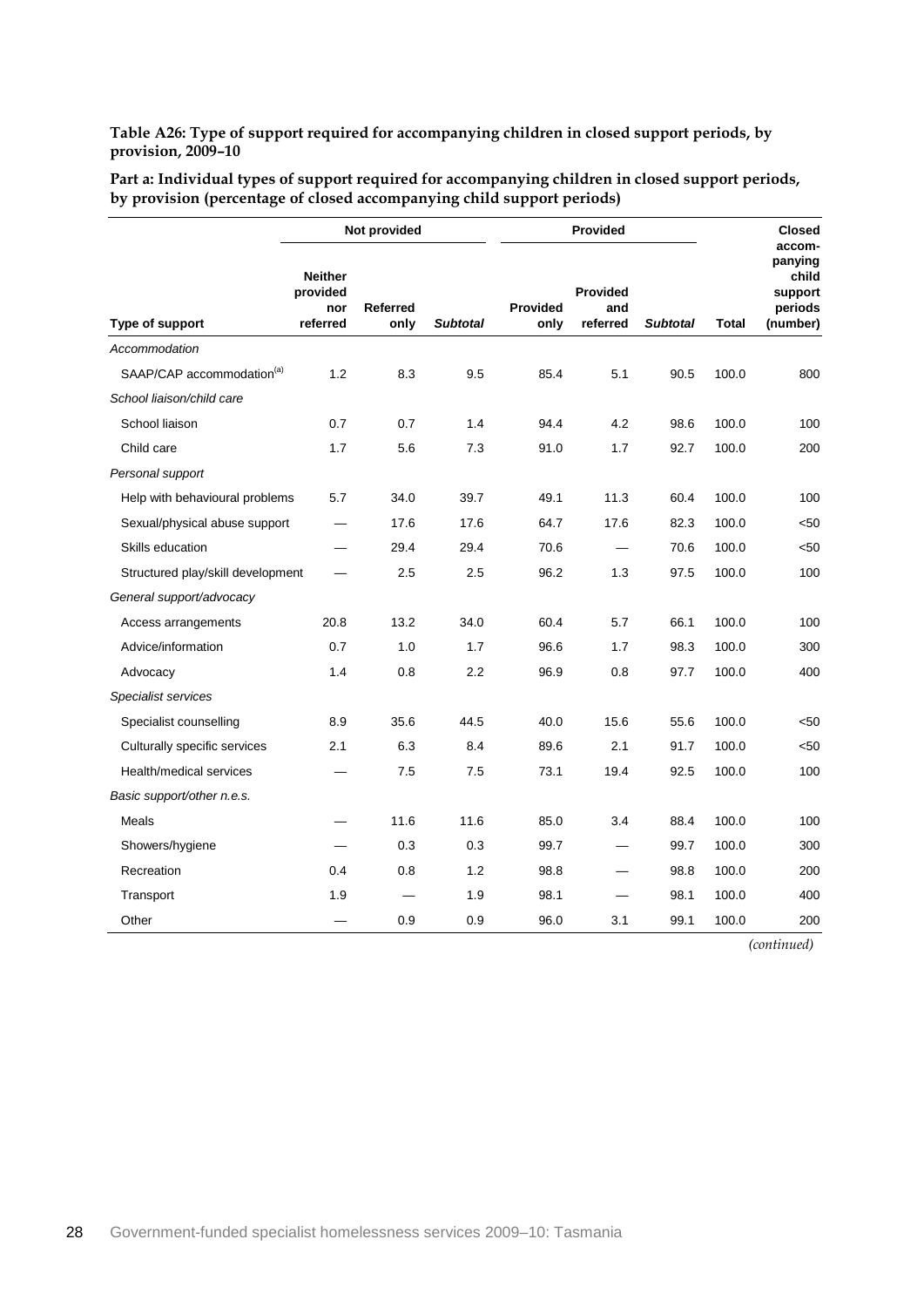#### **Table A26 (continued): Type of support required for accompanying children in closed support periods, by provision, 2009–10**

|                                | Not provided                                  |                  |               |                         | <b>Provided</b>                    |               |                      |                                                                | <b>Closed</b>                                               |
|--------------------------------|-----------------------------------------------|------------------|---------------|-------------------------|------------------------------------|---------------|----------------------|----------------------------------------------------------------|-------------------------------------------------------------|
| Broad type of<br>support       | <b>Neither</b><br>provided<br>nor<br>referred | Referred<br>only | Sub-<br>total | <b>Provided</b><br>only | <b>Provided</b><br>and<br>referred | Sub-<br>total | <b>Total</b>         | <b>Distinct</b><br>types of<br>support<br>required<br>(number) | accom-<br>panying<br>child<br>support<br>period<br>(number) |
| Accommodation                  | 1.2                                           | 8.3              | 9.5           | 85.4                    | 5.1                                | 90.5          | 100.0                | 800                                                            | 800                                                         |
| School liaison/<br>child care  | 1.3                                           | 3.4              | 4.7           | 92.5                    | 2.8                                | 95.3          | 100.0                | 300                                                            | 200                                                         |
| Personal support               | 1.8                                           | 16.9             | 18.7          | 75.3                    | 6.0                                | 81.3          | 100.0                | 200                                                            | 100                                                         |
| General support/<br>advocacy   | 2.5                                           | 1.8              | 4.3           | 94.1                    | 1.6                                | 95.7          | 100.0                | 700                                                            | 500                                                         |
| Specialist services            | 3.1                                           | 15.0             | 18.1          | 68.8                    | 13.1                               | 81.9          | 100.0                | 200                                                            | 100                                                         |
| Basic support/<br>other n.e.s. | 0.6                                           | 1.7              | 2.3           | 96.8                    | 0.9                                | 97.7          | 100.0                | 1,300                                                          | 500                                                         |
| Total (%)                      | 1.4                                           | 4.8              | 6.2           | 90.8                    | 3.0                                | 93.8          | 100.0                | $\cdot$ .                                                      | $\sim$ $\sim$                                               |
| Total (number)                 | <50                                           | 200              | 200           | 3,200                   | 100                                | 3,300         | $\ddot{\phantom{a}}$ | 3,500                                                          | 1,200                                                       |

**Part b: Broad types of support required for accompanying children in closed support periods, by provision (percentage of distinct types of support required)**

(a) 'SAAP/CAP accommodation' refers to what is now known as 'specialist homelessness accommodation'.

*Notes for tables A26 and A27*

1. Number excluded due to errors and omissions (weighted) (closed support periods with no information on support requirements or provision): 1,239 in 2008–09; 1,052 in 2009–10. In the majority of these, 'no assistance' was indicated as required for the accompanying child.

2. In broad groups of support types, an accompanying child may require more than one type of support within the group. The percentages for broad groups relate to all needs and not to support periods. For individual types of support, a need can be recorded only once within a support period, so the percentages relate to accompanying child support periods.

3. Caution should be used when comparing data across years because of changes in policy and service delivery arrangements.

4. Figures have been weighted to adjust for agency non-participation.

<span id="page-32-0"></span>*Source:* Client Collection.

#### **Table A27: Broad types of support required for accompanying children in closed support periods, by provision, 2008–09 (percentage of distinct types of support required)**

|                                | Not provided                                  |                  |               |                         | <b>Provided</b>             |               |       |                                                                | <b>Closed</b>                                                |
|--------------------------------|-----------------------------------------------|------------------|---------------|-------------------------|-----------------------------|---------------|-------|----------------------------------------------------------------|--------------------------------------------------------------|
| Broad type of<br>support       | <b>Neither</b><br>provided<br>nor<br>referred | Referred<br>only | Sub-<br>total | <b>Provided</b><br>only | Provided<br>and<br>referred | Sub-<br>total | Total | <b>Distinct</b><br>types of<br>support<br>required<br>(number) | accom-<br>panying<br>child<br>support<br>periods<br>(number) |
| Accommodation                  | 0.7                                           | 2.1              | 2.8           | 92.2                    | 5.0                         | 97.2          | 100.0 | 700                                                            | 700                                                          |
| School liaison/<br>child care  | 1.1                                           | 2.9              | 4.0           | 90.9                    | 5.1                         | 96.0          | 100.0 | 400                                                            | 300                                                          |
| Personal support               | 3.7                                           | 8.6              | 12.3          | 82.1                    | 5.6                         | 87.7          | 100.0 | 400                                                            | 300                                                          |
| General support/<br>advocacy   | 0.6                                           | 1.7              | 2.3           | 94.4                    | 3.3                         | 97.7          | 100.0 | 500                                                            | 300                                                          |
| Specialist services            | 2.2                                           | 16.4             | 18.6          | 72.8                    | 8.6                         | 81.4          | 100.0 | 300                                                            | 200                                                          |
| Basic support/<br>other n.e.s. | 0.3                                           | 0.7              | 1.0           | 97.7                    | 1.3                         | 99.0          | 100.0 | 1,400                                                          | 500                                                          |
| Total (%)                      | 1.0                                           | 3.4              | 4.5           | 91.8                    | 3.7                         | 95.5          | 100.0 | $\ddot{\phantom{1}}$                                           | $\sim$                                                       |
| Total (number)                 | <50                                           | 100              | 100           | 3,400                   | 100                         | 3,500         | . .   | 3,700                                                          | 1,100                                                        |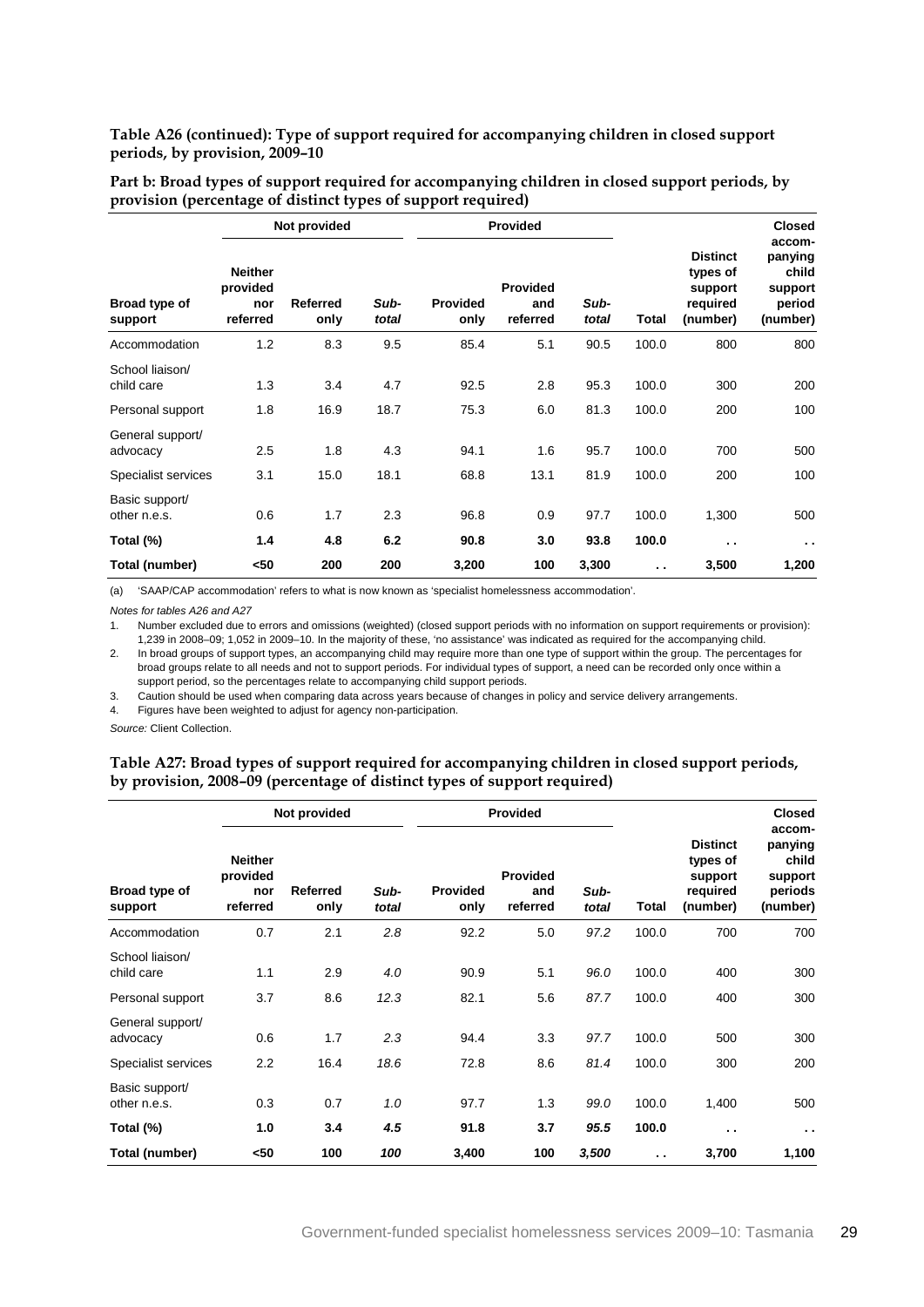<span id="page-33-0"></span>**Table A28: Closed support periods: main source of income immediately before and after a support period, by reporting period, 2008–09 to 2009–10 (per cent)**

|                       |               | Closed support periods in which clients needed<br>assistance to obtain/maintain a pension or benefit |               | All closed support periods |  |  |
|-----------------------|---------------|------------------------------------------------------------------------------------------------------|---------------|----------------------------|--|--|
| Main source of income | <b>Before</b> | After                                                                                                | <b>Before</b> | After                      |  |  |
|                       |               |                                                                                                      | 2008-09       |                            |  |  |
| No income             | 33.6          | 8.9                                                                                                  | 11.5          | 7.6                        |  |  |
| Government payments   | 61.9          | 86.0                                                                                                 | 83.0          | 86.3                       |  |  |
| Other                 | 4.5           | 5.1                                                                                                  | 5.5           | 6.1                        |  |  |
| Total                 | 100.0         | 100.0                                                                                                | 100.0         | 100.0                      |  |  |
| Total (number)        | 400           | 400                                                                                                  | 5,600         | 4,600                      |  |  |
|                       |               |                                                                                                      | 2009-10       |                            |  |  |
| No income             | 22.8          | 6.2                                                                                                  | 7.9           | 5.7                        |  |  |
| Government payments   | 71.6          | 87.5                                                                                                 | 87.7          | 89.0                       |  |  |
| Other                 | 5.5           | 6.3                                                                                                  | 4.4           | 5.3                        |  |  |
| Total                 | 100.0         | 100.0                                                                                                | 100.0         | 100.0                      |  |  |
| Total (number)        | 300           | 200                                                                                                  | 5,000         | 4,200                      |  |  |

*Notes*

1. Number excluded due to errors and omissions (weighted): 198 before support (including 'Don't know'), 1,200 after support (including 'Don't know' and 'Client left without providing any information') in 2008–09; 138 before support (including 'Don't know'), 912 after support (including 'Don't know' and 'Client left without providing any information') in 2009–10.

2. Caution should be used when comparing data across years because of changes in policy and service delivery arrangements.

3. Figures have been weighted to adjust for agency non-participation and client non-consent.

<span id="page-33-1"></span>*Source:* Client Collection.

#### **Table A29: Closed support periods: main source of income immediately after a support period by length of support, by reporting period, 2008–09 to 2009–10 (per cent)**

|                     | 1 week or | >1 week- | $>1-3$ | $>3-6$  | >6     |               | <b>Total</b>         |
|---------------------|-----------|----------|--------|---------|--------|---------------|----------------------|
| After support       | less      | 1 month  | months | months  | months | Per cent      | <b>Number</b>        |
|                     |           |          |        | 2008-09 |        |               |                      |
| No income           | 13.7      | 9.9      | 4.5    | 3.3     | 2.7    | 7.6           | 400                  |
| Government payments | 82.8      | 83.2     | 89.5   | 89.1    | 87.2   | 86.3          | 4,000                |
| Other               | 3.5       | 7.0      | 6.0    | 7.6     | 10.1   | 6.1           | 300                  |
| <b>Total</b>        | 100.0     | 100.0    | 100.0  | 100.0   | 100.0  | 100.0         | $\ddot{\phantom{a}}$ |
| Total (number)      | 1,200     | 900      | 1,500  | 600     | 400    | $\sim$ $\sim$ | 4,600                |
|                     |           |          |        | 2009-10 |        |               |                      |
| No income           | 12.5      | 5.3      | 3.3    | 2.3     | 1.8    | 5.7           | 200                  |
| Government payments | 82.7      | 89.1     | 91.7   | 92.3    | 91.2   | 89.0          | 3,800                |
| Other               | 4.7       | 5.7      | 5.0    | 5.4     | 7.0    | 5.3           | 200                  |
| Total               | 100.0     | 100.0    | 100.0  | 100.0   | 100.0  | 100.0         | $\sim$               |
| Total (number)      | 1,000     | 800      | 1,400  | 600     | 400    | $\sim$ $\sim$ | 4,200                |

*Notes*

1. Number excluded due to errors and omissions (weighted): 1,200 (including 'Don't know' and 'Client left without providing any information') in 2008–09; 912 (including 'Don't know' and 'Client left without providing any information') in 2009–10.

2. Caution should be used when comparing data across years because of changes in policy and service delivery arrangements.

3. Figures have been weighted to adjust for agency non-participation and client non-consent.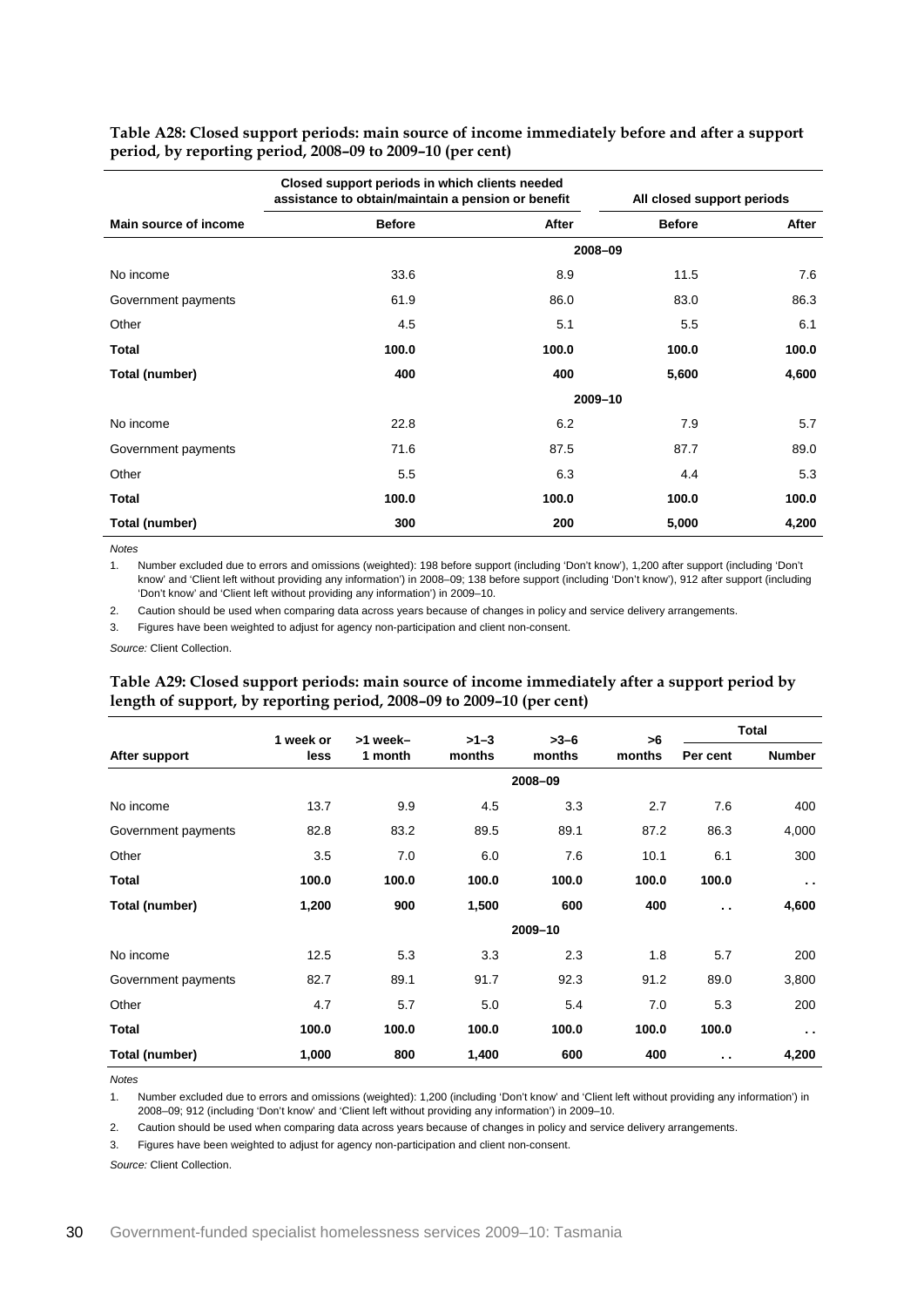|                               | Closed support periods in which clients needed<br>assistance in employment and training |       |               | All closed support periods |
|-------------------------------|-----------------------------------------------------------------------------------------|-------|---------------|----------------------------|
| <b>Employment status</b>      | <b>Before</b>                                                                           | After | <b>Before</b> | After                      |
|                               |                                                                                         |       | 2008-09       |                            |
| Employed full/part time       | 5.8                                                                                     | 20.8  | 8.7           | 10.0                       |
| Unemployed (looking for work) | 43.5                                                                                    | 31.4  | 24.5          | 21.7                       |
| Not in labour force           | 50.8                                                                                    | 47.8  | 66.8          | 68.3                       |
| <b>Total</b>                  | 100.0                                                                                   | 100.0 | 100.0         | 100.0                      |
| Total (number)                | 200                                                                                     | 200   | 5,400         | 4,300                      |
|                               |                                                                                         |       | 2009-10       |                            |
| Employed full/part time       | 6.4                                                                                     | 14.8  | 7.7           | 9.8                        |
| Unemployed (looking for work) | 33.5                                                                                    | 27.5  | 22.8          | 21.3                       |
| Not in labour force           | 60.1                                                                                    | 57.7  | 69.5          | 68.9                       |
| Total                         | 100.0                                                                                   | 100.0 | 100.0         | 100.0                      |
| Total (number)                | 200                                                                                     | 200   | 4,900         | 4,000                      |

#### <span id="page-34-0"></span>**Table A30: Closed support periods: employment status in the week before and after a support period, 2008–09 to 2009–10 (per cent)**

*Notes*

1. Number excluded due to errors and omissions (weighted): 383 before support (including 'Don't know'), 1,480 after support (including 'Don't know' and 'Client left without providing any information') in 2008–09; 224 before support (including 'Don't know'), 1,161 after support (including 'Don't know' and 'Client left without providing any information') in 2009–10.

2. Caution should be used when comparing data across years because of changes in policy and service delivery arrangements.

3. Figures have been weighted to adjust for agency non-participation and client non-consent.

<span id="page-34-1"></span>*Source:* Client Collection.

#### **Table A31: Closed support periods: employment status in the week after a support period, by length of support, 2008–09 to 2009–10 (per cent)**

|                               | 1 week  | >1 week- | $>1-3$ | $>3-6$  | >6     | Total                |               |
|-------------------------------|---------|----------|--------|---------|--------|----------------------|---------------|
| After support                 | or less | 1 month  | months | months  | months | Per cent             | <b>Number</b> |
|                               |         |          |        | 2008-09 |        |                      |               |
| Employed full/part time       | 7.4     | 8.6      | 10.9   | 11.1    | 15.1   | 10.0                 | 400           |
| Unemployed (looking for work) | 22.4    | 24.2     | 23.2   | 19.5    | 13.3   | 21.7                 | 900           |
| Not in labour force           | 70.2    | 67.2     | 65.8   | 69.4    | 71.5   | 68.3                 | 2,900         |
| Total                         | 100.0   | 100.0    | 100.0  | 100.0   | 100.0  | 100.0                | $\sim$ $\sim$ |
| Total (number)                | 1,100   | 800      | 1,400  | 600     | 400    | $\ddot{\phantom{a}}$ | 4,300         |
|                               |         |          |        | 2009-10 |        |                      |               |
| Employed full/part time       | 6.7     | 9.1      | 10.4   | 11.6    | 14.5   | 9.8                  | 400           |
| Unemployed (looking for work) | 24.6    | 25.0     | 21.4   | 15.7    | 13.1   | 21.3                 | 800           |
| Not in labour force           | 68.7    | 65.9     | 68.2   | 72.7    | 72.4   | 68.9                 | 2,700         |
| <b>Total</b>                  | 100.0   | 100.0    | 100.0  | 100.0   | 100.0  | 100.0                | $\sim$        |
| Total (number)                | 1,000   | 700      | 1,300  | 500     | 400    | $\sim$               | 4,000         |

*Notes*

1. Number excluded due to errors and omissions (weighted): 1,481 (including 'Don't know' and 'Client left without providing any information') in 2008–09; 1,161 (including 'Don't know' and 'Client left without providing any information') in 2009–10.

2. Caution should be used when comparing data across years because of changes in policy and service delivery arrangements.

3. Figures have been weighted to adjust for agency non-participation and client non-consent.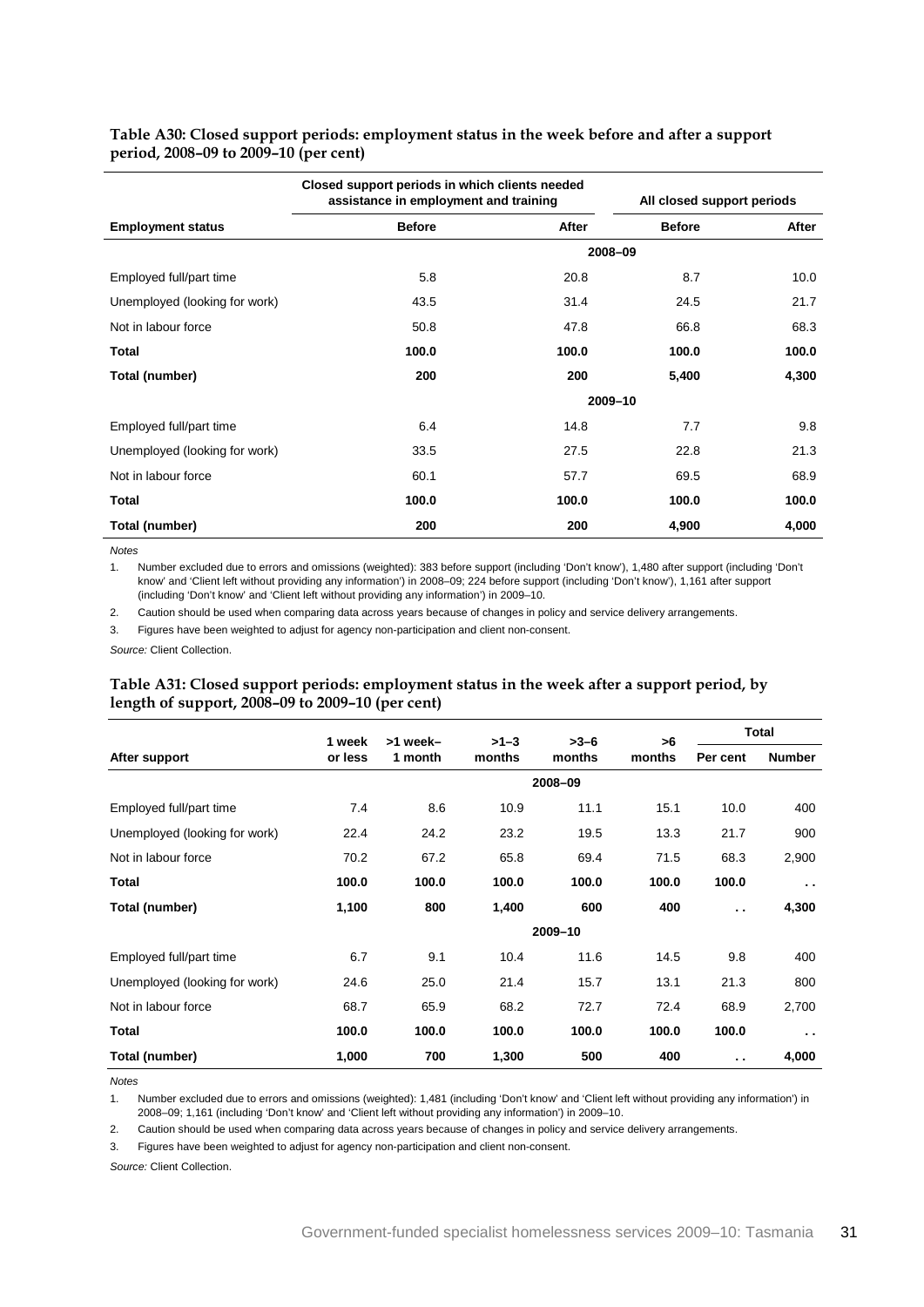|                                    | Closed support periods in which clients<br>needed assistance to obtain/maintain<br>independent housing |       | All closed support periods |       |
|------------------------------------|--------------------------------------------------------------------------------------------------------|-------|----------------------------|-------|
| Type of house/dwelling             | <b>Before</b>                                                                                          | After | <b>Before</b>              | After |
|                                    |                                                                                                        |       | 2008-09                    |       |
| Improvised dwelling/sleeping rough | 10.0                                                                                                   | 1.6   | 11.8                       | 4.1   |
| Improvised dwelling/car/tent/squat | 7.5                                                                                                    | 1.6   | 8.8                        | 3.3   |
| Street/park/in the open            | 2.5                                                                                                    | 0.1   | 3.0                        | 0.8   |
| House/dwelling                     | 85.5                                                                                                   | 96.1  | 82.9                       | 91.8  |
| House/flat                         | 67.8                                                                                                   | 81.7  | 68.9                       | 77.1  |
| Caravan                            | 2.9                                                                                                    | 1.6   | 2.7                        | 1.6   |
| Boarding/rooming house             | 12.3                                                                                                   | 11.4  | 7.6                        | 9.5   |
| Hostel/hotel/motel                 | 2.5                                                                                                    | 1.3   | 3.7                        | 3.6   |
| Institutional setting              | 4.5                                                                                                    | 2.3   | 5.3                        | 4.1   |
| Hospital                           |                                                                                                        | 0.2   | 0.5                        | 0.2   |
| Psychiatric institution            | 0.2                                                                                                    | 0.1   | 0.4                        | 0.1   |
| Prison/youth training centre       | 2.4                                                                                                    | 0.9   | 2.1                        | 1.1   |
| Other institutional setting        | 1.8                                                                                                    | 1.1   | $2.2\phantom{0}$           | 2.6   |
| Total                              | 100.0                                                                                                  | 100.0 | 100.0                      | 100.0 |
| Total (number)                     | 1,700                                                                                                  | 1,300 | 5,400                      | 3,700 |
|                                    |                                                                                                        |       | 2009-10                    |       |
| Improvised dwelling/sleeping rough | 11.0                                                                                                   | 2.1   | 14.1                       | 5.4   |
| Improvised dwelling/car/tent/squat | 8.8                                                                                                    | 1.9   | 10.2                       | 3.5   |
| Street/park/in the open            | 2.2                                                                                                    | 0.2   | 3.9                        | 1.8   |
| House/dwelling                     | 84.5                                                                                                   | 95.5  | 81.1                       | 91.1  |
| House/flat                         | 70.7                                                                                                   | 84.7  | 68.3                       | 77.0  |
| Caravan                            | 2.4                                                                                                    | 1.6   | 2.6                        | 2.1   |
| Boarding/rooming house             | 9.1                                                                                                    | 7.4   | 7.1                        | 9.2   |
| Hostel/hotel/motel                 | 2.3                                                                                                    | 1.9   | 3.1                        | 2.8   |
| Institutional setting              | 4.5                                                                                                    | 2.4   | 4.8                        | 3.5   |
| Hospital                           | 0.5                                                                                                    |       | 0.7                        | 0.2   |
| Psychiatric institution            | 0.5                                                                                                    | 0.5   | 0.5                        | 0.4   |
| Prison/youth training centre       | 1.6                                                                                                    | 0.6   | 1.5                        | 0.9   |
| Other institutional setting        | 1.9                                                                                                    | 1.2   | 2.1                        | 2.0   |
| <b>Total</b>                       | 100.0                                                                                                  | 100.0 | 100.0                      | 100.0 |
| <b>Total (number)</b>              | 1,500                                                                                                  | 1,100 | 4,900                      | 3,300 |

<span id="page-35-0"></span>**Table A32: Closed support periods: type of house/dwelling immediately before and after a support period, by reporting period, 2008–09 to 2009–10 (per cent)**

*Notes*

1. Number excluded due to errors and omissions (weighted): 410 before support (including 'Don't know'), 2,150 after support (including 'Don't know' and 'Client left without providing any information') in 2008–09; 247 before support (including 'Don't know'), 1,836 after support (including 'Don't know' and 'Client left without providing any information') in 2009–10.

2. Caution should be used when comparing data across years because of changes in policy and service delivery arrangements.

3. Figures have been weighted to adjust for agency non-participation and client non-consent.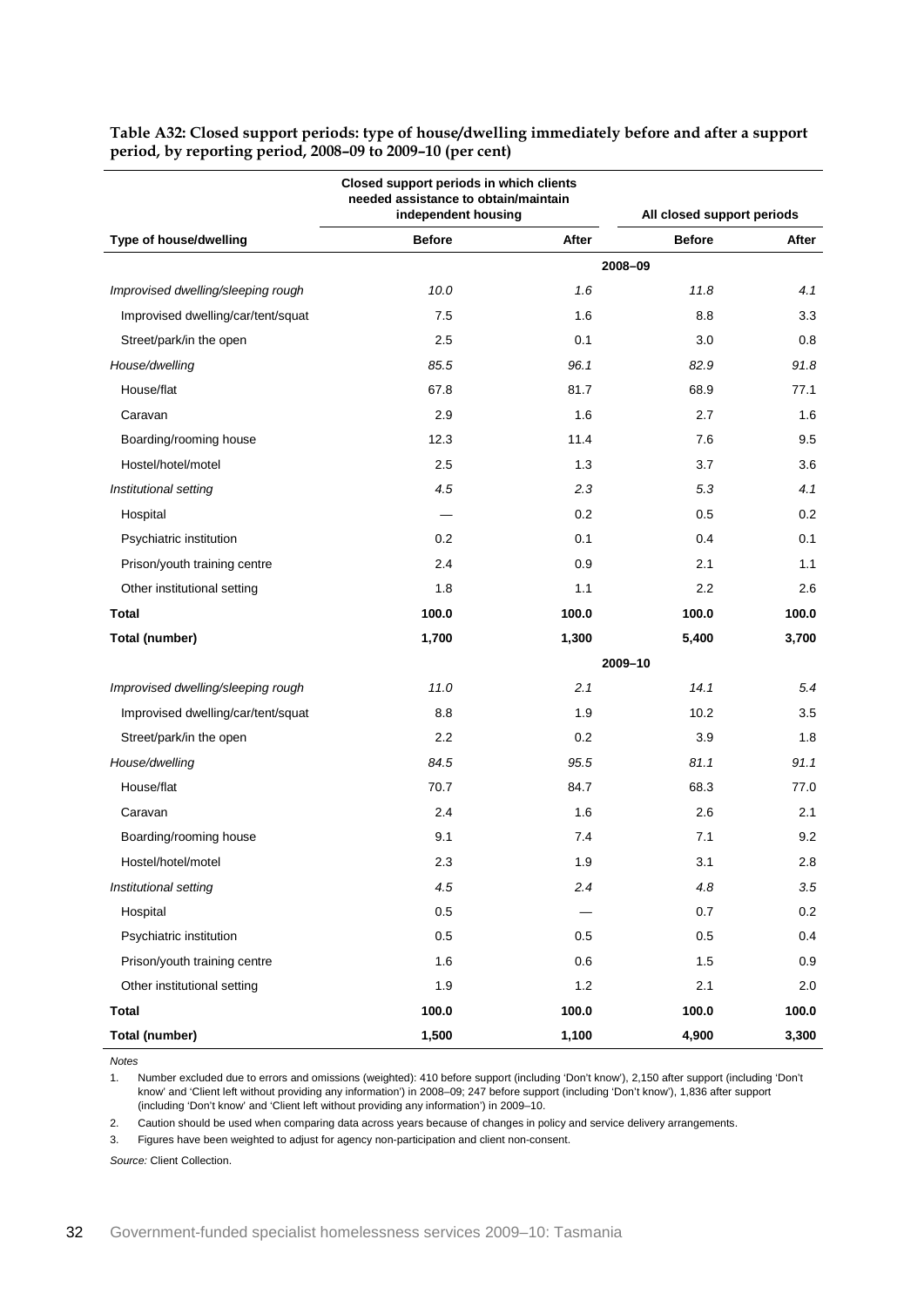|                                              | Closed support periods in which<br>clients needed assistance to<br>obtain/maintain independent housing |       | All closed support<br>periods |       |
|----------------------------------------------|--------------------------------------------------------------------------------------------------------|-------|-------------------------------|-------|
| Type of tenure                               | <b>Before</b>                                                                                          | After | <b>Before</b>                 | After |
|                                              |                                                                                                        |       | 2008-09                       |       |
| SAAP/CAP funded accommodation <sup>(a)</sup> | 22.3                                                                                                   | 8.5   | 14.2                          | 12.2  |
| SAAP/CAP crisis/short-term accommodation     | 19.5                                                                                                   | 4.5   | 11.0                          | 6.0   |
| SAAP/CAP medium/long-term accommodation      | 2.2                                                                                                    | 3.8   | $2.2\phantom{0}$              | 5.2   |
| Other SAAP/CAP funded accommodation          | 0.7                                                                                                    | 0.2   | 1.0                           | 1.0   |
| No tenure                                    | 14.6                                                                                                   | 4.0   | 15.4                          | 6.4   |
| Institutional setting                        | 3.9                                                                                                    | 1.9   | 3.9                           | 2.4   |
| Improvised dwelling/sleeping rough           | 9.1                                                                                                    | 1.7   | 10.6                          | 3.5   |
| Other                                        | 1.6                                                                                                    | 0.4   | 0.8                           | 0.5   |
| Tenure                                       | 63.1                                                                                                   | 87.5  | 70.4                          | 81.4  |
| Purchasing/purchased own home                | 1.5                                                                                                    | 0.9   | 2.6                           | 2.2   |
| Private rental                               | 22.0                                                                                                   | 37.5  | 29.7                          | 36.9  |
| Public housing rental                        | 10.4                                                                                                   | 26.2  | 10.5                          | 19.8  |
| Community housing rental                     | 0.3                                                                                                    | 1.4   | 0.7                           | 1.6   |
| Rent-free accommodation                      | 7.3                                                                                                    | 2.6   | 7.9                           | 4.6   |
| Boarding                                     | 21.5                                                                                                   | 18.9  | 19.1                          | 16.2  |
| Total                                        | 100.0                                                                                                  | 100.0 | 100.0                         | 100.0 |
| Total (number)                               | 1,600                                                                                                  | 1,300 | 4,900                         | 3,400 |
|                                              |                                                                                                        |       | 2009-10                       |       |
| SAAP/CAP funded accommodation <sup>(a)</sup> | 17.4                                                                                                   | 7.7   | 11.3                          | 11.1  |
| SAAP/CAP crisis/short-term accommodation     | 15.5                                                                                                   | 4.2   | 9.2                           | 6.3   |
| SAAP/CAP medium/long-term accommodation      | 0.9                                                                                                    | 3.2   | 1.1                           | 3.9   |
| Other SAAP/CAP funded accommodation          | 1.1                                                                                                    | 0.3   | 1.0                           | 0.9   |
| No tenure                                    | 14.2                                                                                                   | 3.5   | 17.3                          | 7.4   |
| Institutional setting                        | 3.8                                                                                                    | 1.4   | 3.7                           | 2.2   |
| Improvised dwelling/sleeping rough           | 9.4                                                                                                    | 2.0   | 12.9                          | 4.9   |
| Other                                        | 1.0                                                                                                    | 0.1   | 0.6                           | 0.4   |
| Tenure                                       | 68.3                                                                                                   | 88.8  | 71.5                          | 81.4  |
| Purchasing/purchased own home                | 2.1                                                                                                    | 1.3   | 3.3                           | 2.3   |
| Private rental                               | 30.5                                                                                                   | 43.9  | 29.8                          | 36.3  |
| Public housing rental                        | 9.6                                                                                                    | 24.8  | 9.5                           | 19.8  |
| Community housing rental                     | 0.3                                                                                                    | 2.7   | 0.5                           | 2.2   |
| Rent-free accommodation                      | 7.2                                                                                                    | 2.6   | 7.6                           | 4.6   |
| Boarding                                     | 18.6                                                                                                   | 13.6  | 20.7                          | 16.1  |
| <b>Total</b>                                 | 100.0                                                                                                  | 100.0 | 100.0                         | 100.0 |
| Total (number)                               | 1,400                                                                                                  | 1,000 | 4,500                         | 3,100 |

<span id="page-36-0"></span>**Table A33: Closed support periods: type of tenure immediately before and after a support period, by reporting period, 2008–09 to 2009–10 (per cent)**

(a) 'SAAP/CAP funded accommodation' refers to what is now known as 'specialist homelessness accommodation'.

*Notes*

1. Number excluded due to errors and omissions (weighted): 883 before support (including 'Don't know'), 2,363 after support (including 'Don't know' and 'Client left without providing any information') in 2008–09; 657 before support (including 'Don't know'), 2,075 after support (including 'Don't know' and 'Client left without providing any information') in 2009–10.

2. Caution should be used when comparing data across years because of changes in policy and service delivery arrangements.

3. Figures have been weighted to adjust for agency non-participation and client non-consent.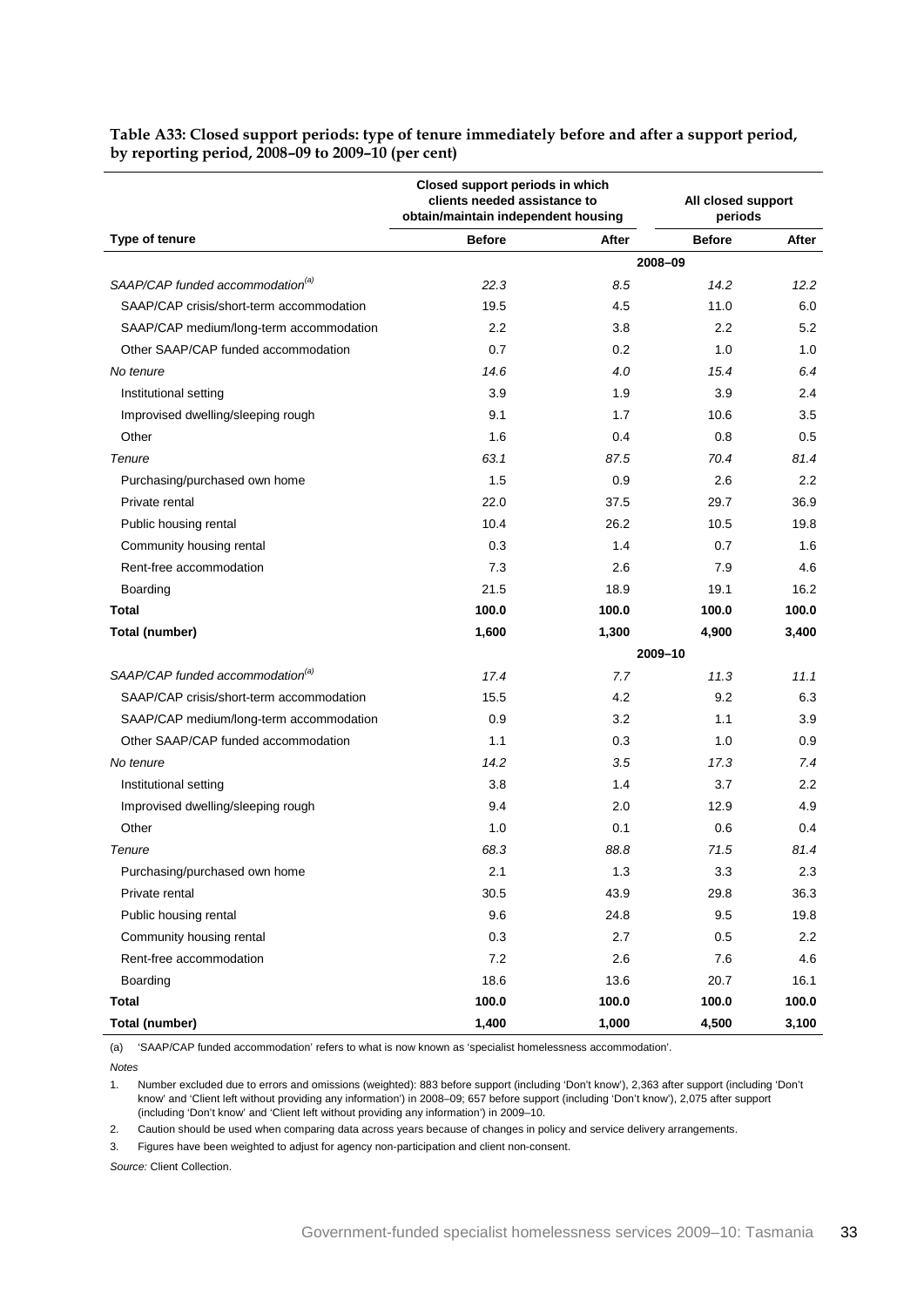<span id="page-37-0"></span>**Table A34: Closed support periods: type of house/dwelling occupied immediately after a support period by length of support, by reporting period, 2008–09 to 2009–10 (per cent)**

|                                    | 1 week  | >1 week- | $>1-3$ | $>3-6$  | >6     |                      | Total         |
|------------------------------------|---------|----------|--------|---------|--------|----------------------|---------------|
| After support                      | or less | 1 month  | months | months  | months | Per cent             | <b>Number</b> |
|                                    |         |          |        | 2008-09 |        |                      |               |
| Improvised dwelling/sleeping rough | 8.2     | 3.5      | 3.6    | 2.2     | 0.2    | 4.1                  | 100           |
| House/dwelling                     | 87.1    | 89.6     | 93.4   | 94.8    | 96.9   | 91.8                 | 3,400         |
| Institutional setting              | 4.6     | 6.9      | 3.1    | 3.0     | 2.8    | 4.1                  | 100           |
| Total                              | 100.0   | 100.0    | 100.0  | 100.0   | 100.0  | 100.0                | $\sim$ $\sim$ |
| Total (number)                     | 800     | 700      | 1,200  | 500     | 400    | $\ddot{\phantom{a}}$ | 3,700         |
|                                    |         |          |        | 2009-10 |        |                      |               |
| Improvised dwelling/sleeping rough | 13.3    | 5.1      | 3.0    | 3.0     | 1.4    | 5.4                  | 200           |
| House/dwelling                     | 82.3    | 90.3     | 93.8   | 94.7    | 96.3   | 91.1                 | 3,000         |
| Institutional setting              | 4.4     | 4.7      | 3.2    | 2.3     | 2.3    | 3.5                  | 100           |
| Total                              | 100.0   | 100.0    | 100.0  | 100.0   | 100.0  | 100.0                | $\sim$        |
| Total (number)                     | 700     | 600      | 1,100  | 500     | 400    | $\ddot{\phantom{a}}$ | 3,300         |

*Notes*

1. Number excluded due to errors and omissions (weighted): 2,150 (including 'Don't know' and 'Client left without providing any information') in 2008–09; 1,836 (including 'Don't know' and 'Client left without providing any information') in 2009–10.

2. Caution should be used when comparing data across years because of changes in policy and service delivery arrangements.

3. Figures have been weighted to adjust for agency non-participation and client non-consent.

<span id="page-37-1"></span>*Source:* Client Collection.

**Table A35: Closed support periods: type of tenure immediately after a support period by length of support, by reporting period, 2008–09 to 2009–10 (per cent)**

|                                              | 1 week  | >1 week- | $>1-3$ | $>3-6$  | >6     |                      | <b>Total</b>  |
|----------------------------------------------|---------|----------|--------|---------|--------|----------------------|---------------|
| After support                                | or less | 1 month  | months | months  | months | Per cent             | <b>Number</b> |
|                                              |         |          |        | 2008-09 |        |                      |               |
| SAAP/CAP funded accommodation <sup>(a)</sup> | 16.0    | 12.9     | 13.1   | 6.6     | 8.0    | 12.2                 | 400           |
| No tenure                                    | 10.6    | 7.2      | 5.0    | 5.4     | 2.4    | 6.4                  | 200           |
| Tenure                                       | 73.4    | 79.9     | 82.0   | 88.0    | 89.5   | 81.4                 | 2,800         |
| <b>Total</b>                                 | 100.0   | 100.0    | 100.0  | 100.0   | 100.0  | 100.0                | $\sim$ $\sim$ |
| Total (number)                               | 800     | 600      | 1,200  | 500     | 400    | $\ddot{\phantom{a}}$ | 3,400         |
|                                              |         |          |        | 2009-10 |        |                      |               |
| SAAP/CAP funded accommodation <sup>(a)</sup> | 16.2    | 15.3     | 9.6    | 8.5     | 4.1    | 11.1                 | 300           |
| No tenure                                    | 16.3    | 5.7      | 5.6    | 4.6     | 3.8    | 7.4                  | 200           |
| Tenure                                       | 67.5    | 79.0     | 84.8   | 86.8    | 92.1   | 81.4                 | 2,500         |
| <b>Total</b>                                 | 100.0   | 100.0    | 100.0  | 100.0   | 100.0  | 100.0                | $\sim$ $\sim$ |
| Total (number)                               | 600     | 500      | 1,100  | 400     | 400    | $\ddot{\phantom{1}}$ | 3,100         |

(a) 'SAAP/CAP funded accommodation' refers to what is now known as 'specialist homelessness accommodation'.

*Notes*

1. Number excluded due to errors and omissions (weighted): 2,363 (including 'Don't know' and 'Client left without providing any information') in 2008–09; 2,075 (including 'Don't know' and 'Client left without providing any information') in 2009–10.

2. Caution should be used when comparing data across years because of changes in policy and service delivery arrangements.

3. Figures have been weighted to adjust for agency non-participation and client non-consent.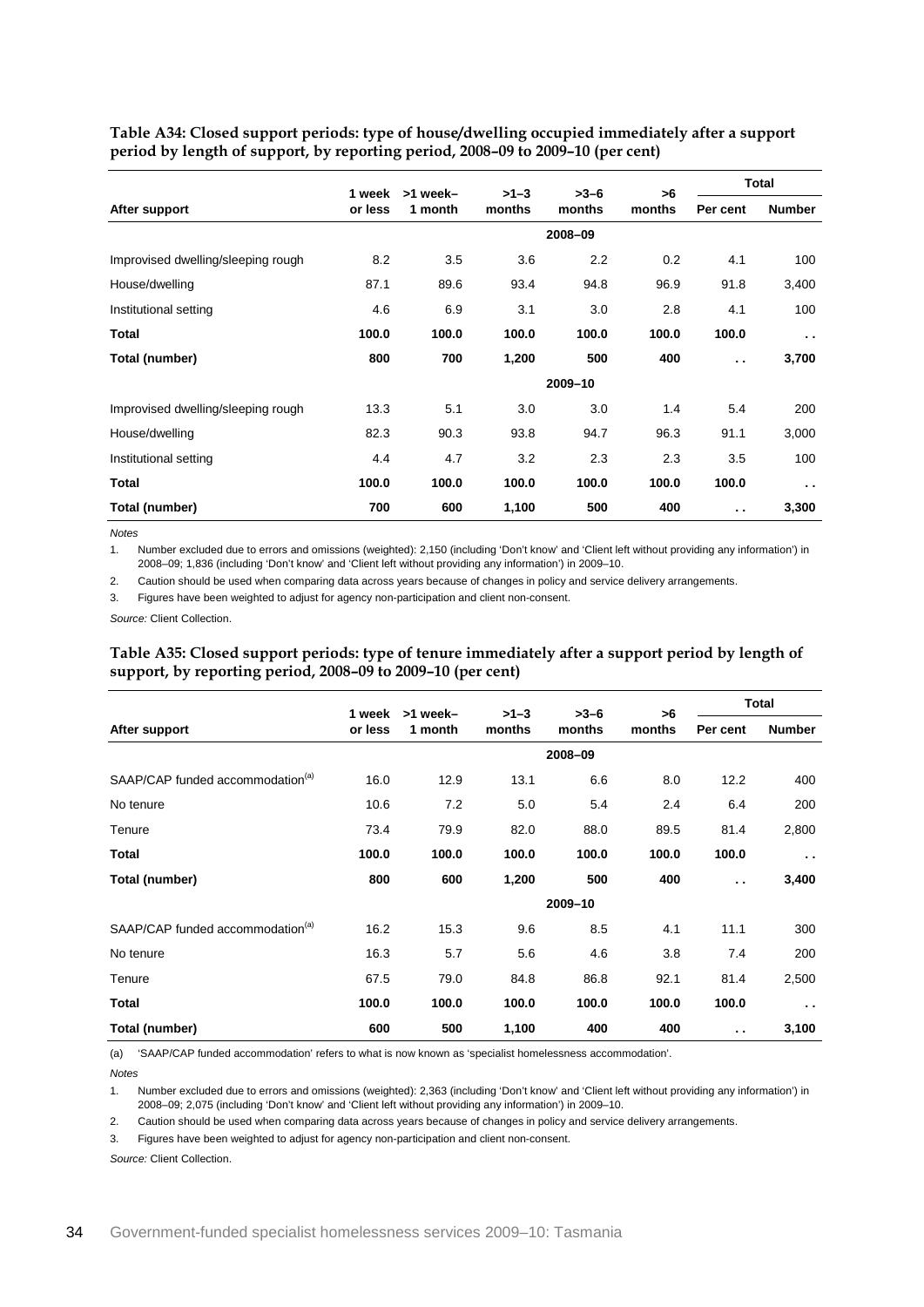| Living situation                            | <b>Before</b> | After   |
|---------------------------------------------|---------------|---------|
|                                             |               | 2008-09 |
| With both parents                           | 3.1           | 1.9     |
| With one parent and parent's spouse/partner | 2.3           | 1.2     |
| With one parent                             | 5.9           | 4.2     |
| With foster family                          | 0.3           | 0.2     |
| With relatives/friends temporary            | 18.2          | 11.4    |
| With relatives/friends long-term            | 2.9           | 4.7     |
| With spouse/partner                         | 7.2           | 6.2     |
| With spouse/partner and child(ren)          | 10.6          | 7.9     |
| Alone                                       | 23.1          | 27.5    |
| Alone with child(ren)                       | 9.6           | 18.1    |
| With other unrelated persons                | 15.9          | 15.8    |
| Other                                       | 0.8           | 0.8     |
| <b>Total</b>                                | 100.0         | 100.0   |
| <b>Total (number)</b>                       | 5,600         | 3,900   |
|                                             |               | 2009-10 |
| With both parents                           | 2.6           | 1.6     |
| With one parent and parent's spouse/partner | 2.3           | 1.6     |
| With one parent                             | 4.6           | 4.2     |
| With foster family                          | 0.3           | 0.2     |
| With relatives/friends temporary            | 19.8          | 11.5    |
| With relatives/friends long-term            | 3.3           | 4.1     |
| With spouse/partner                         | 7.2           | 6.0     |
| With spouse/partner and child(ren)          | 10.9          | 8.4     |
| Alone                                       | 23.0          | 28.2    |
| Alone with child(ren)                       | 9.4           | 17.7    |
| With other unrelated persons                | 16.0          | 16.0    |
| Other                                       | 0.6           | 0.5     |
| <b>Total</b>                                | 100.0         | 100.0   |
| <b>Total (number)</b>                       | 5,000         | 3,400   |

<span id="page-38-0"></span>**Table A36: Closed support periods: living situation immediately before and after a support period, by reporting period, 2008–09 to 2009–10 (per cent)**

*Notes*

1. Number excluded due to errors and omissions (weighted): 229 before support (including 'Don't know'), 1,902 after support (including 'Don't know' and 'Client left without providing any information') in 2008–09; 141 before support (including 'Don't know'), 1,715 after support (including 'Don't know' and 'Client left without providing any information') in 2009–10.

2. Caution should be used when comparing data across years because of changes in policy and service delivery arrangements.

3. Figures have been weighted to adjust for agency non-participation and client non-consent.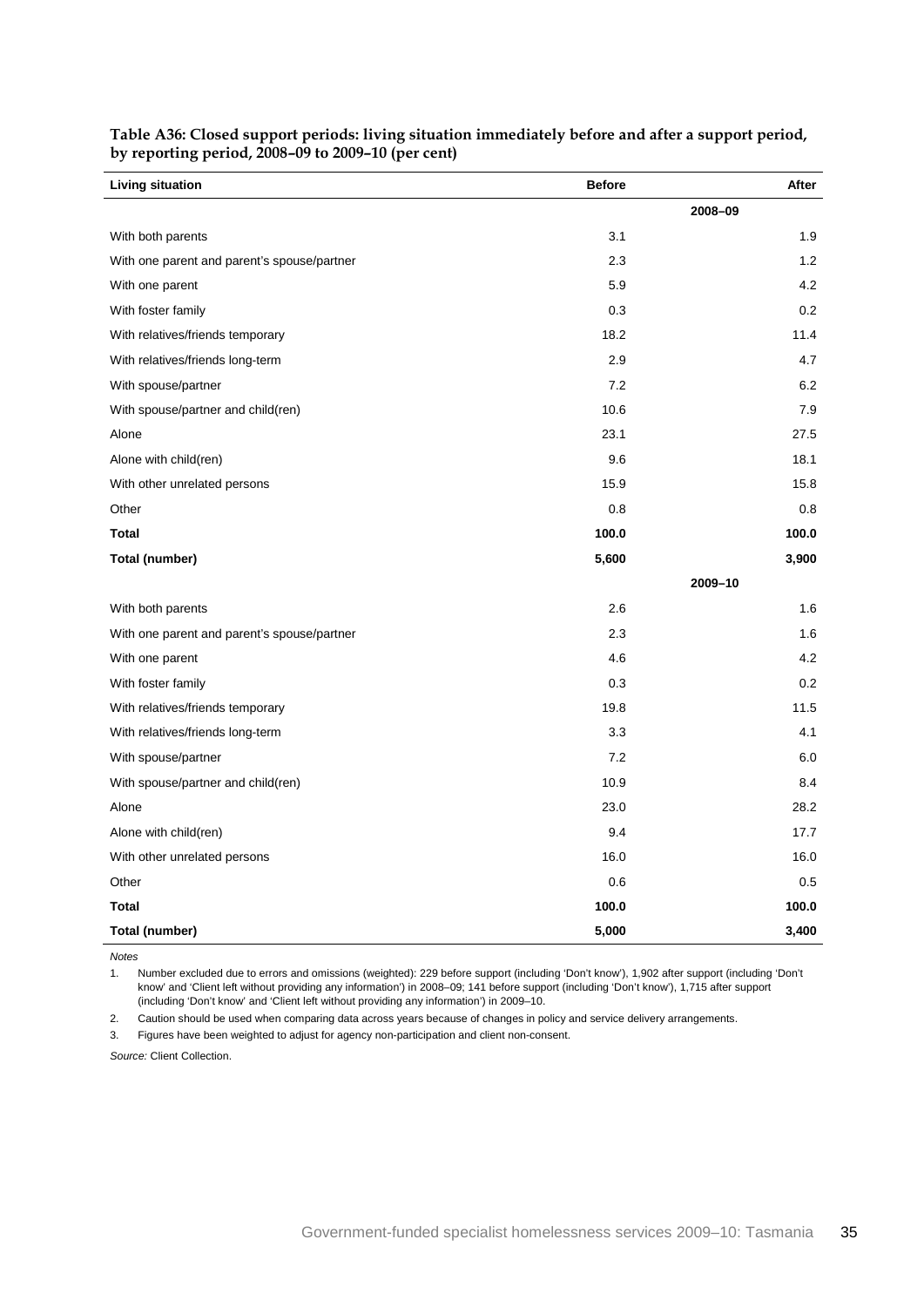|                                            | 5-17 years    |       |               | 18+ years |               | <b>Total</b> |
|--------------------------------------------|---------------|-------|---------------|-----------|---------------|--------------|
| <b>Student status</b>                      | <b>Before</b> | After | <b>Before</b> | After     | <b>Before</b> | After        |
|                                            |               |       | 2008-09       |           |               |              |
| Not a student                              | 45.1          | 46.6  | 94.7          | 93.9      | 87.4          | 86.7         |
| Primary/secondary student                  | 44.1          | 43.4  | 1.1           | 0.9       | 7.4           | 7.4          |
| Post-secondary student/employment training | 10.8          | 10.0  | 4.2           | 5.2       | 5.2           | 5.9          |
| <b>Total</b>                               | 100.0         | 100.0 | 100.0         | 100.0     | 100.0         | 100.0        |
| Total (number)                             | 800           | 700   | 4,500         | 3,700     | 5,300         | 4,400        |
|                                            |               |       | 2009-10       |           |               |              |
| Not a student                              | 44.1          | 42.9  | 95.0          | 94.2      | 87.8          | 86.5         |
| Primary/secondary student                  | 45.0          | 42.5  | 1.0           | 0.9       | 7.2           | 7.1          |
| Post-secondary student/employment training | 10.9          | 14.6  | 4.0           | 4.9       | 5.0           | 6.3          |
| Total                                      | 100.0         | 100.0 | 100.0         | 100.0     | 100.0         | 100.0        |
| Total (number)                             | 700           | 600   | 4,100         | 3,300     | 4,800         | 3,900        |

<span id="page-39-0"></span>**Table A37: Closed support periods: student status immediately before and after a support period, by age, 2008–09 to 2009–10 (per cent)**

*Notes*

1. Number excluded due to errors and omissions (weighted): 446 before support (including 'Don't know'), 1,409 after support (including 'Don't know' and 'Client left without providing any information') in 2008–09; 259 before support (including 'Don't know'), 1,153 after support (including 'Don't know' and 'Client left without providing any information') in 2009–10.

2. Table excludes closed support periods for clients aged 4 years and under.

3. Caution should be used when comparing data across years because of changes in policy and service delivery arrangements.

4. Figures have been weighted to adjust for agency non-participation and client non-consent.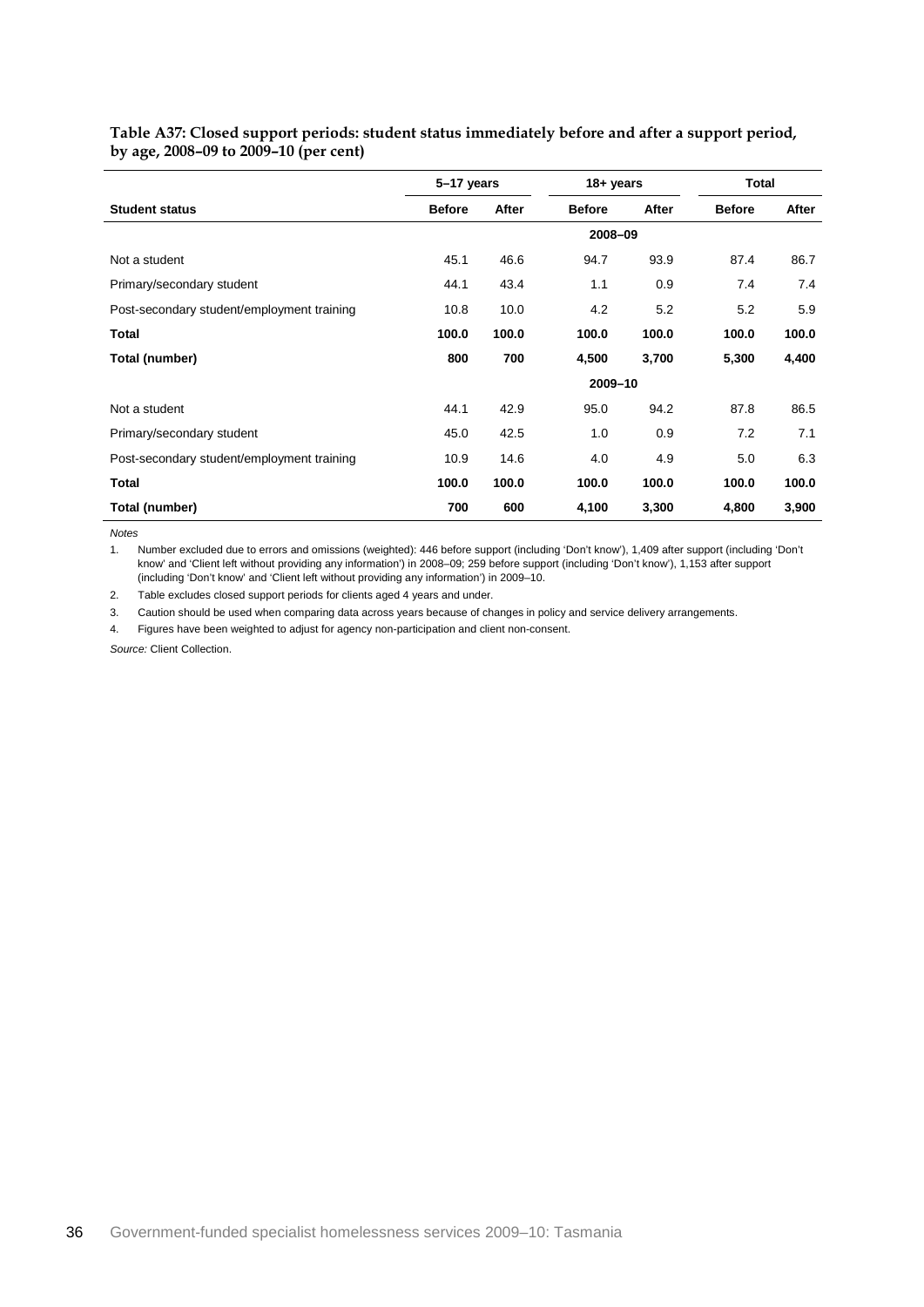| Case management plan            | 2006-07 | 2007-08 | 2008-09 | 2009-10 |
|---------------------------------|---------|---------|---------|---------|
| Yes                             | 60.4    | 56.1    | 54.9    | 61.6    |
| No, client did not agree to one | 11.2    | 14.0    | 15.5    | 6.4     |
| No, support period too short    | 25.7    | 28.9    | 29.1    | 31.8    |
| No, other reason                | 2.7     | 1.0     | 0.5     | 0.2     |
| <b>Total</b>                    | 100.0   | 100.0   | 100.0   | 100.0   |
| Total (number)                  | 5,200   | 5,100   | 5,200   | 4,900   |

<span id="page-40-0"></span>**Table A38: Closed support periods: existence of a case management plan by the end of a support period, by reporting period, 2006–07 to 2009–10 (per cent)**

*Notes*

1. Number excluded due to errors and omissions (weighted): 413 in 2006–07; 454 in 2007–08; 417 in 2008–09; 266 in 2009–10.

2. Caution should be used when comparing data across years because of changes in policy and service delivery arrangements.

3. Figures have been weighted to adjust for agency non-participation.

<span id="page-40-1"></span>*Source:* Client Collection.

#### **Table A39: Closed support periods where a case management plan was in place by the end of a support period: achievement of goals, by reporting period, 2006–07 to 2009–10 (per cent)**

| Achievement of goals        | 2006-07 | $2007 - 08$ | 2008-09 | 2009-10 |
|-----------------------------|---------|-------------|---------|---------|
| All goals achieved          | 31.2    | 29.7        | 26.1    | 25.5    |
| Most or some goals achieved | 60.4    | 62.9        | 64.0    | 64.8    |
| No goals achieved           | 8.4     | 7.3         | 9.9     | 9.7     |
| Total                       | 100.0   | 100.0       | 100.0   | 100.0   |
| Total (number)              | 3,100   | 2,800       | 2,800   | 3,000   |

*Notes*

1. Number excluded due to errors and omissions (weighted): 25 in 2006–07; 24 in 2007–08; 30 in 2008–09; 23 in 2009–10.

2. Caution should be used when comparing data across years because of changes in policy and service delivery arrangements.

3. Figures have been weighted to adjust for agency non-participation.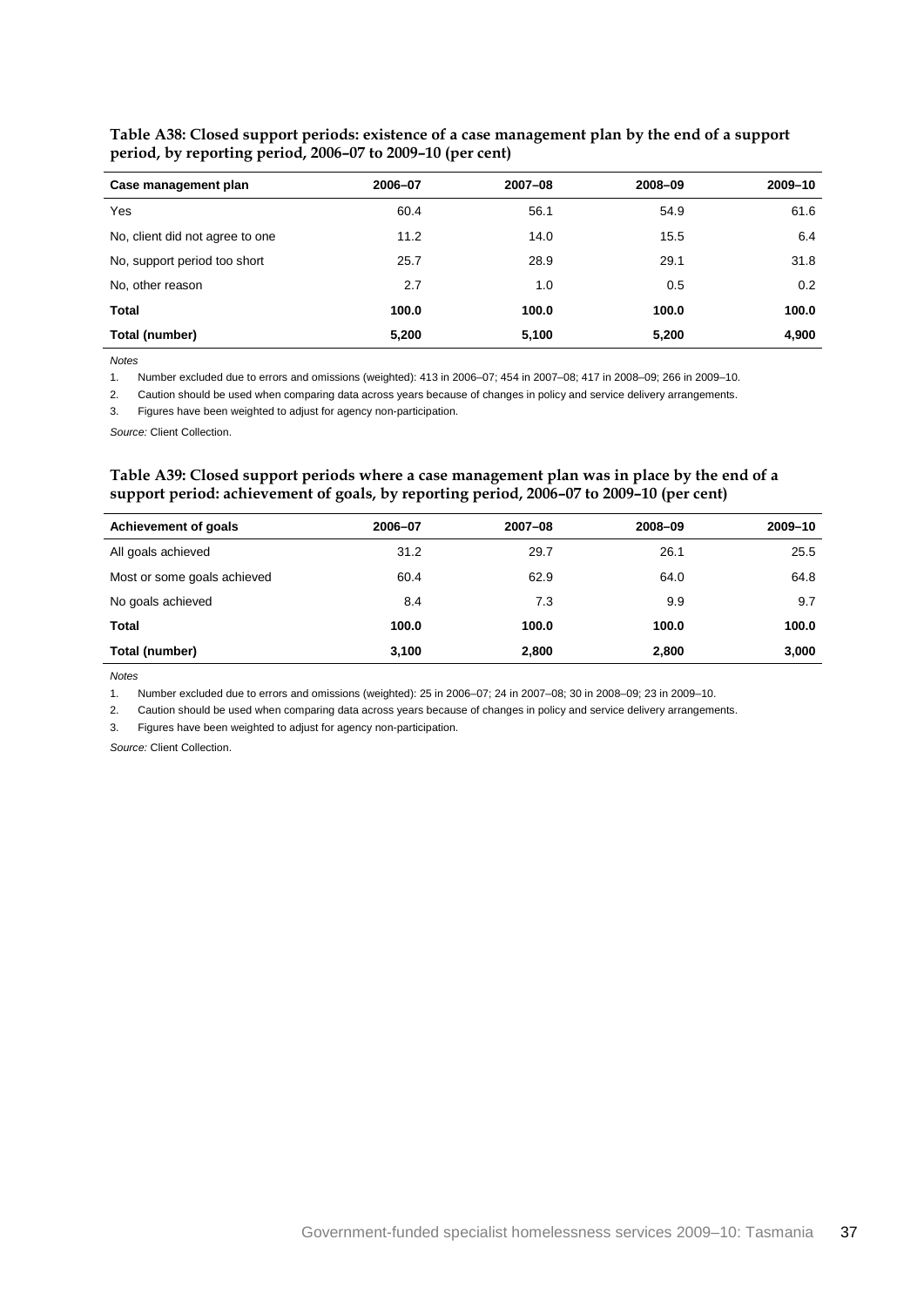## <span id="page-41-0"></span>**References**

ABS (Australian Bureau of Statistics) 2009. Experimental estimates and projections, Aboriginal and Torres Strait Islander Australians 1991 to 2021. ABS cat. no. 3238.0. Canberra: ABS.

ABS 2010. Australian demographic statistics, December quarter 2009. ABS cat. no. 3101.0. Canberra: ABS.

AIHW (Australian Institute of Health and Welfare) 2011a. Government-funded specialist homelessness services: SAAP National Data Collection annual report 2009–10 Australia. Cat. no. HOU 246. Canberra: AIHW.

AIHW 2011b. Government-funded specialist homelessness services: SAAP National Data Collection annual report 2009–10 New South Wales. Cat. no. HOU240. Canberra: AIHW.

AIHW 2011c. Government-funded specialist homelessness services: SAAP National Data Collection annual report 2009–10 Victoria. Cat. no. HOU 241. Canberra: AIHW.

AIHW 2011d. Government-funded specialist homelessness services: SAAP National Data Collection annual report 2009–10 Queensland. Cat. no. HOU 239. Canberra: AIHW.

AIHW 2011e. Government-funded specialist homelessness services: SAAP National Data Collection annual report 2009–10 Western Australia. Cat. no. HOU 245. Canberra: AIHW.

AIHW 2011f. Government-funded specialist homelessness services: SAAP National Data Collection annual report 2009–10 South Australia. Cat. no. HOU 243. Canberra: AIHW.

AIHW 2011g. Government-funded specialist homelessness services: SAAP National Data Collection annual report 2009–10 Australian Capital Territory. Cat. no. HOU 242. Canberra: AIHW.

AIHW 2011h. Government-funded specialist homelessness services: SAAP National Data Collection annual report 2009–10 Northern Territory. Cat. no. HOU 247. Canberra: AIHW.

AIHW 2011i. Government-funded specialist homelessness services: SAAP National Data Collection annual report 2009–10: Australia appendix. Cat. no. HOU 238. Canberra: AIHW.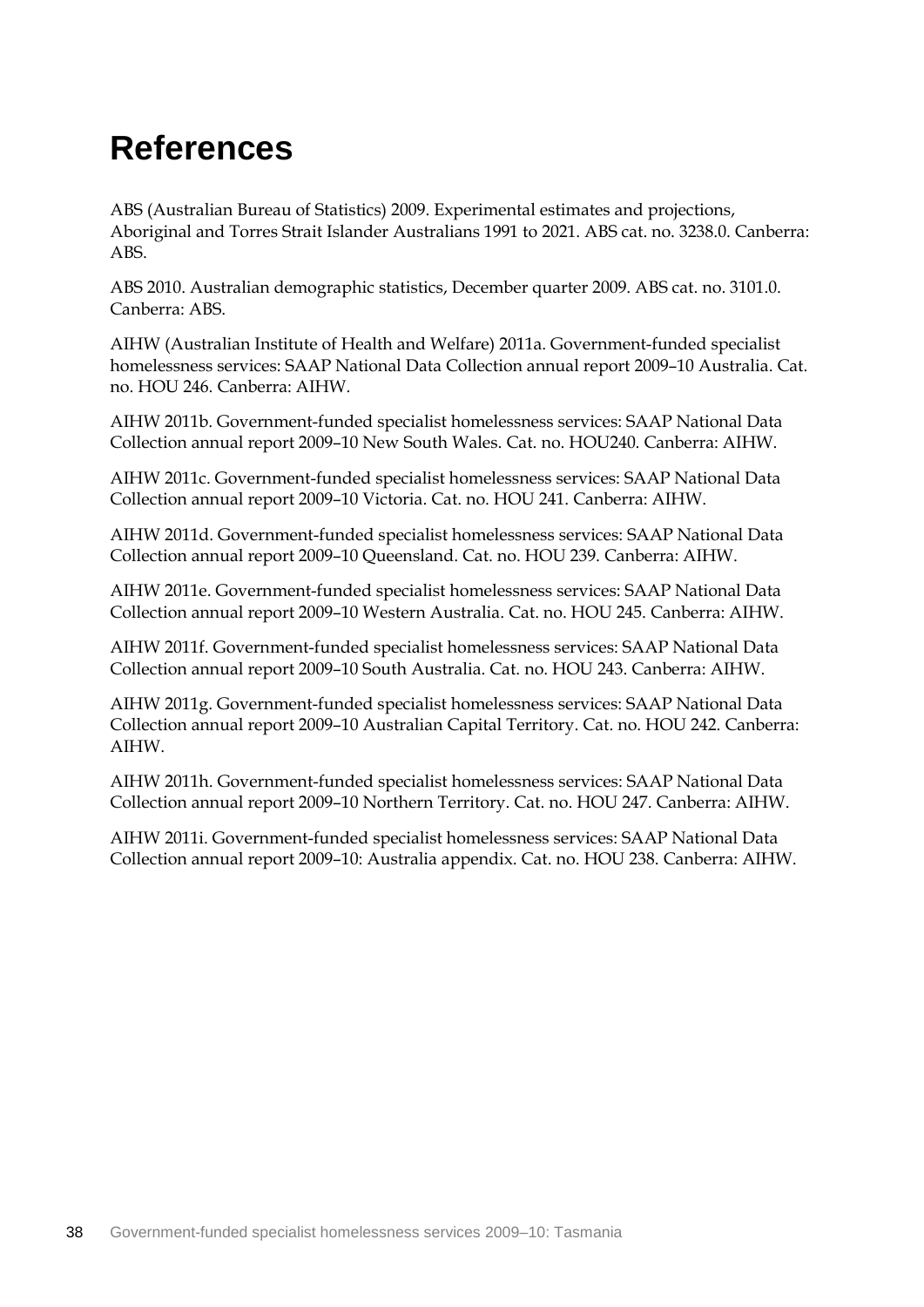### <span id="page-42-0"></span>**List of tables**

| Table 1.1: |                                                                                                                                                           |
|------------|-----------------------------------------------------------------------------------------------------------------------------------------------------------|
| Table 1.2: | Support periods with and without a period of specialist homelessness                                                                                      |
| Table 2.1: |                                                                                                                                                           |
| Table 2.2: |                                                                                                                                                           |
| Table 2.3: | Aboriginal and Torres Strait Islander status of clients, by state and territory,                                                                          |
| Table 2.4: | Aboriginal and Torres Strait Islander status of accompanying children, by                                                                                 |
| Table 2.5: |                                                                                                                                                           |
| Table 2.6: | Country of birth of accompanying children, by state and territory, 2009-10 3                                                                              |
| Table 3.1: | Broad main reason for seeking support, by state and territory, 2009-104                                                                                   |
| Table 4.1: | Mean and median length of support for clients, by state and territory, 2009-105                                                                           |
| Table 4.2: | Mean and median length of accommodation for clients, by state and territory,                                                                              |
| Table 5.1: |                                                                                                                                                           |
| Table 5.2: | Provision of support for accompanying children, by state and territory,                                                                                   |
| Table 6.1: | Main source of income immediately after a support period, by state and                                                                                    |
| Table 6.2: | Employment status in the week after a support period, by state and territory,                                                                             |
| Table 6.3: | Type of house/dwelling immediately after a support period, by state and                                                                                   |
| Table 6.4: | Type of tenure immediately after a support period, by state and territory,                                                                                |
| Table A1:  | Funding to agencies, by reporting period, 2006-07 to 2009-1010                                                                                            |
| Table A2:  | Client Collection: agency participation rates and records returned with<br>informed consent and valid consent, by reporting period, 2006-07 to 2009-10 10 |
| Table A3:  | Total support for clients and accompanying children, by reporting period,                                                                                 |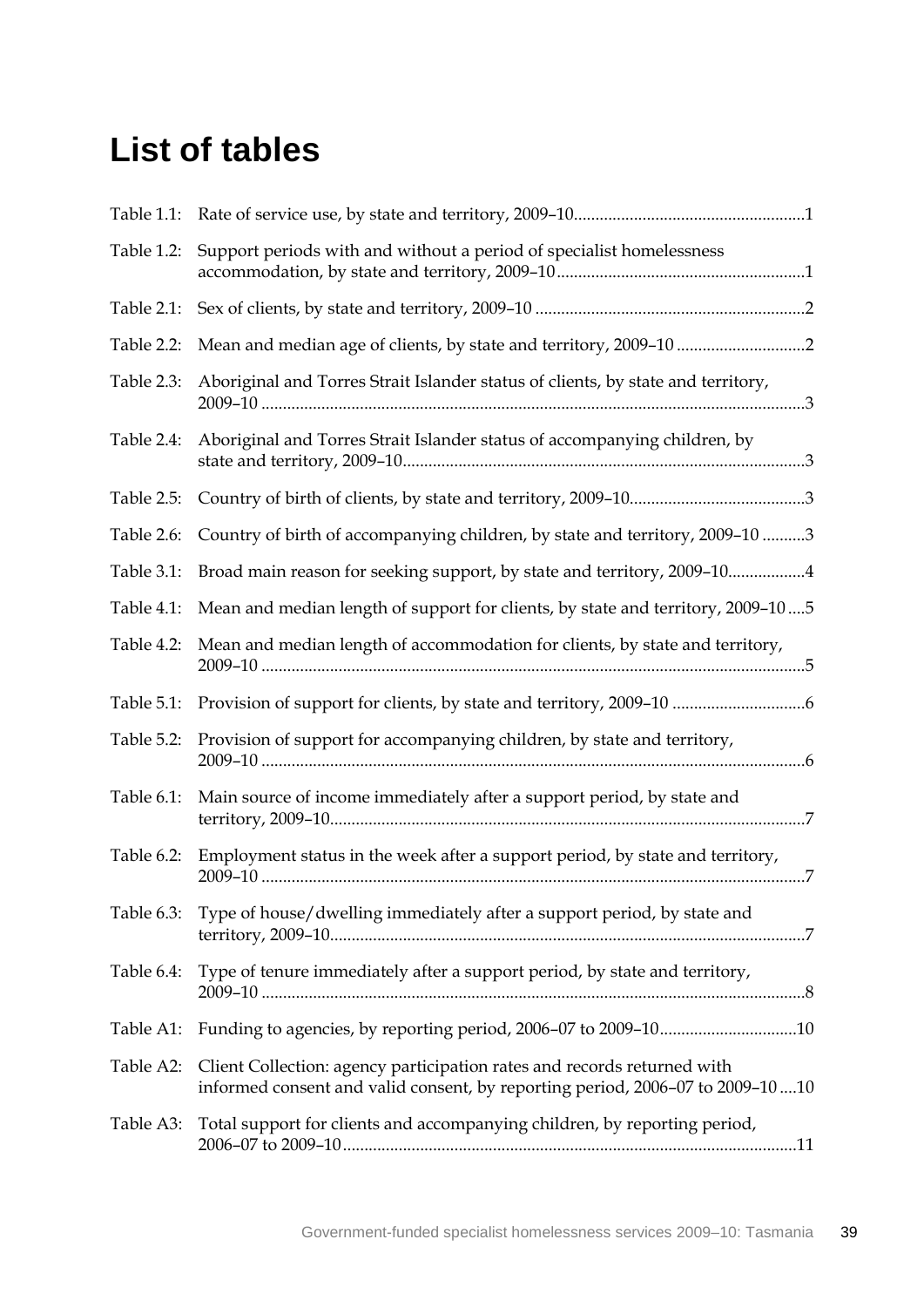|           | Table A4: Support periods and clients, by reporting period, 2006-07 to 2009-1011                                                                         |
|-----------|----------------------------------------------------------------------------------------------------------------------------------------------------------|
| Table A5: | Accompanying child support periods and accompanying children, by                                                                                         |
|           |                                                                                                                                                          |
| Table A7: | Clients: rate per 10,000 population aged 10 years and over by age and sex<br>and mean and median age of all clients by sex, by reporting period, 2006-07 |
|           |                                                                                                                                                          |
| Table A9: | Accompanying children: rate per 10,000 population aged 0-17 years by age<br>and mean and median age, by reporting period, 2006-07 to 2009-1015           |
|           | Table A10: Clients: Aboriginal and Torres Strait Islander status by sex, by reporting                                                                    |
|           | Table A11: Accompanying children: Aboriginal and Torres Strait Islander status, by                                                                       |
|           | Table A12: Clients: top 5 countries of birth in 2009-10, by reporting period, 2006-07 to                                                                 |
|           | Table A13: Accompanying children: top 5 countries of birth in 2009-10, by reporting                                                                      |
|           | Table A14: Support periods: client group, by reporting period, 2006-07 to 2009-10 18                                                                     |
|           | Table A15: Support periods: main reason for seeking assistance, by reporting period,                                                                     |
|           | Table A16: Support periods: main reason for seeking assistance, by client group, 2009-1020                                                               |
|           | Table A17: Closed support periods: length of support, by reporting period, 2006-07 to                                                                    |
|           | Table A18: Closed support periods: mean and median length of support by client group,                                                                    |
|           | Table A19: Closed support periods in which clients were accommodated: total length of                                                                    |
|           | Table A20: Closed support periods in which clients were accommodated: mean and<br>median length of accommodation by client group, by reporting period,   |
|           | Table A21: Closed support periods: type of support required by clients, by reporting                                                                     |
|           | Table A22: Closed support periods: type of support required by clients, by client group,                                                                 |